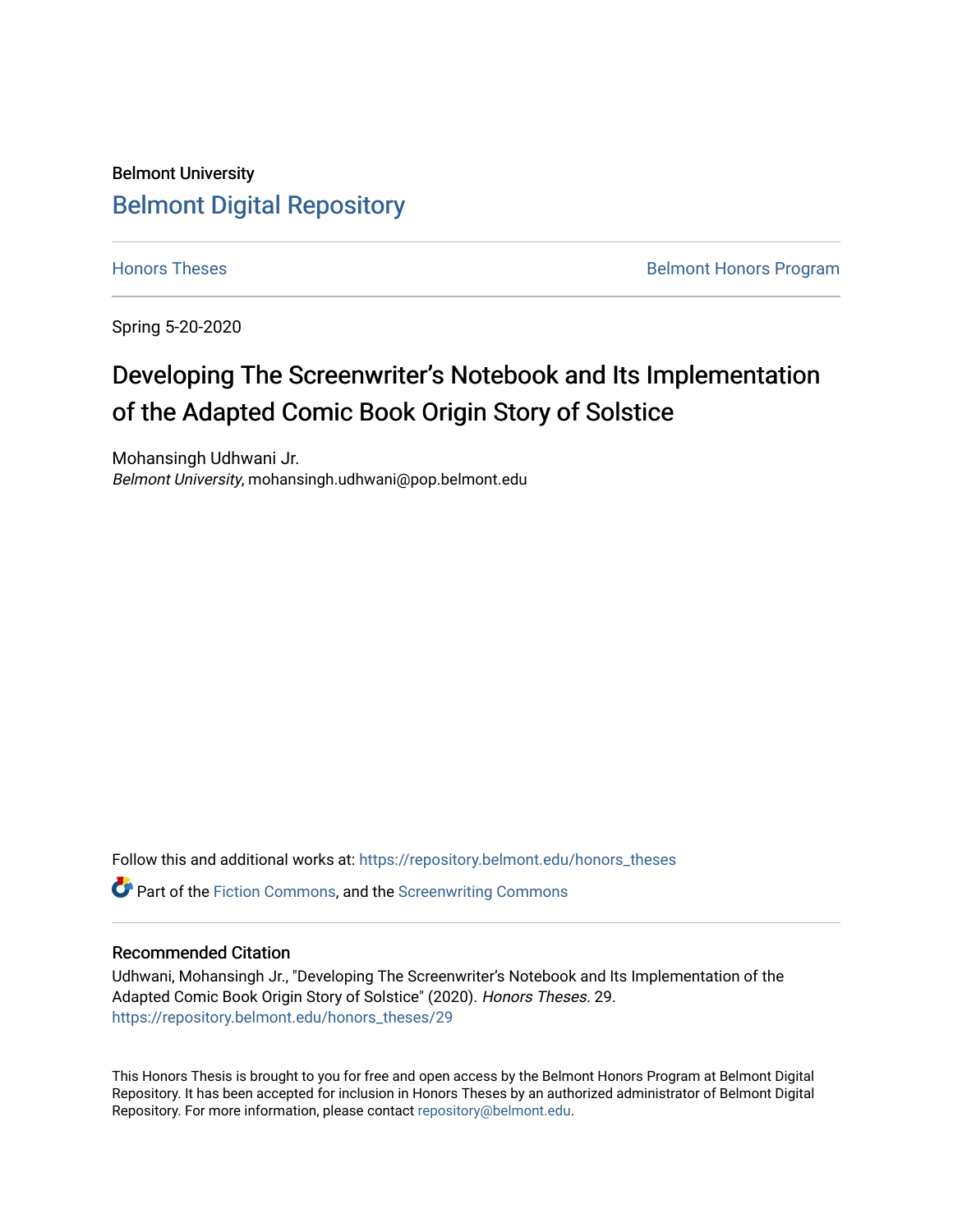#### DEVELOPING THE SCREENWRITER'S NOTEBOOK AND ITS IMPLEMENTATION OF THE ADAPTED COMIC BOOK ORIGIN STORY OF SOLSTICE

Mohansingh Udhwani Jr.

A Senior Honors Thesis project submitted to the Honors Program in partial fulfillment of the requirements for the degree:

Bachelor of Business Administration, Entertainment Business with Music Entrepreneurship Emphasis; Theatre Production Minor

Belmont University Honors Program

Graduating May 2nd, 2020

Stephen Hauser Date: 4/20/2020

Mr. Stephen Hauser, Thesis Director

Rudee Devon Boan Date: 4/20/2020

Dr. Devon Boan, Committee Member

Joe Byrne Date: 4/20/2020

Dr. Joe Byrne, Committee Member

Accepted for the Honors Council and Honors Program:  $\sum$  Date:  $\frac{4}{20/2020}$ 

Dr. Bonnie Smith Whitehouse, Director

The Honors Program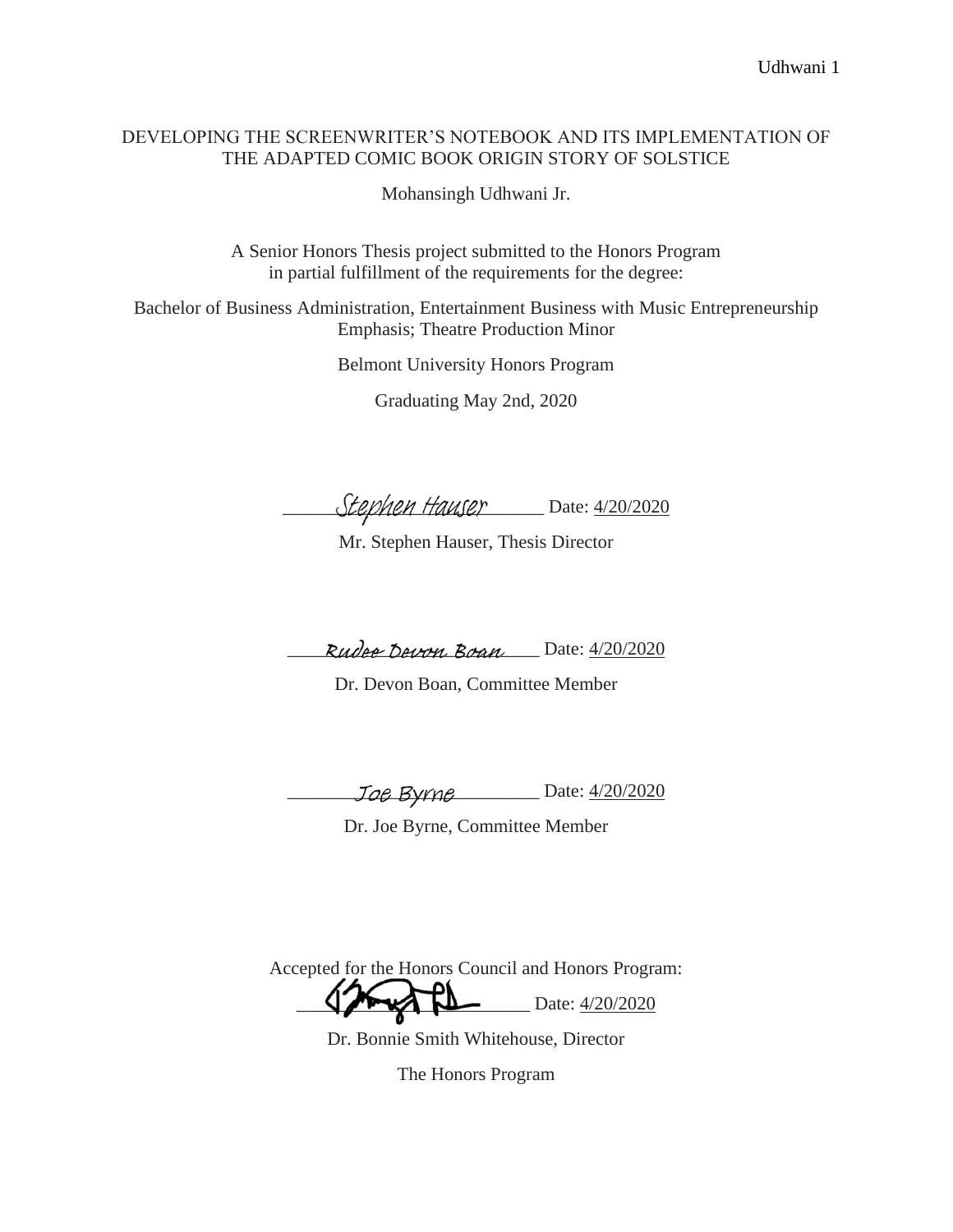### Table of Contents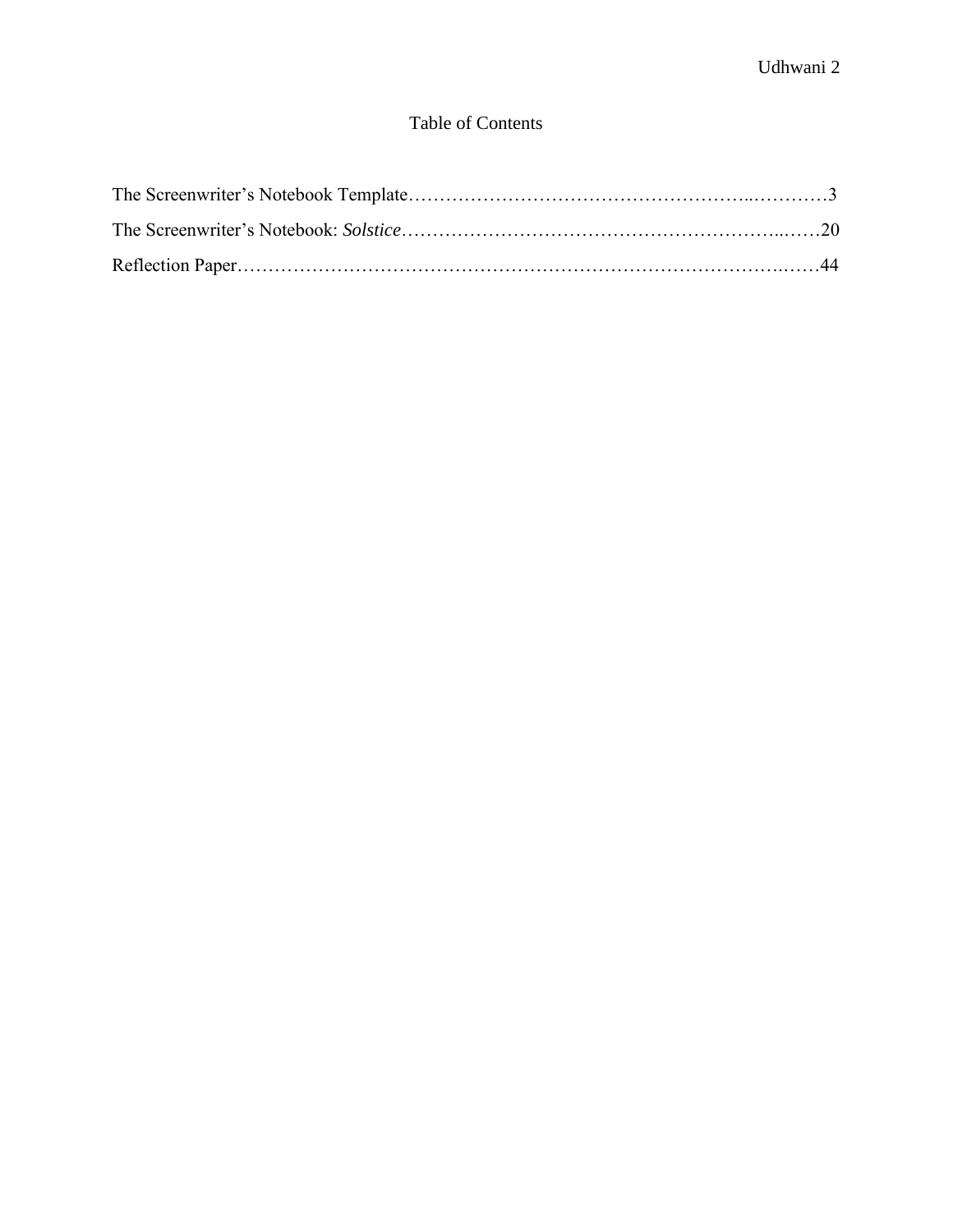# *The Screenwriter's Notebook: Template*

By: [Insert Your Name Here]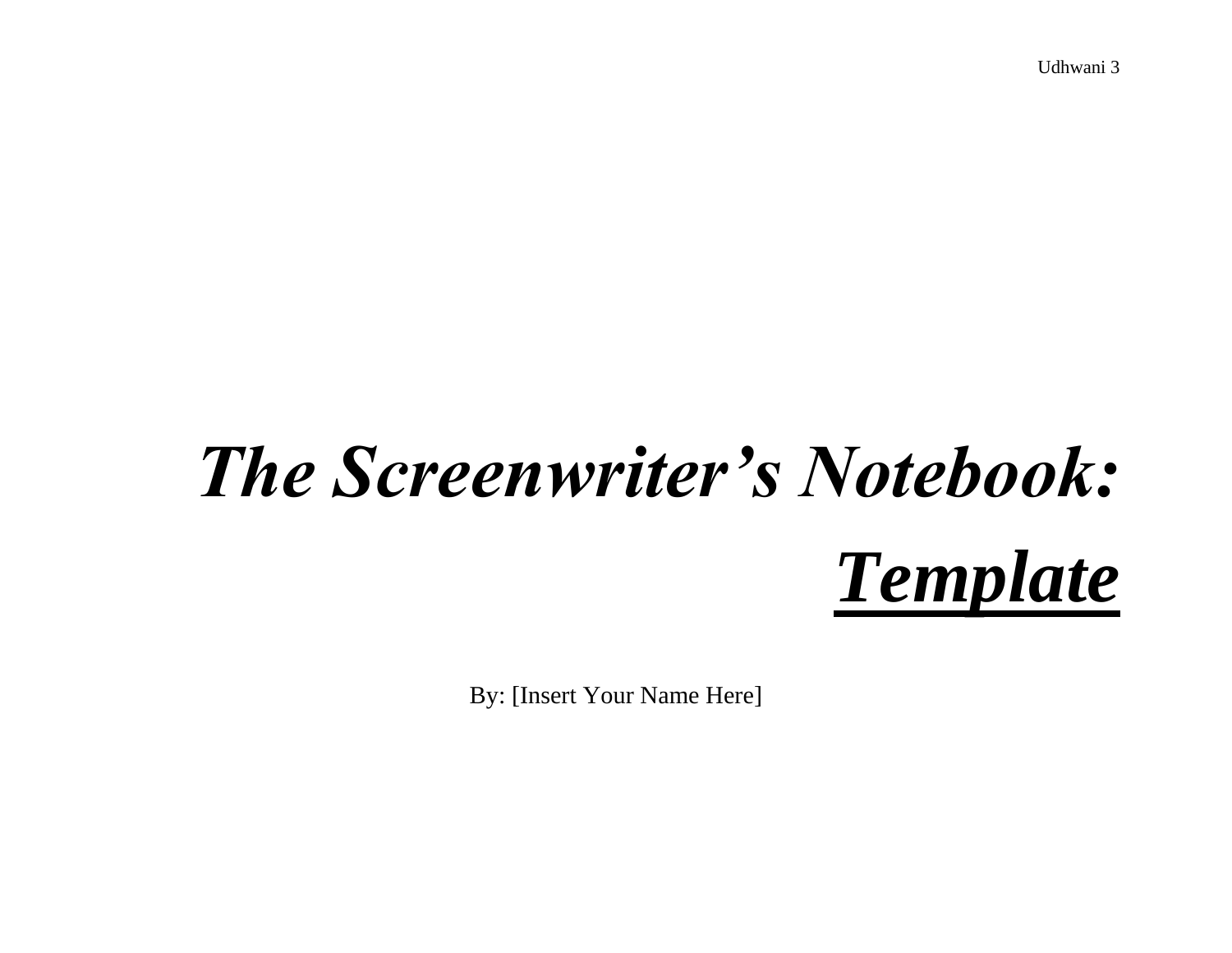## **Table of Contents**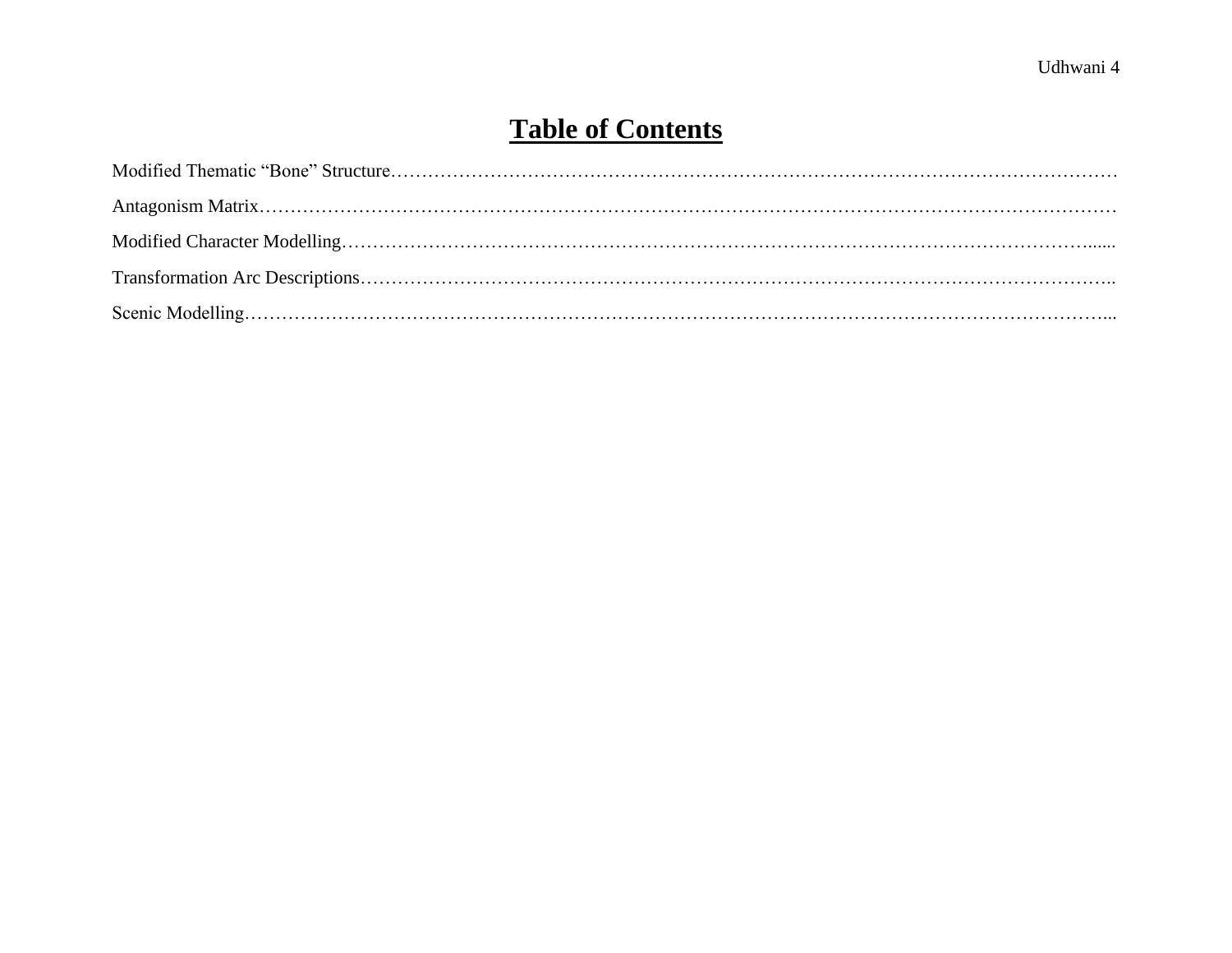## **Note to the User**

Greetings! And thanks for using The Screenwriter's Notebook! Before you get started, I just want to say a few things. First of all, this is a template above all else! Everyone's story is different. So please modify this template to suit your needs. That is its purpose after all. To help screenwriters (and other storytellers), write better stories faster! Finally, this template is a tool to aid the storyteller. If you want the "science" behind the template, I encourage you to read Dara Marks' *Inside Story*, Robert McKee's *Story*, and John Vorhaus' *The Comic Toolbox*. I extracted the core from these models to make it "family-friendly", but if you want to enhance your knowledge in storytelling theory, these books are worth their weight in gold.

That's all I got! Break a leg! ;)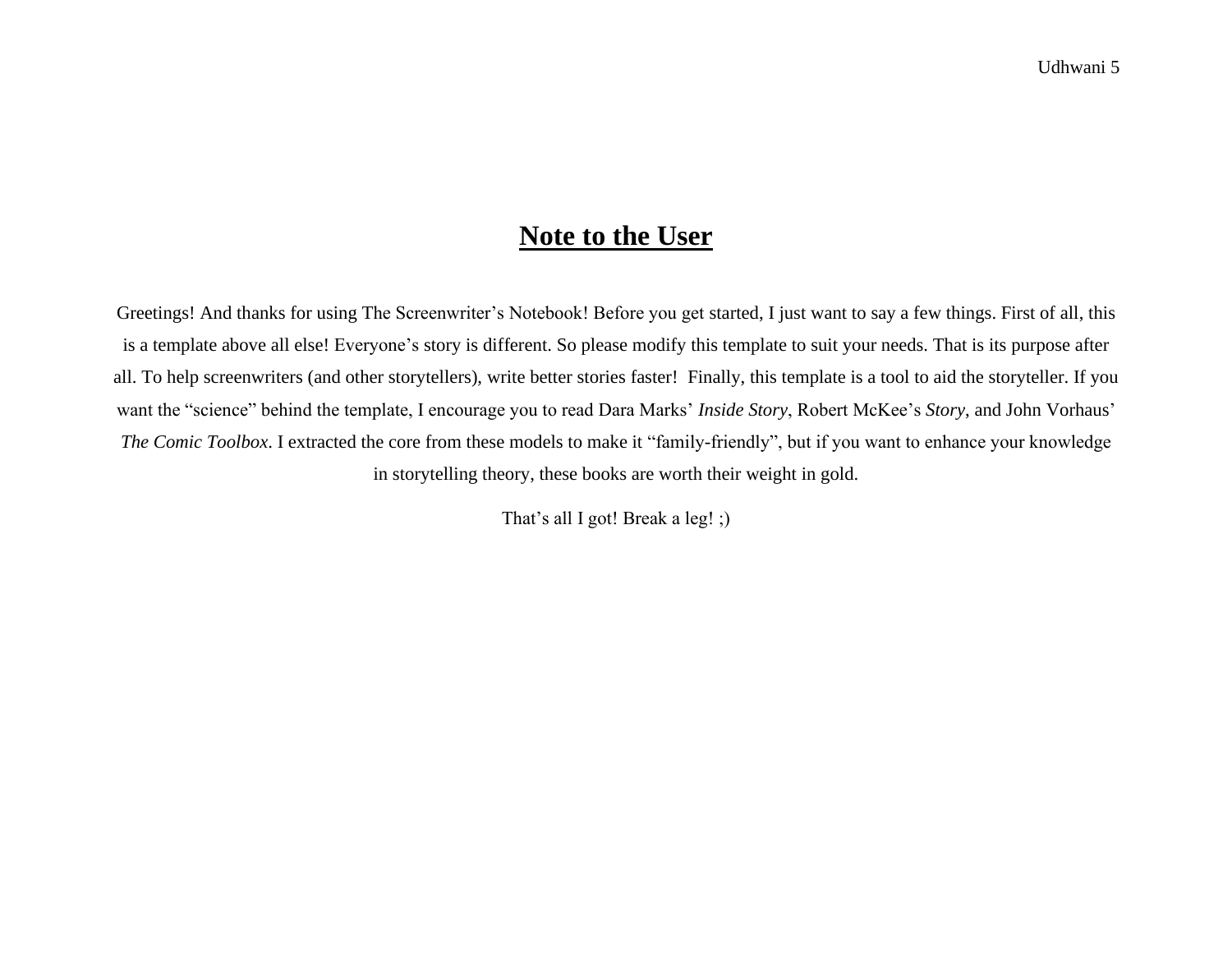Theme is not just an ethereal abstraction created by scholars to sound intellectual. It is a permeating force that threads itself through every word, beat, scene and act of your story. The presence and application of theme is what separates the memorable movies from popcorn fuel. Below is a modified process originally developed by Dara Marks to utilize theme as a starting point for developing the "Bone Structure" of the story.

**Step 1:** Follow the instructions and be concise, all of these should be short phrases unless stated otherwise. The order is left to right, top to bottom. Stop at Context and go do Step 2. It all starts with one word. Good luck! You got this!

**Step 3:** Now that you have filled out the Antagonism Matrix, use those words to fill out the remainder of the Thematic Structure.

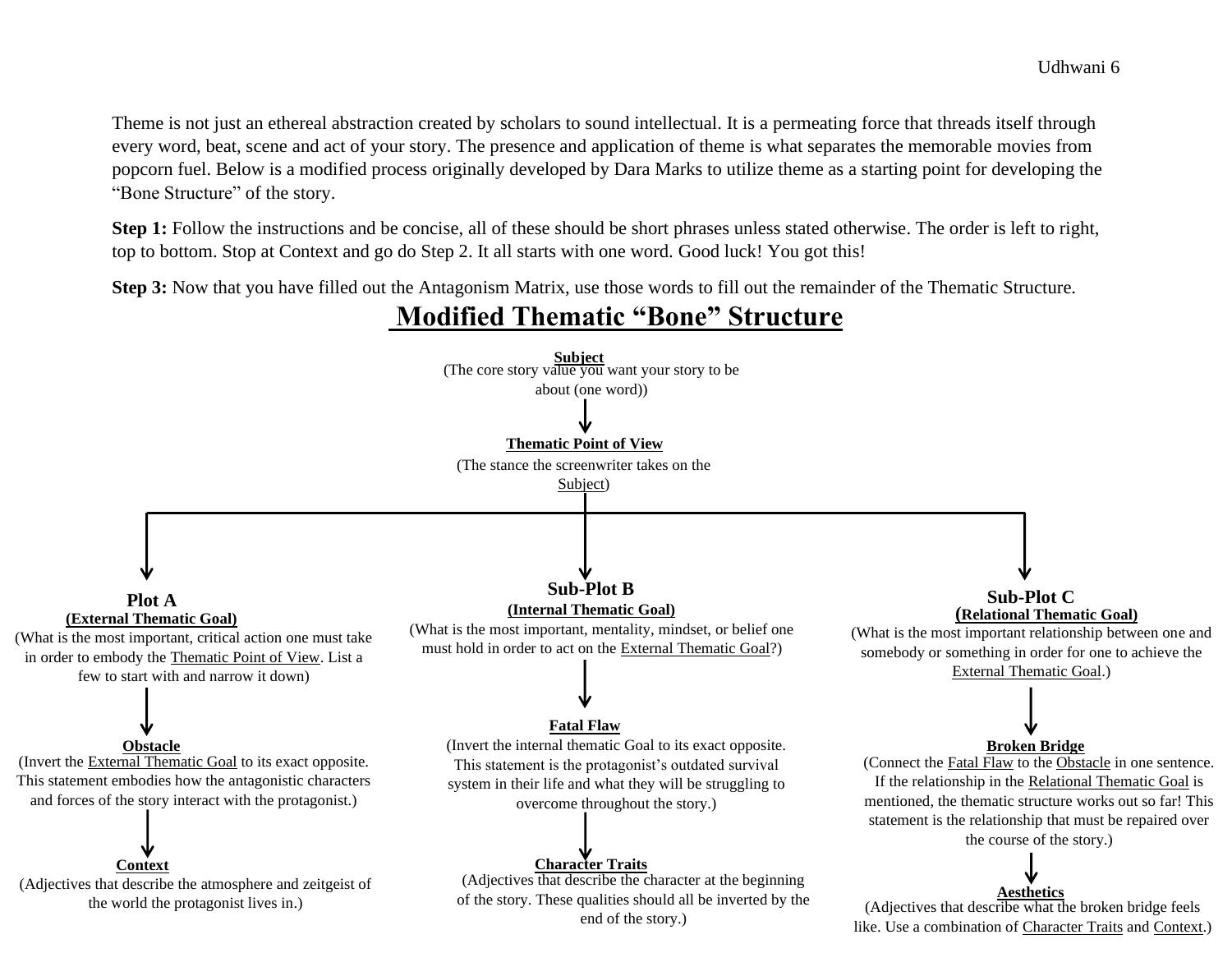Robert Mckee created this fascinating idea of "antagonisms" whereby analyzing one story value, one can extract 3 negative values of various intensities to oppose the Positive, (protagonist aligned story value). This diagram has been expanded into a matrix to help the screenwriter develop the antagonistic world of their story. The dotted lines show how all the words relate to each other.

**Step 2:** Be sure to follow the order and descriptions as they are intuitively connected. Start with #1 and go from there, or just follow the purple arrows. Replace the text in parenthesis with the appropriate word and adjust the text box so it is as neat as you desire.



## **Antagonism Matrix**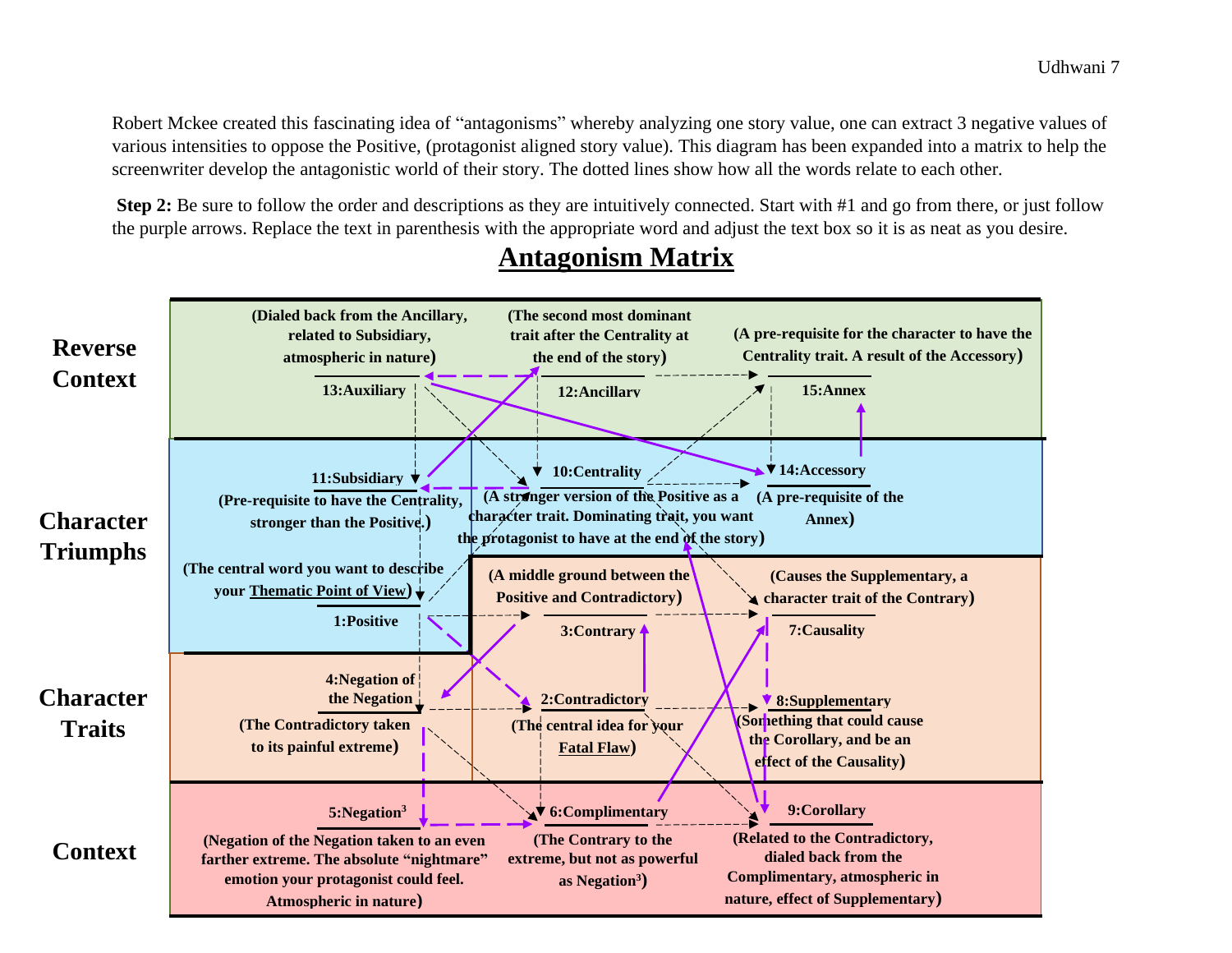John Vorhaus has an excellent model for creating comic characters. This model has been modified and expanded on to accommodate dramatic characters as well as synergize with the other models used in the Screenwriter's Notebook.

**Step 4:** Fill this out for all your main and supporting characters. Please duplicate the model for as many characters as you have. Just remember to keep these concise and short, so they are easy to reference for future steps. Feel free to delete the description text in the first one once you understand what to put in for each line!

## **Modified Character Modelling**

#### **Character Name: Dramatic Perspective:** What is this specific characters take (perspective) on the thematic point of view? This is a good place to include antagonisms. Remember, characters don't have to state their perspective in the story, but it is their lens for how they view the world. Internally based. **Flaws:** Weaknesses that a character may have that drive some of their decisions to support or hinder the protagonist. Be careful to not create another fatal flaw for a side character, you will confuse your audience. Two or three should suffice. Humanity: Universal qualities that "save" your characters and, make them likeable to the audience. For the protagonist, make sure these qualities aren't in the Antagonism matrix. For all other characters, feel free to include them. Again, two or three qualities. **Triumphs:** The character flaws that will be flipped/reversed by the end of the story. It is important to make sure all of these are flipped by the end to resolve all parts of the story. **Dramatic Exaggeration:** The character's relationship to the external goal/conflict of the story. How much are they struggling to achieve or prevent or achieve the goal. The more they struggle, the more dramatic tension gets produced. **Character Name: Dramatic Perspective: Flaws: Humanity: Triumphs: Dramatic Exaggeration: Relational Perspective: Character Name: Dramatic Perspective: Flaws: Humanity: Triumphs: Dramatic Exaggeration: Relational Perspective:**

**Relational Perspective:** How the characters are connected to the relationship conflict of the story. Are helping the protagonist build the bridge or break it? How?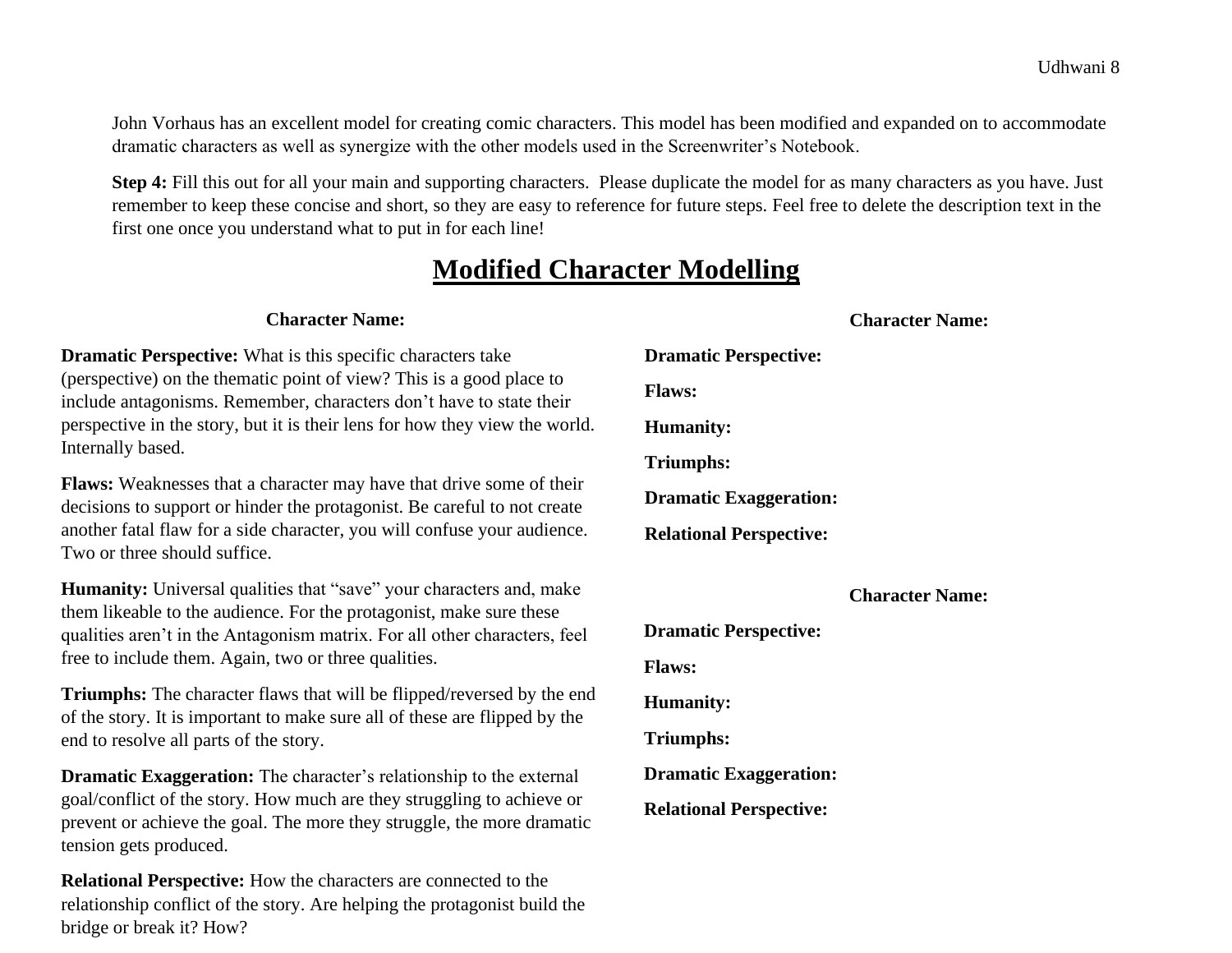#### **Character Name:**

#### **Character Name:**

| <b>Dramatic Perspective:</b>   | <b>Dramatic Perspective:</b>   |
|--------------------------------|--------------------------------|
| <b>Flaws:</b>                  | <b>Flaws:</b>                  |
| <b>Humanity:</b>               | <b>Humanity:</b>               |
| <b>Triumphs:</b>               | <b>Triumphs:</b>               |
| <b>Dramatic Exaggeration:</b>  | <b>Dramatic Exaggeration:</b>  |
| <b>Relational Perspective:</b> | <b>Relational Perspective:</b> |
| <b>Character Name:</b>         | <b>Character Name:</b>         |
| <b>Dramatic Perspective:</b>   | <b>Dramatic Perspective:</b>   |
| <b>Flaws:</b>                  | <b>Flaws:</b>                  |
| <b>Humanity:</b>               | <b>Humanity:</b>               |
| <b>Triumphs:</b>               | <b>Triumphs:</b>               |
| <b>Dramatic Exaggeration:</b>  | <b>Dramatic Exaggeration:</b>  |
| <b>Relational Perspective:</b> | <b>Relational Perspective:</b> |
| <b>Character Name:</b>         | <b>Character Name:</b>         |
| <b>Dramatic Perspective:</b>   | <b>Dramatic Perspective:</b>   |
| <b>Flaws:</b>                  | <b>Flaws:</b>                  |
| <b>Humanity:</b>               | <b>Humanity:</b>               |
| <b>Triumphs:</b>               | <b>Triumphs:</b>               |

**Dramatic Exaggeration:** 

**Relational Perspective:** 

### **Relational Perspective:**

**Dramatic Exaggeration:**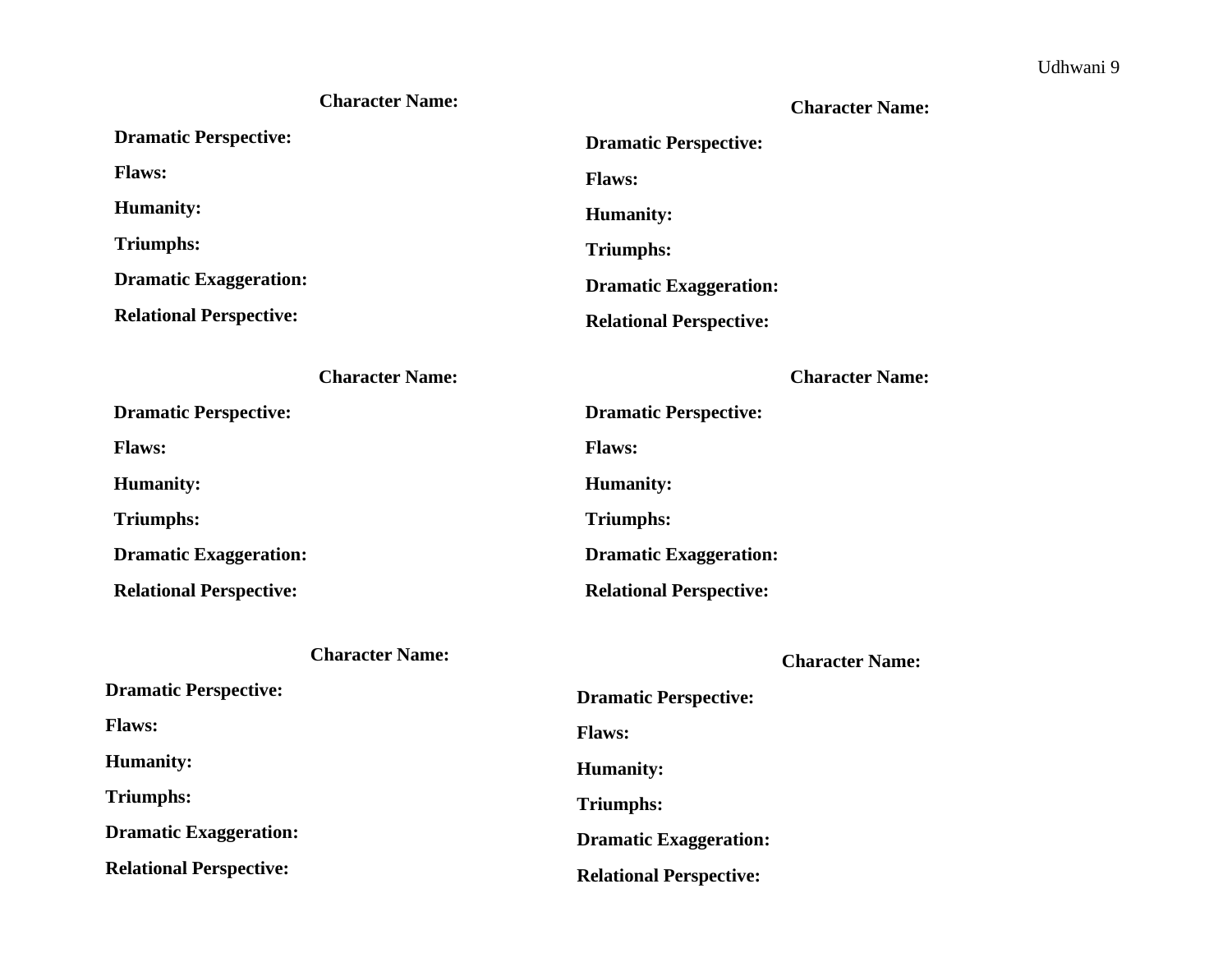Now that you have the thematic structure, antagonisms, and the characters modeled, it's time to develop key story events. The Transformation Story Arc was developed by Dara Marks. The Screenwriter's Notebook uses a simplified version. The Notebook also provides a "derivative" transformational arc based on the original arc.

**Step 5:** Fill in the description text with your own content for these transformational arc moments. Observe both when reading the following descriptions.

## **Transformational Arc Story Moment Descriptions**

**Inciting Incident:** A story event that kickstarts a chain reaction to trigger the external conflict of Plot A. The Protagonist does not have to be aware nor involved in the conflict yet.

**Call to Action:** The Protagonist is clearly and blatantly roped into the external conflict of the world. Plot A has officially started.

**Defining Moment:** A piece of dialogue where a supporting character states the protagonists fatal flaw, thus igniting Subplots B and C.

1<sup>st</sup> Turning Point: An escalation of conflict for Plot A, where the story takes an unexpected turn, and the stakes substantially and permanently rise for the protagonist.

**Awakening:** Occurs within the same or adjacent scene to the 1<sup>st</sup> Turning Point. Subplots B and C escalate as the protagonists experiences a glimmer of self-realization of their fatal flaw, and the relationship conflict they must overcome, yet they still hold on to the fatal flaw.

**Moment of Enlightenment:** The story event where the protagonists become fully self-aware of their fatal flaw and their relationship conflict that they must overcome. They start to make changes from here on out to attempt to resolve their relationship conflict and thus the fatal flaw. This is also the scene where the built-up dramatic tension is released.

**Death Experience:** The story event in which the situation is so terrible, the protagonist must abandon the fatal flaw in order to survive and move on with life. This is a moment of irreversible change for the protagonist.

2<sup>nd</sup> Turning Point: The external action of no return. The absolute worst-case scenario to cause the literal "death" of the fatal flaw.

**Transformational moment:** The Climax of Subplot B and C. This is where the protagonist makes an intentional decision to shift internally and completely abandon the fatal flaw.

**Climax:** The protagonist's final confrontation with the obstacle of the story. The protagonist achieves the way to resolve the climax of Plot A that they would not have been able to execute at the beginning of the story.

**Resolution:** A window into what the transformed protagonist will look and how they interact with life.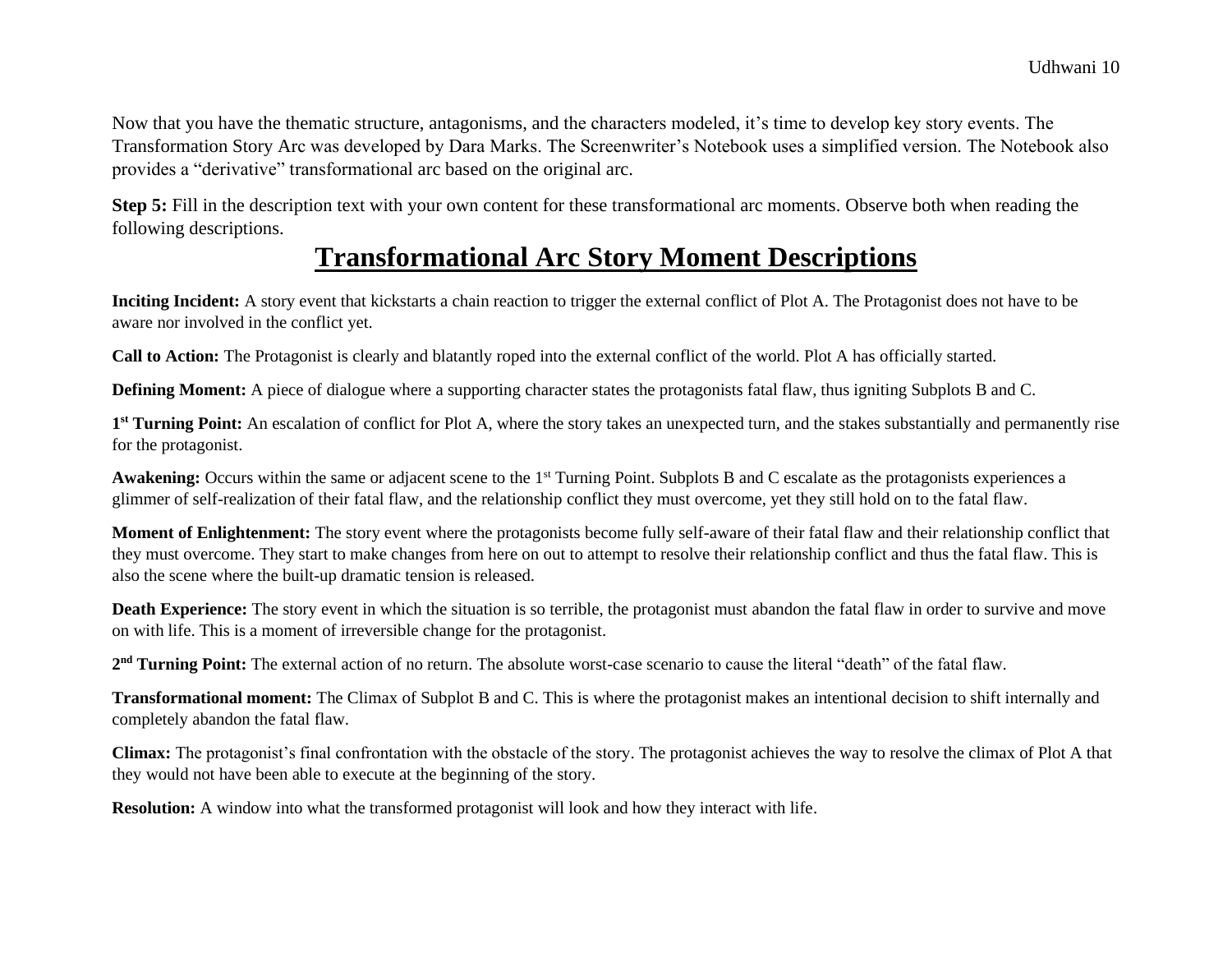## **Marks Transformation Arc**



## **Marks Derivative Transformation Arc**

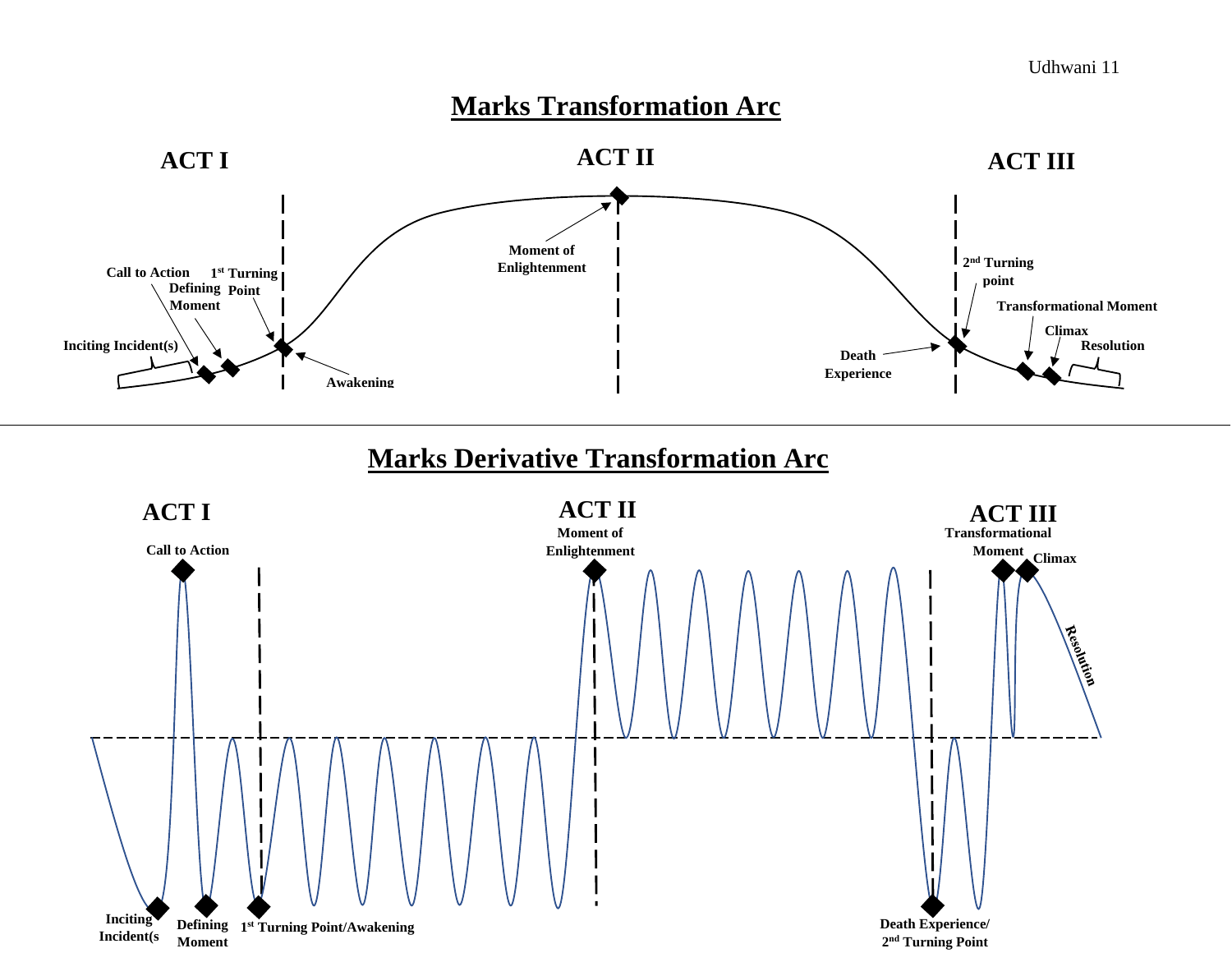**Step 6:** The final step to completing the Screenwriter's Notebook, is to conduct Scenic Modelling below. There you will map out the contents of each scene of your screenplay. The template is set to 51 scenes assuming 2-3 pages per scene for the average 120-page screenplay. For "Description", fill out a short sentence, describing what will happen in the scene. The "Arc Stage/Moments" is to clue the screenwriter in on what kinds of scenes, one should be writing as well as the Transformational Arc moments. Refer to the Glossary of definitions of these terms. Finally, the "Scene Diagram, is a visual representation for how the emotional trajectory of the scene should go. For a big picture view, look at the entire scenic diagram below. Remember, this is only a template, so modify # of scenes etc., to suit your needs based on your project. Zoom in and out of the Word doc to see the Scene Diagram below as a reference.

## **Scenic Modeling**



| <b>Scene</b><br>$\#$ | <b>Scene Title</b> | <b>Description</b> | Arc<br><b>Stage/Moments</b>             | <b>Scene</b><br><b>Diagram</b> |
|----------------------|--------------------|--------------------|-----------------------------------------|--------------------------------|
| $\mathbf{1}$         |                    |                    | Exposition                              |                                |
| 2                    |                    |                    | Exposition                              |                                |
| 3                    |                    |                    | Exposition                              |                                |
| $\overline{4}$       |                    |                    | Exposition:<br><b>Inciting Incident</b> |                                |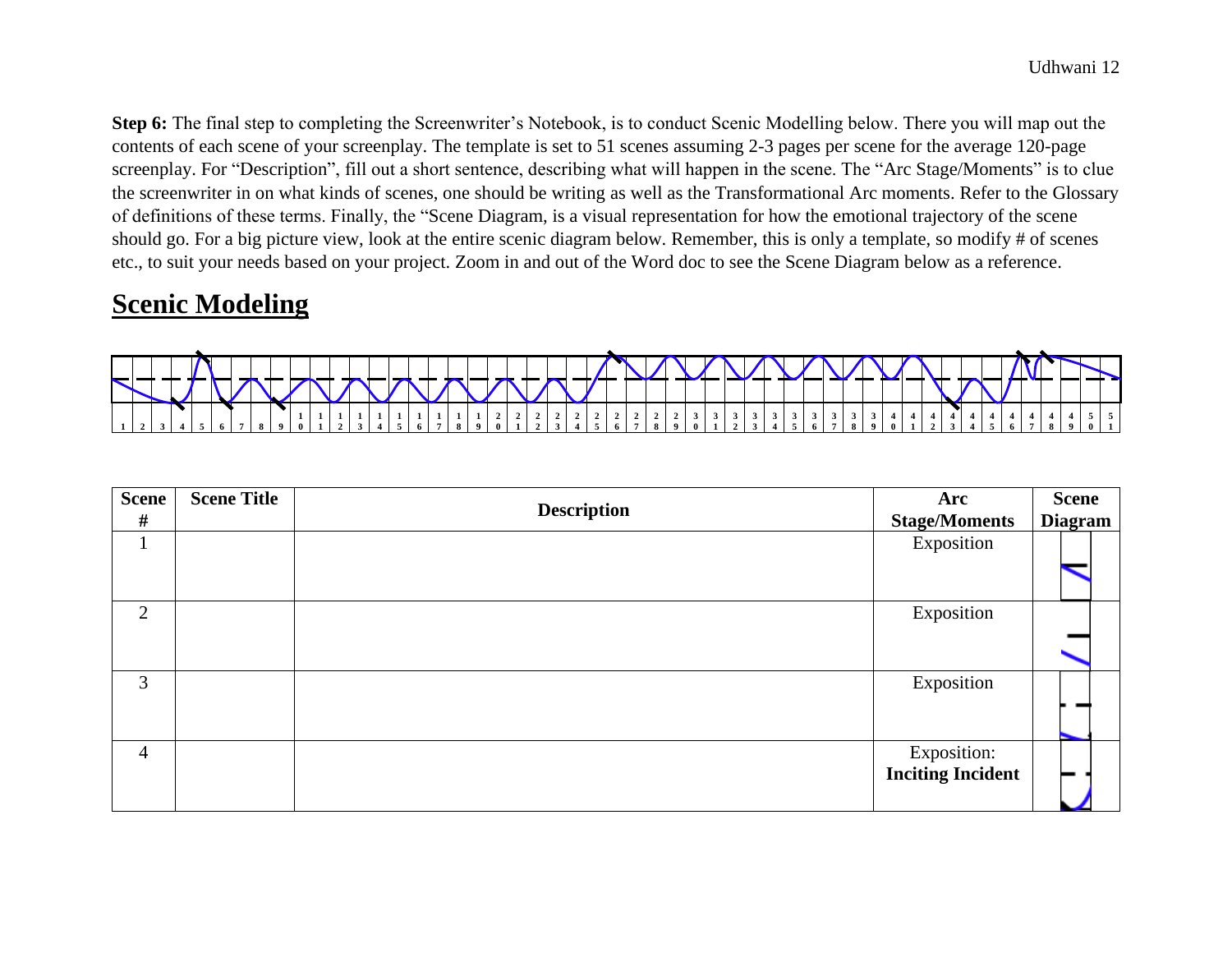| $\overline{5}$ | Exposition: Call<br>to Action                        |  |
|----------------|------------------------------------------------------|--|
| 6              | <b>Exposition:</b><br><b>Defining Moment</b>         |  |
| $\overline{7}$ | Exposition                                           |  |
| 8              | Exposition                                           |  |
| 9              | Exposition:<br>Awakening/1st<br><b>Turning point</b> |  |
| $10\,$         | Exhaustion                                           |  |
| $11\,$         | Exhaustion                                           |  |
| 12             | Exhaustion                                           |  |
| 13             | Exhaustion                                           |  |
| $14\,$         | Exhaustion                                           |  |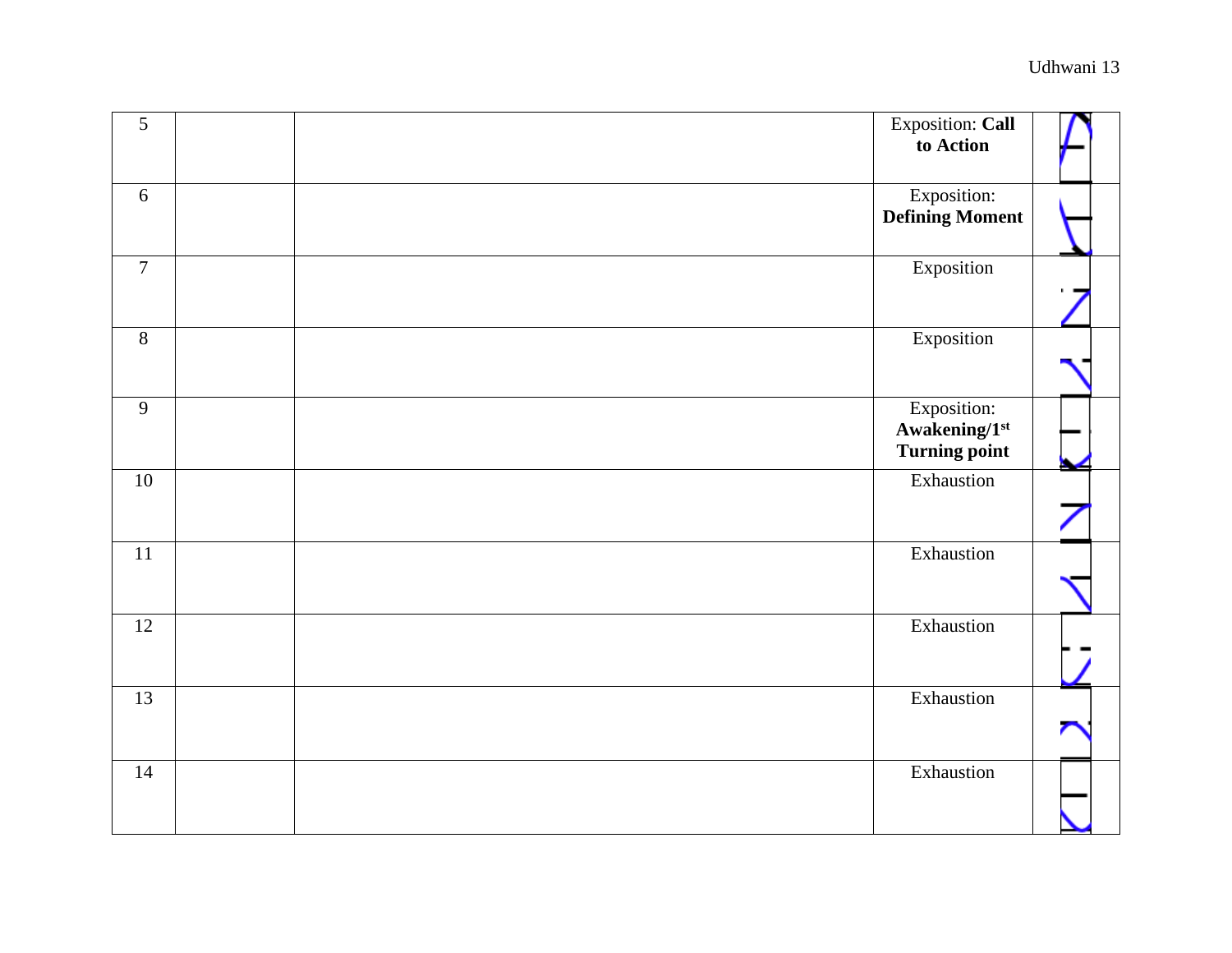| $\overline{15}$ | Exhaustion |  |
|-----------------|------------|--|
|                 |            |  |
| 16              | Exhaustion |  |
|                 |            |  |
| $\overline{17}$ | Exhaustion |  |
|                 |            |  |
| 18              | Exhaustion |  |
|                 |            |  |
| 19              | Exhaustion |  |
|                 |            |  |
| 20              | Exhaustion |  |
|                 |            |  |
| 21              | Exhaustion |  |
|                 |            |  |
| 22              | Exhaustion |  |
|                 |            |  |
| 23              | Exhaustion |  |
|                 |            |  |
| $\overline{24}$ | Exhaustion |  |
|                 |            |  |
|                 |            |  |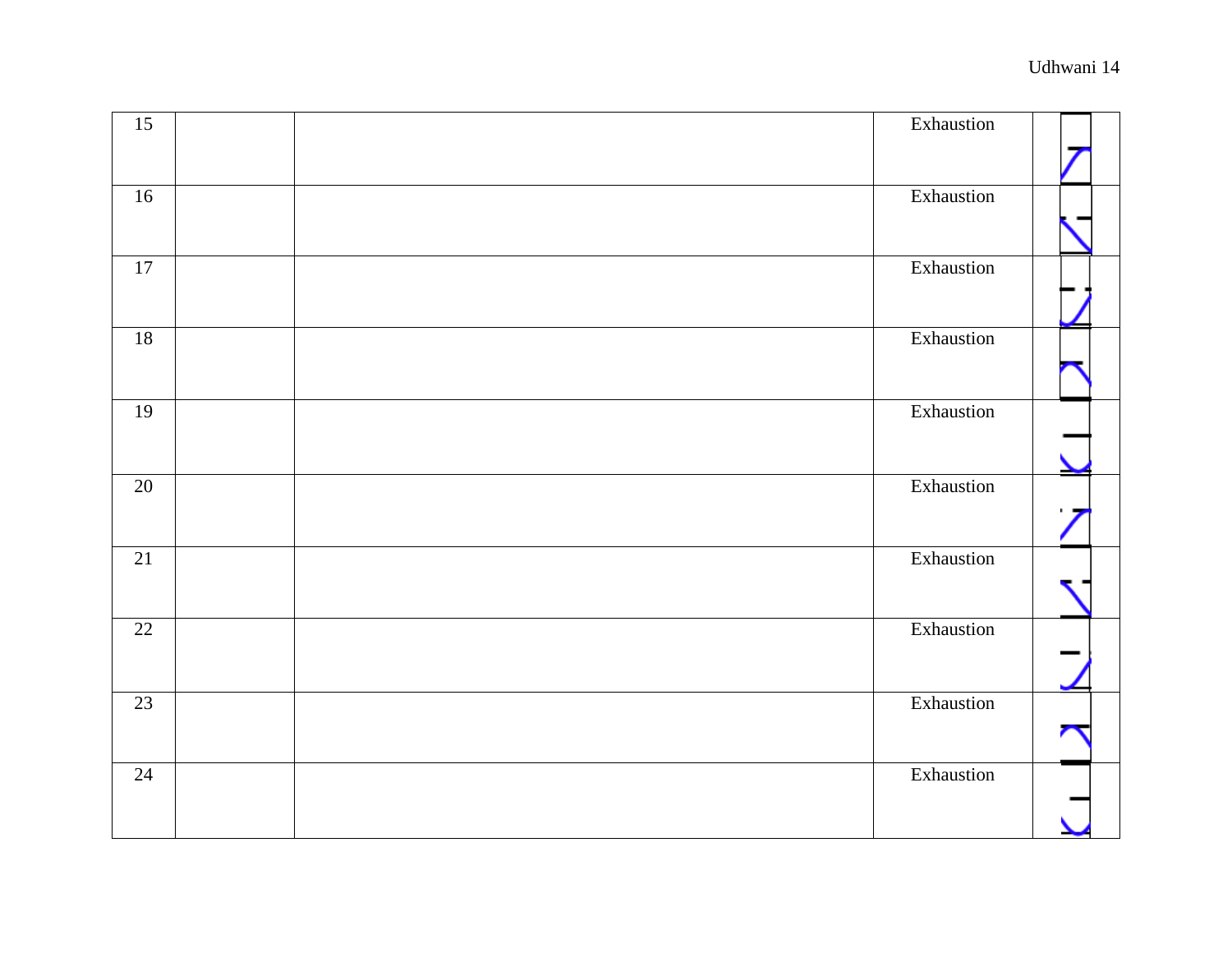| $\overline{25}$ | Exhaustion                               |  |
|-----------------|------------------------------------------|--|
| $\overline{26}$ | <b>Grace:</b> Moment of<br>Enlightenment |  |
| $\overline{27}$ | Grace                                    |  |
| 28              | Grace                                    |  |
| 29              | Grace                                    |  |
| 30              | Grace                                    |  |
| $\overline{31}$ | Grace                                    |  |
| $\overline{32}$ | Grace                                    |  |
| 33              | Grace                                    |  |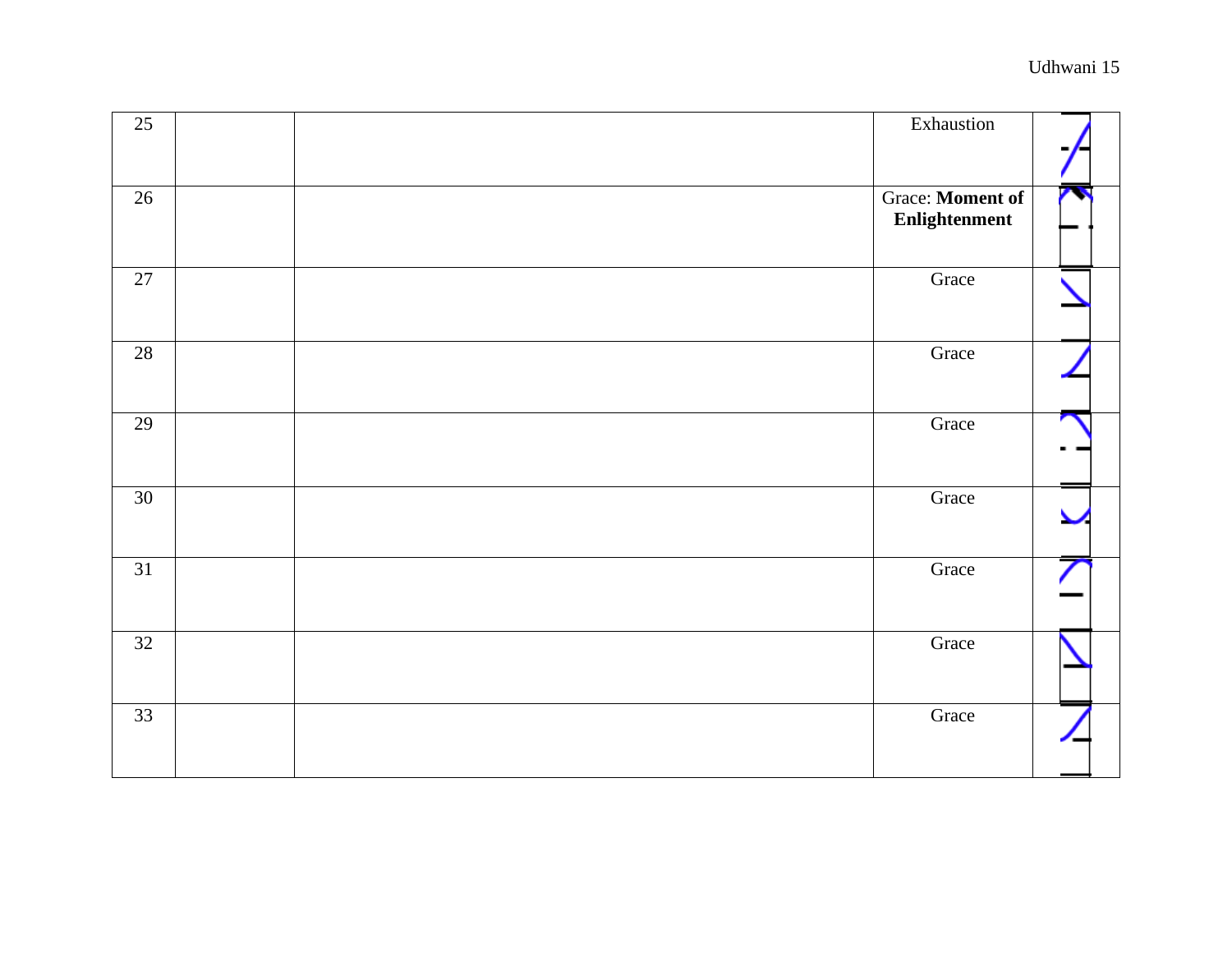| $\overline{34}$ | Fall |  |
|-----------------|------|--|
| 35              | Fall |  |
| 36              | Fall |  |
| 37              | Fall |  |
| 38              | Fall |  |
| 39              | Fall |  |
| 40              | Fall |  |
| 41              | Fall |  |
| 42              | Fall |  |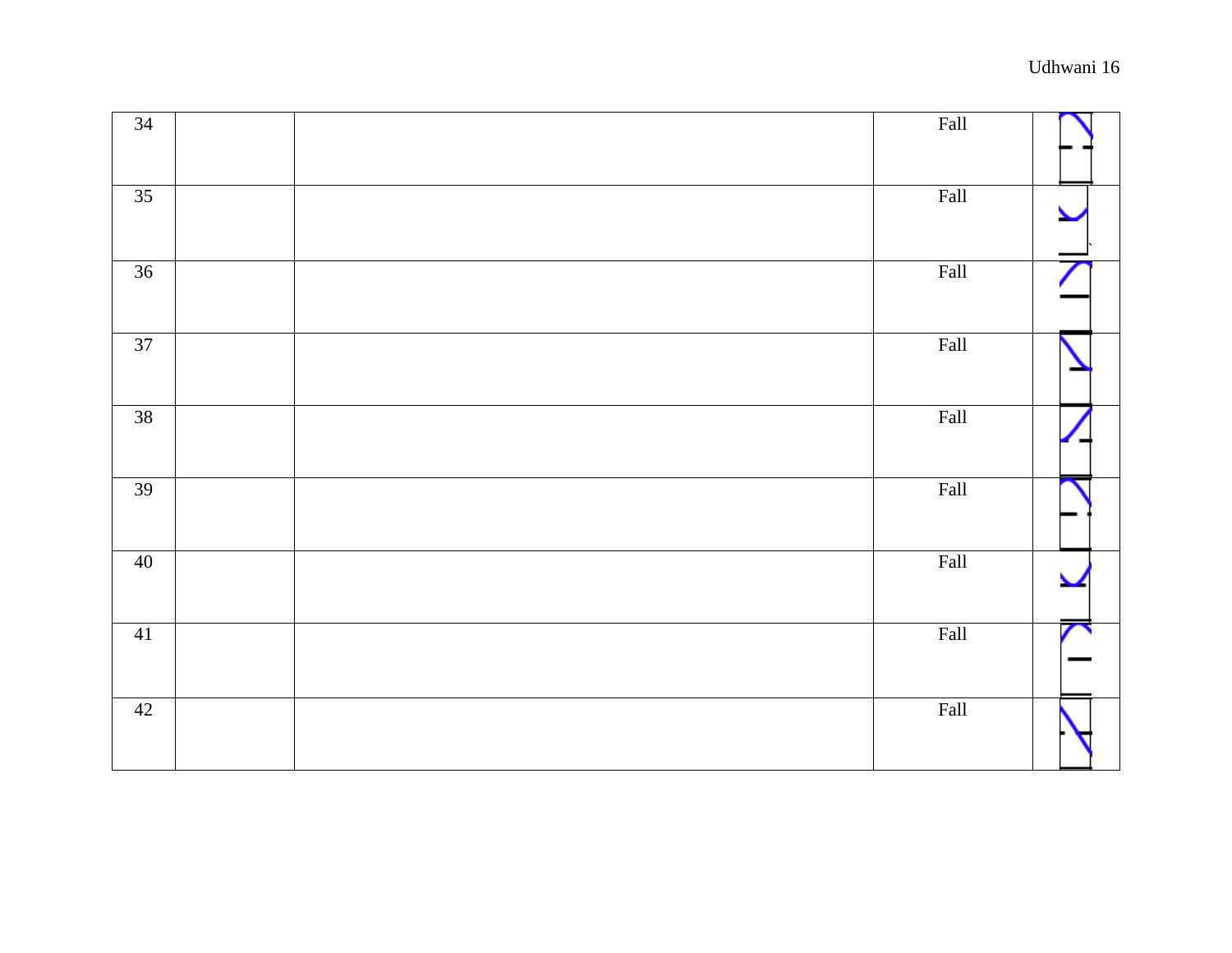| 43 | Descent: Death<br>Experience/2nd<br><b>Turning Point</b> |  |
|----|----------------------------------------------------------|--|
| 44 | Descent                                                  |  |
| 45 | Descent                                                  |  |
| 46 | Descent                                                  |  |
| 47 | <b>Transformational</b><br><b>Moment</b>                 |  |
| 48 | <b>Climax</b>                                            |  |
| 49 | Resolution                                               |  |
| 50 | Resolution                                               |  |
| 51 | Resolution                                               |  |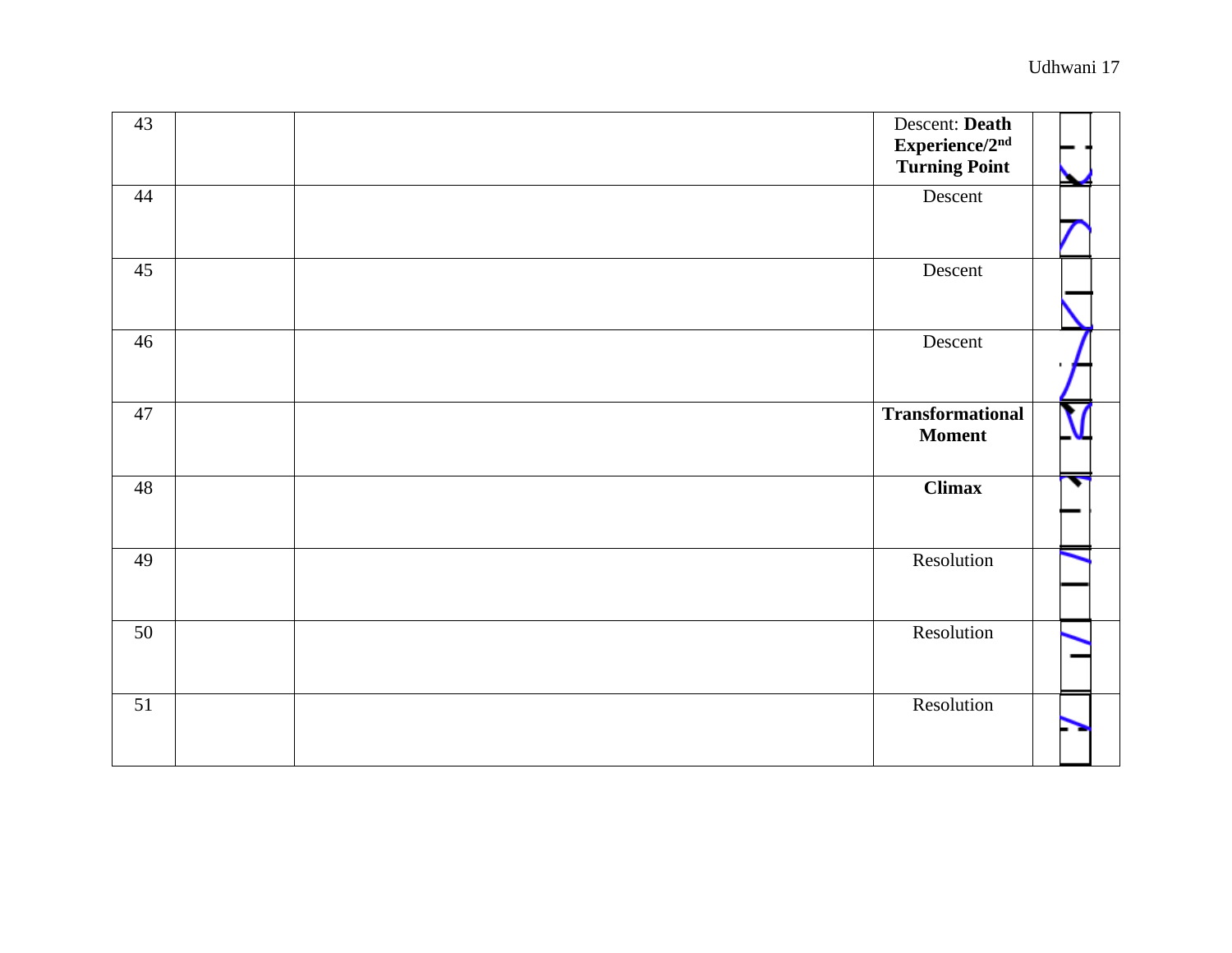## **Glossary**

**Antagonism:** Story values that embody a force to directly oppose the protagonist in some way.

**Descent:** Scenes full of pain, disappointment, and unhappiness that should reveal to the protagonist, what their life will look like, if they refuse to change, and grow (aka abandon their Fatal Flaw and repair their Broken Bridge)

**Exhaustion:** scenes where the protagonist is constantly fighting an uphill battle using their fatal flaw as a crutch and its draining their resistance to change, allowing new revelations and realizations in later scenes.

**Exposition:** Scenes containing the unknown for the audience and for the protagonist. New information is being given to two both parties to fully understand and comprehend the plot, and the external conflict at stake.

**Fall:** Scenes where relationships, ambitions, aspirations, and achievements plummet into a decline or tailspin. Any half-truths, whitelies, miscommunications, misjudgments that occurred previously, bear fruit here with bad timing, advice and/or planning.

**Grace:** Scenes of renewed vigor strength and resolve, where the protagonist utilizes the new idea, understanding or perspective to tackle the challenges they are facing with gusto.

**Story Event:** A meaningful experience that elicits relevant change in a character.

**Story Value:** Universal qualities of human nature that can flip their positive negative polarity one moment to another (ex: life/death)

**Transformational Arc:** A type of story arc, extensively researched and discussed by Dara Marks. The arc is set up to where the ideal state (or story values) of the world and the protagonist are flipped negative at the beginning of the story to guarantee dynamic, and transformational growth throughout the story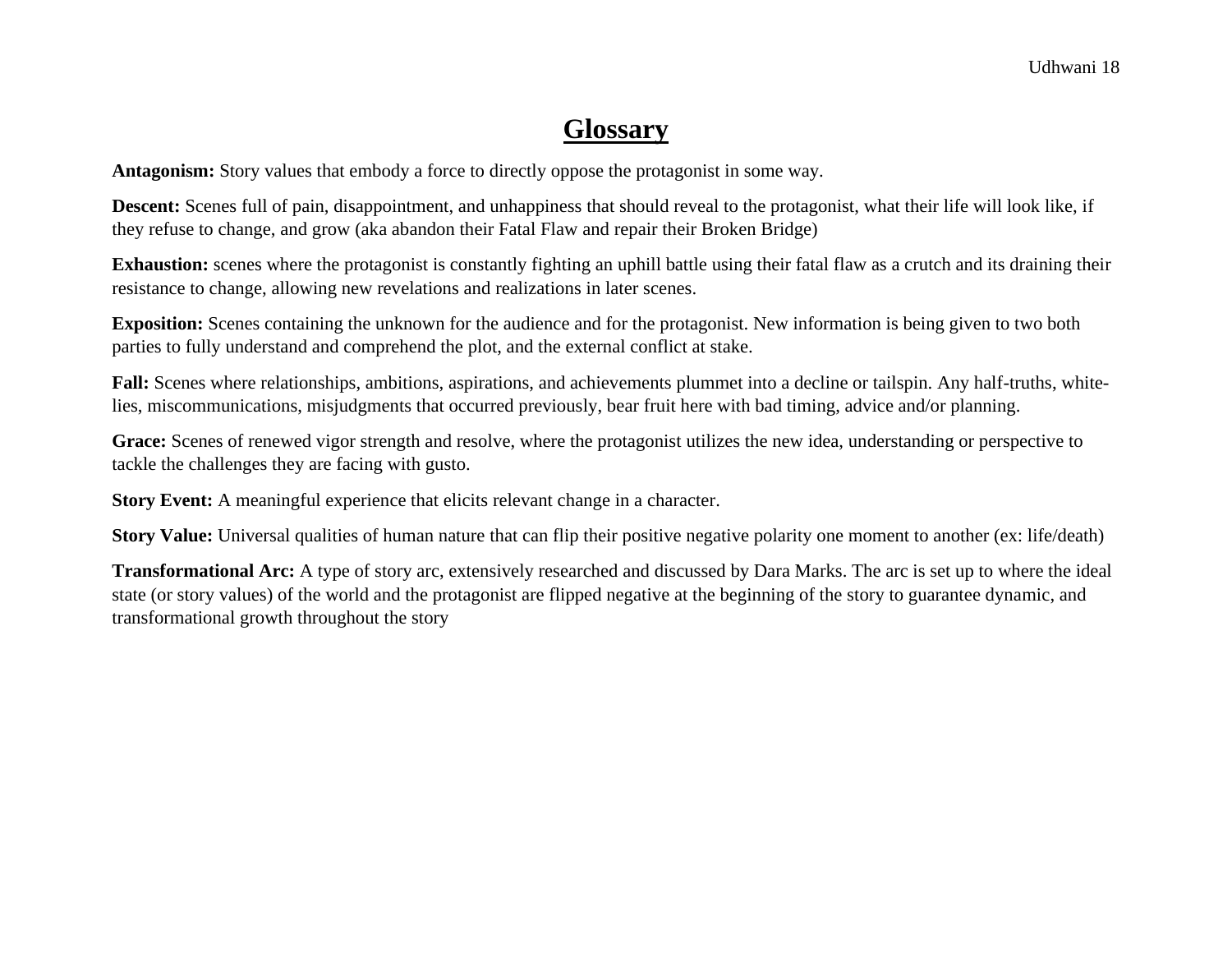## **Epilogue: Note to the User**

Congrats on finishing and getting to the end! If you intend on using this to pitch to production executives, there are some stylistic choices I would further recommend, to tidy it up a bit. Such as making sure the two Transformation arc pages are facing each other. Probably the same for the Thematic Structure and the Antagonism Matrix. If the pages overflow, no worries, to keep those four pages facing each other, add an extra page, with artwork and pictures that draw inspiration for what kind of story you want to write. A picture is worth 1000 words, right? Oh, that's also why I left the page numbers off the table contents. When you're done, add them on. And go ahead and delete the "Steps" instructions, if you want. It will probably look cleaner if you show this off to any industry professionals outside of you. That's it! Good luck on all your artistic endeavors!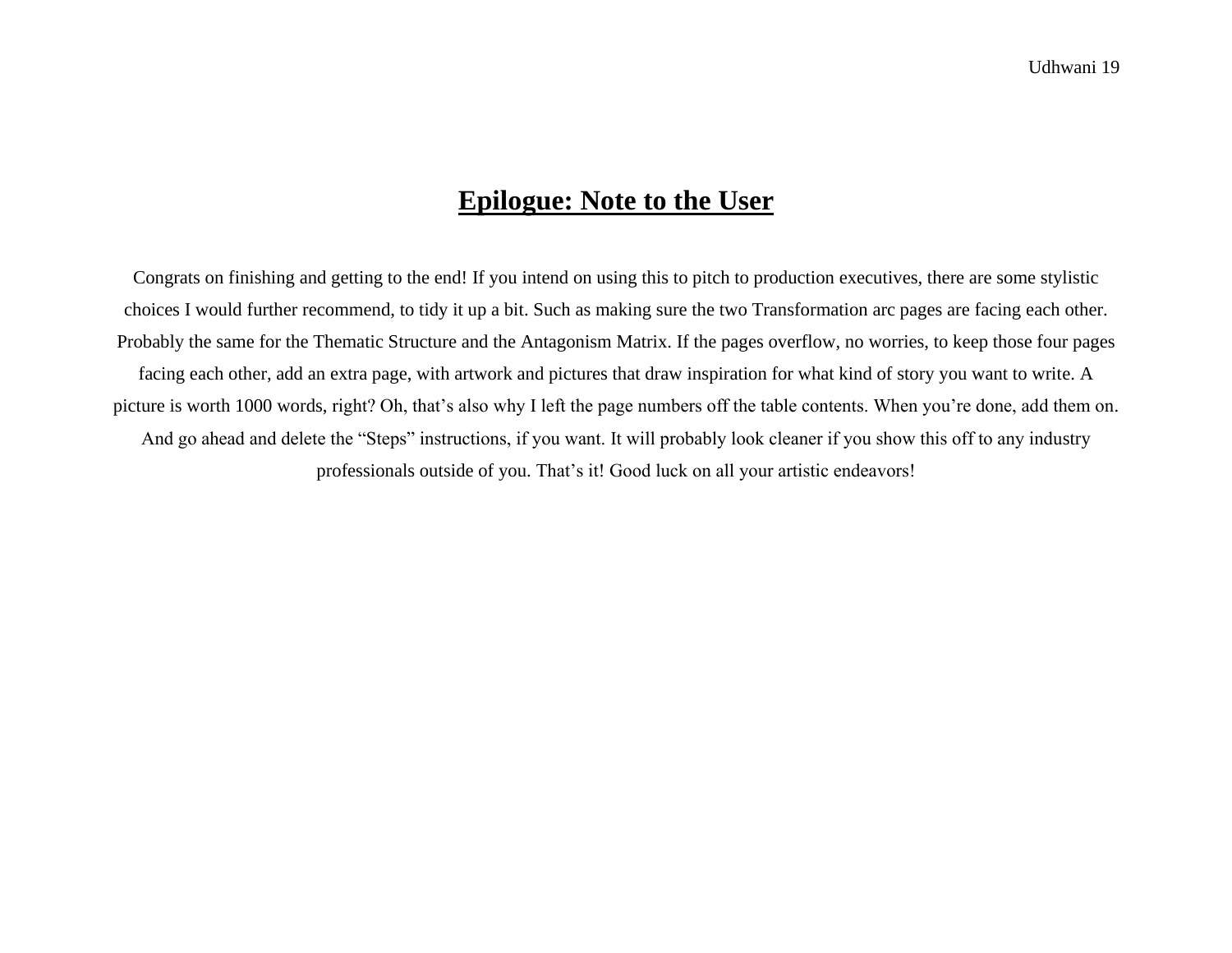## *The Screenwriter's Notebook: Solstice*

By: Mohansingh (Mo) Udhwani Jr.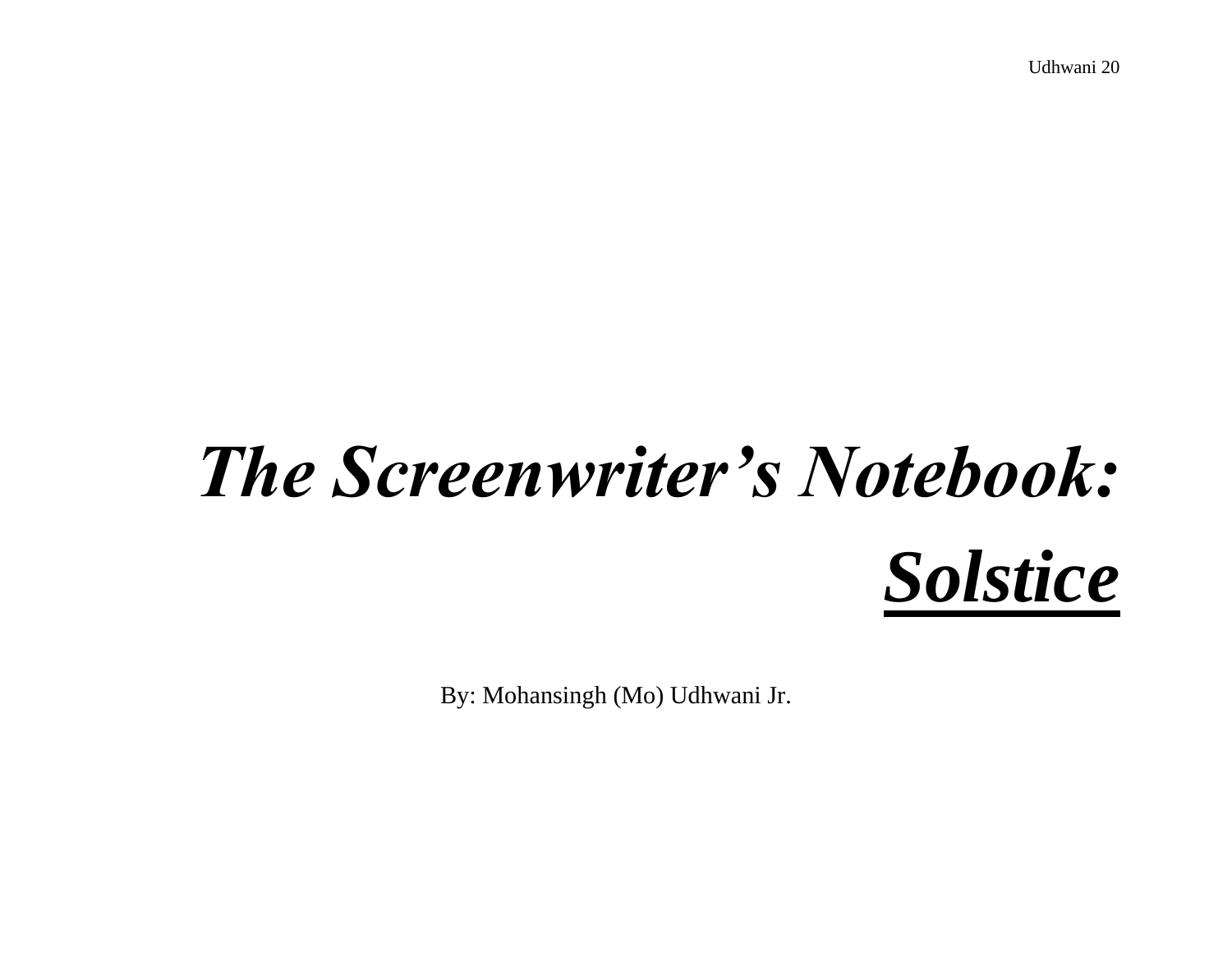## **Table of Contents**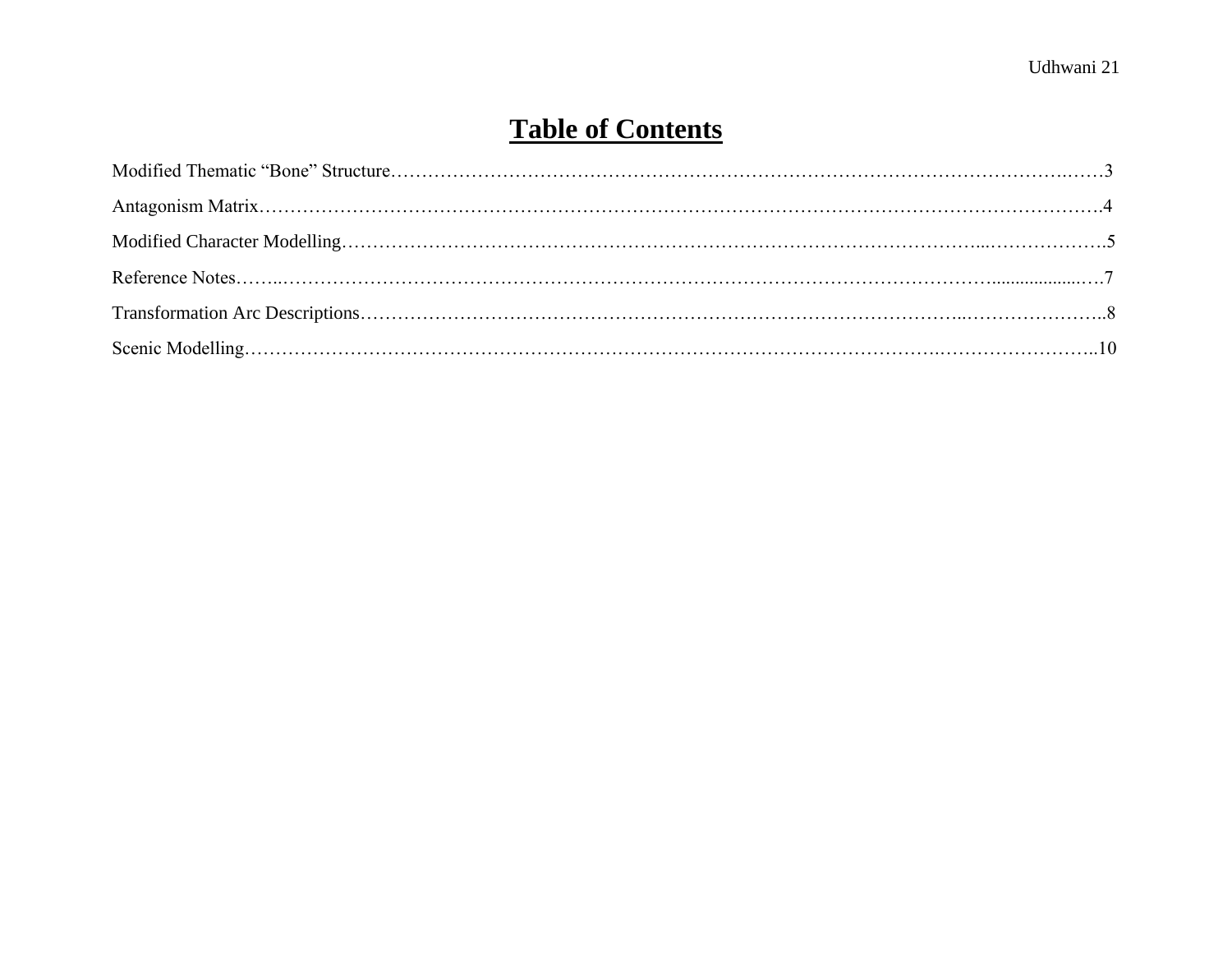## **Modified Thematic "Bone" Structure**

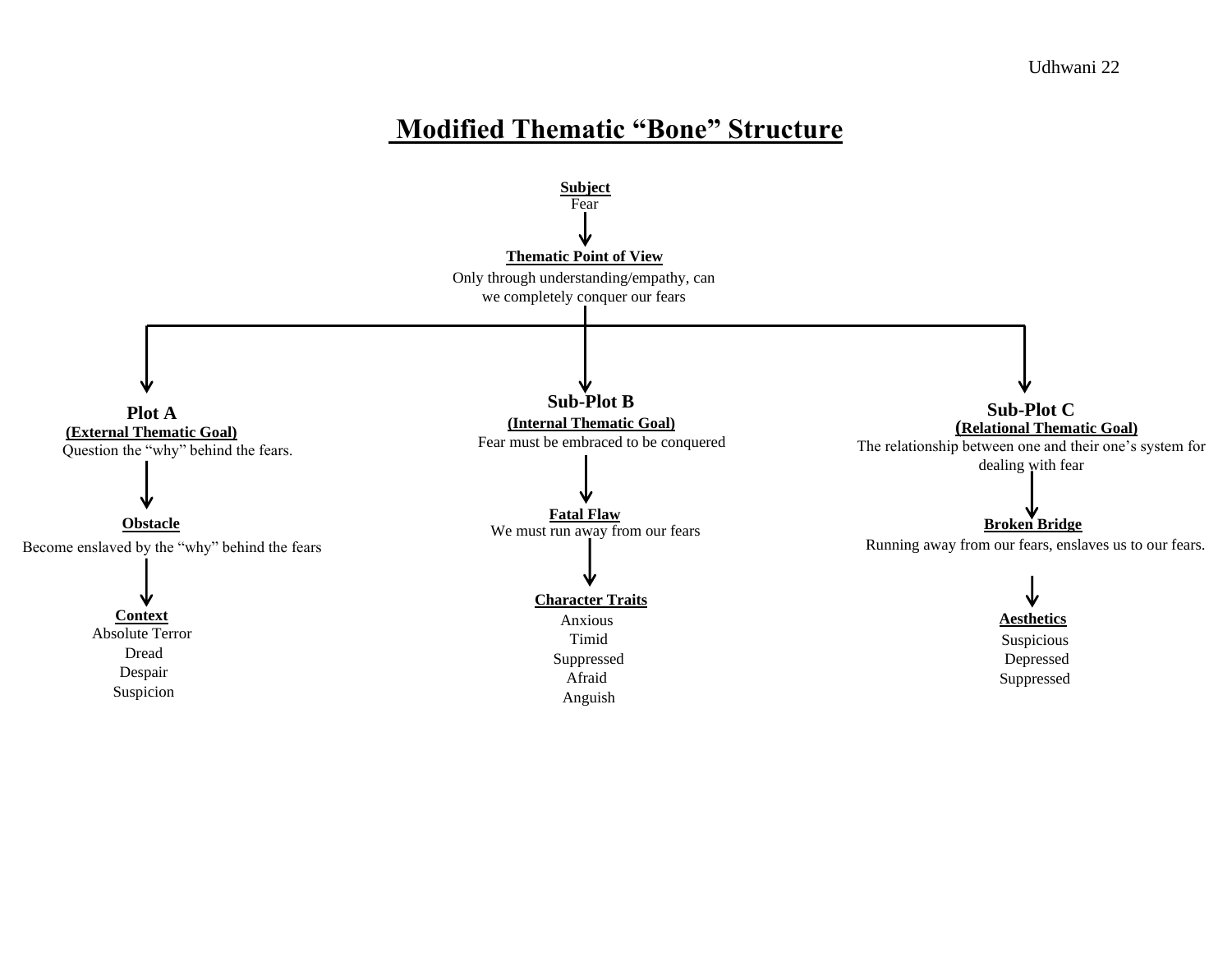## **Antagonism Matrix**

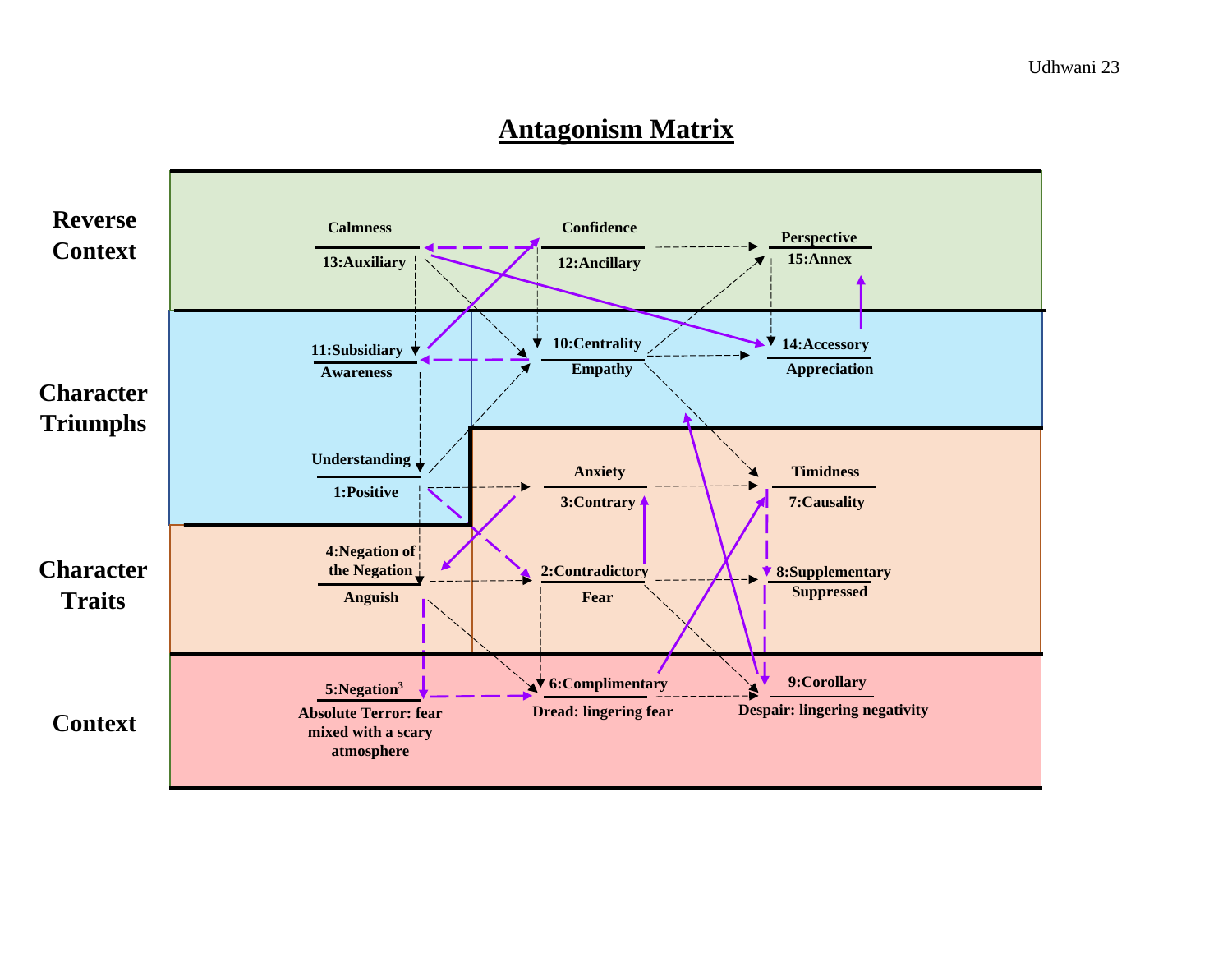## **Modified Character Modelling**

**Dramatic perspective:** To start with, we must run away from our fears.

**Flaws:** Anxious, timid, suppressed, afraid, anguish.

**Humanity:** Caring, intelligent, strong sense of right/wrong, warm, daring/risk-taking.

**Triumphs:** Positive, confident, aware, empathetic/ understanding, Appreciative

**Dramatic Exaggeration:** She fears embracing the world, but only through embracing can she understand the world she fears.

**Relational Perspective:** Has to repair the bridge between how she handles her fear, and herself. **Character Name: Rose Wilson (Supporting Character)**

**Dramatic Perspective:** Our fears can be conquered through denying its existence

**Flaws:** No confidence in abilities, closed off, abrasive (socially inept)

Humanity: Honest, protective, powerful, strategically/tactically smart.

**Triumphs:** A little higher EQ, confident in abilities, more open.

**Dramatic Exaggeration:** Not even aware to the idea of asking questions. Solstice will show her the way.

**Relational Perspective:** Walks side by side with Solstice in repairing the Bridge through valuing confidence in the face of fear, even though Rose still denies fear herself.

**Character Name: Kiran Singh/Solstice (Protagonist)** *\*underlined words or phrases mean that's the main arc of that character in this story* **Character Name: Harvest (Antagonist)**

> **Dramatic Perspective:** I will let my fears enslave me and draw strength from it.

**Flaws:** Believes he is doing the right thing, one-track mind, distrustful

**Humanity:** Caring in his own way, cool, intellectual, powerful.

**Triumphs:** Trusts the next generation

**Dramatic Exaggeration:** Embodiment of the Obstacle, working directly against the external goal.

**Relational Perspective:** commits and embraces the Broken Bridge **Character Name: Deathstroke (Supporting Character)**

**Dramatic Perspective:** I have conquered my fears by eliminating the sources of fear, (except for Rose), so I try to have my cake and eat it too.

**Flaws:** Distrustful completely, conflicting moral code

**Humanity:** Epically cool, master of occupation, cares about daughter.

**Triumphs:** lets someone help, (conflicting moral code/parenting is another story).

**Dramatic Exaggeration:** Struggles with the duality of caring vs fearing for his daughter.

**Relational Perspective:** refuses to understand fear, yet refuses to be enslaved through sheer willpower.

#### **Static Characters (Other Named Characters)**

| Jocelyn Lure (Neutral) | Windstrom (Impeding)    | Damanjeet Singh (Supporting) |
|------------------------|-------------------------|------------------------------|
| Warblade (Impeding)    | Misbelief (Impeding)    | Rani Singh (Supporting)      |
| Artemis (Supporting)   | Music Meister (Neutral) | Tanveer Singh (Supporting)   |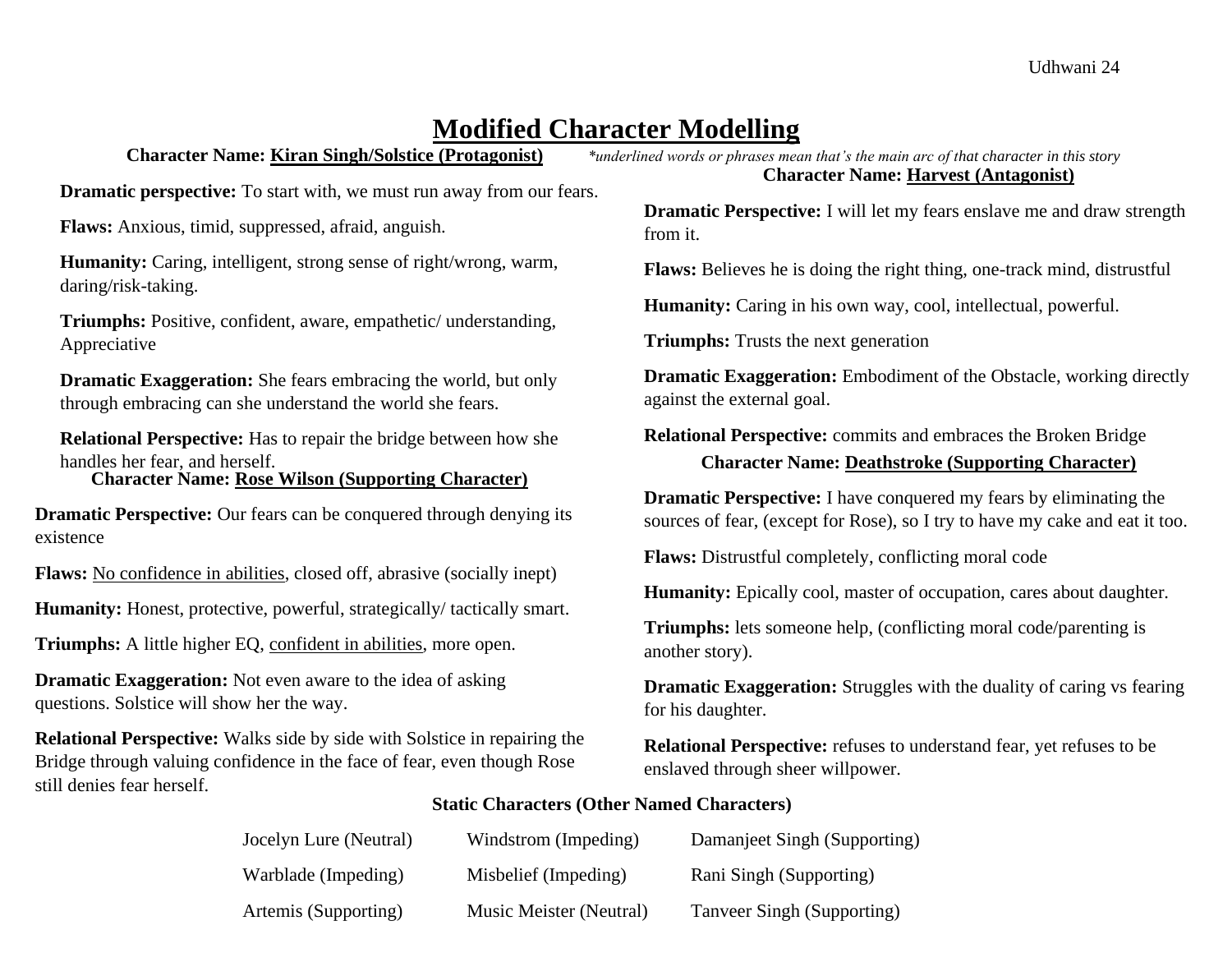#### **Character Name: Bunker (Supporting Character)**

**Dramatic Perspective:** God will conquer my fears for me

**Flaws:** Cocky, untested, unfamiliar with his powers, doesn't know when to be serious.

**Humanity:** Witty/funny, upbeat/positive, nonchalant, faith oriented

**Triumphs:** Get a better grasp on powers

**Dramatic Exaggeration:** Hides behind God/faith when it comes to fear but is still afraid.

**Relational Perspective:** Helps repair the bridge through the "Calming notion" of believing in a God/higher power when coping with fear.

#### **Character Name: Lightning (Supporting Character)**

**Dramatic Perspective:** Fear can't be conquered but can be mitigated through banding together with the collective of loved ones

**Flaws:** Too comfortable with powers/fixed mindset, somewhat complacent mentality

**Humanity:** Loyal, confident

**Triumphs:** Growth mindset oriented

**Dramatic Exaggeration:** Understands her brother's fear of his powers hurting her but not her own fear.

**Relational Perspective:** Helps repair the bridge through showing the importance of perspective in dealing with fear **Character Name: Thunder (Supporting Character)**

**Dramatic Perspective:** Fear can't be conquered but can be cancelled but only through fighting it with the collective of loved ones.

**Flaws:** Complacent, confused on his powers

**Humanity:** Confident and chill. Goes with the flow

**Triumphs:** Growth mindset oriented.

**Dramatic Exaggeration:** Understands his sister's fear of letting her powers control her, but not his own

**Relational Perspective:** Helps repair the bridge through showing the importance of perspective in dealing with fear.

#### Udhwani 25

#### **Character Name: Leash (Impeding Character)**

**Dramatic Perspective:** Since, I cannot conquer my fear, I give into it to help others from experiencing it in the future.

**Flaws:** Jerk, follows blindly/obedient

**Humanity:** Pretty open about thoughts and feelings.

**Triumphs:** None, he stays the same by the end of this story.

**Dramatic Exaggeration:** Fear of his own power, drives him too fear fellow metahumans

**Relational Perspective:** Breaks the bridge by instigating more fear **Character Name: Aiba (Impeding Character)**

**Dramatic Perspective:** If they won't try to understand me, I'll make them fear me.

**Flaws:** Immature, quirky, easily confused

**Humanity:** Happy go lucky (on outside)

**Triumphs:** Confident in her moral compass

**Dramatic Exaggeration:** Couldn't find a "why" for all her fears with the bullying so she decides to embrace what makes others fear her.

**Relational Perspective:** The final test, validating the repaired Bridge is sturdy. **Character Name: Dr. Caitlan Fairchild (Neutral Character)**

**Dramatic Perspective:** Fear is an important part of growth.

**Flaws:** Too trusting, head is in the sand of work, unwaveringly herself.

**Humanity:** cares about the growth of the kids, compassionate, high EQ.

**Triumphs**: narrows her focus, sees the big picture and how she can help.

**Dramatic Exaggeration:** She believes in necessity of fear that she doesn't account for if others can handle it, and it cripples her progress.

**Relational Perspective:** helps repair the bridge through the lesson of awareness but breaks the bridge by forcing fear early on.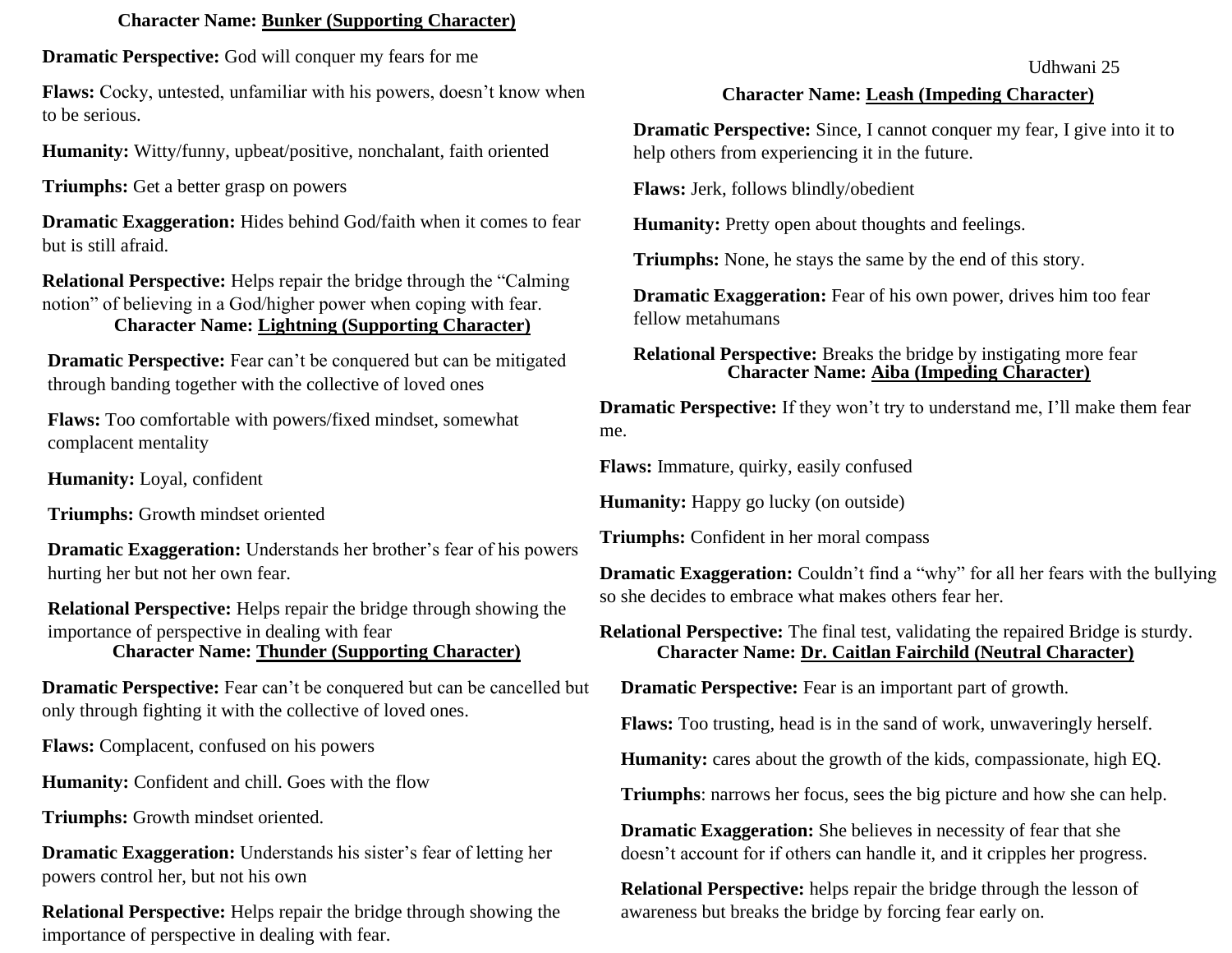## **Reference Notes**

Some things that aren't explained in future sections are explained here to clear up any confusion in understanding the story, magic system or characters. All of these will be explained via dialogue or visual cues, in the film.

#### **Ethnicity/ Meta Powers:**

**Kiran/Solstice:** Punjabi descent, meta power is she able to emit light, shape it and use it to fly. The longer she uses her power, the more potent it gets. Part of her character arc is understanding how her powers work.

**Bunker:** Mexican, meta power is the control of psionic bricks. **Thunder:** Russian, meta power is to emit large and potent sound waves

**Lightning:** Russian, meta power is emit and control electricity. **Artemis:** American, has no meta power, just a skilled fighter.

**Misbelief:** British, her power is she can take on anyone's appearance. **Windstrom:** American, meta power is he can create gusts of wind.

Leash: Australian, meta power is he is able to emit purple strings to fight, emit electromagnetic shocks, and trigger someone to become really angry.

**Music Meister:** American, meta power, is he can control anyone who hears his singing voice

**Warblade:** American, his meta power turned him permanently into a robot with various claws and blades.

#### **Other information:**

Deathstroke is a master assassin and Rose is his daughter.

N.O.W.H.E.R.E. is an organization that Harvest built to conduct "The Culling". The Culling is an event where "treated" meta humans' teens battle each other and the strongest survive and become "Ravagers". Ravagers are The Culling's champions. The Old Ravagers include: Misbelief, Windstrom, Leash, and Warblade. The Colony is the arena and the living space for the teens selected to participate in the next Culling.

Whenever the Sceneic Modelling Descriptions talk about Kiran "feeling anguish" or something of the like, visually she lets out a sharp breath of air between her teeth. That's how she expresses it.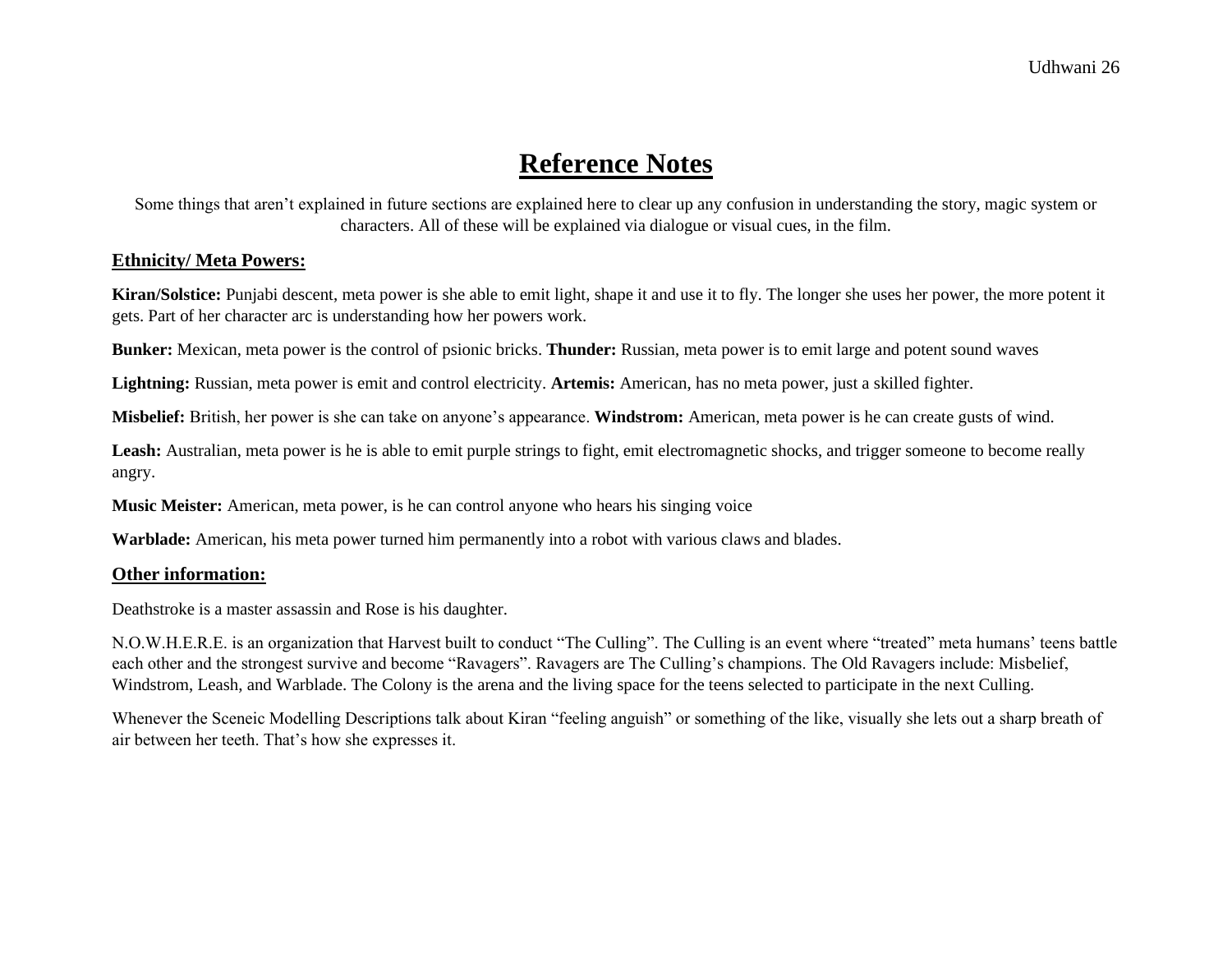## **Transformational Arc Story Moment Descriptions**

**Inciting Incident:** Kiran, looking all sad, and just depressed, scrolls through her phone to see a number of headlines on her notification including: the Queen of Zandia is missing, another meta killed 13 people, then click on a press conference of Jocelyn Lure (Famous anti-meta human Interpol detective) discuses Over 200 global meta disappearances etc. She clicks the "clear all" button on her phone and rolls out of bed. Brushes teeth etc.

**Call to Action:** Solstice defends Cassie from an unsuspecting Lady Zand attack and they take her down together.

**Defining Moment:** "Kiran, this fearful world has scared you so much, you are afraid of even yourself. You must understand your fears if you are to conquer them." -Tanveer Singh (Kiran's Grandfather)

**1 st Turning Point:** Kiran is kidnapped by Leash and taken to the N.O.W.H.E.R.E.'s facility "The Colony". She receives an orientation from Harvest that she perceives as VERY frightening. And then thrown into The Colony with the other metahuman teens.

**Awakening:** She is so afraid of where she is put in that Rose hits her, so she snaps out of it and says something that makes her realize that she needs to stop fearing everything.

**Moment of Enlightenment:** Solstice survives the first round of the Culling and she flies for the first time, realizing her powers are something she does not have to be afraid of, and can be understood.

**Death Experience:** Solstice is brought in and "treated" on by Harvest turning her skin black, her flames blue, making her power more potent and sent back out immediately for the New Ravagers to fight the Old Ravagers.

2<sup>nd</sup> Turning Point: Solstice accidentally fatally harms Lightning, and if she doesn't gain control of her powers, she will kill or hurt more people.

**Transformational moment:** Solstice is confronted with Harvest on equal footing and instead of striking him down with her powers, she sits on the floor and asks him questions trying to understand his perspective.

**Climax:** Deathstroke breaks in to fight Harvest and Solstice subdues Deathstroke and Harvest with Rose utilizing her powers in a way she would not have been able to before.

**Resolution:** Solstice stops Aiba from using her powers to blow up their school, using her confidence, calming personality, and her understanding and empathetic nature, to not only inspire Aiba but those around her that the world will be ok, and metahumans are nothing to be feared.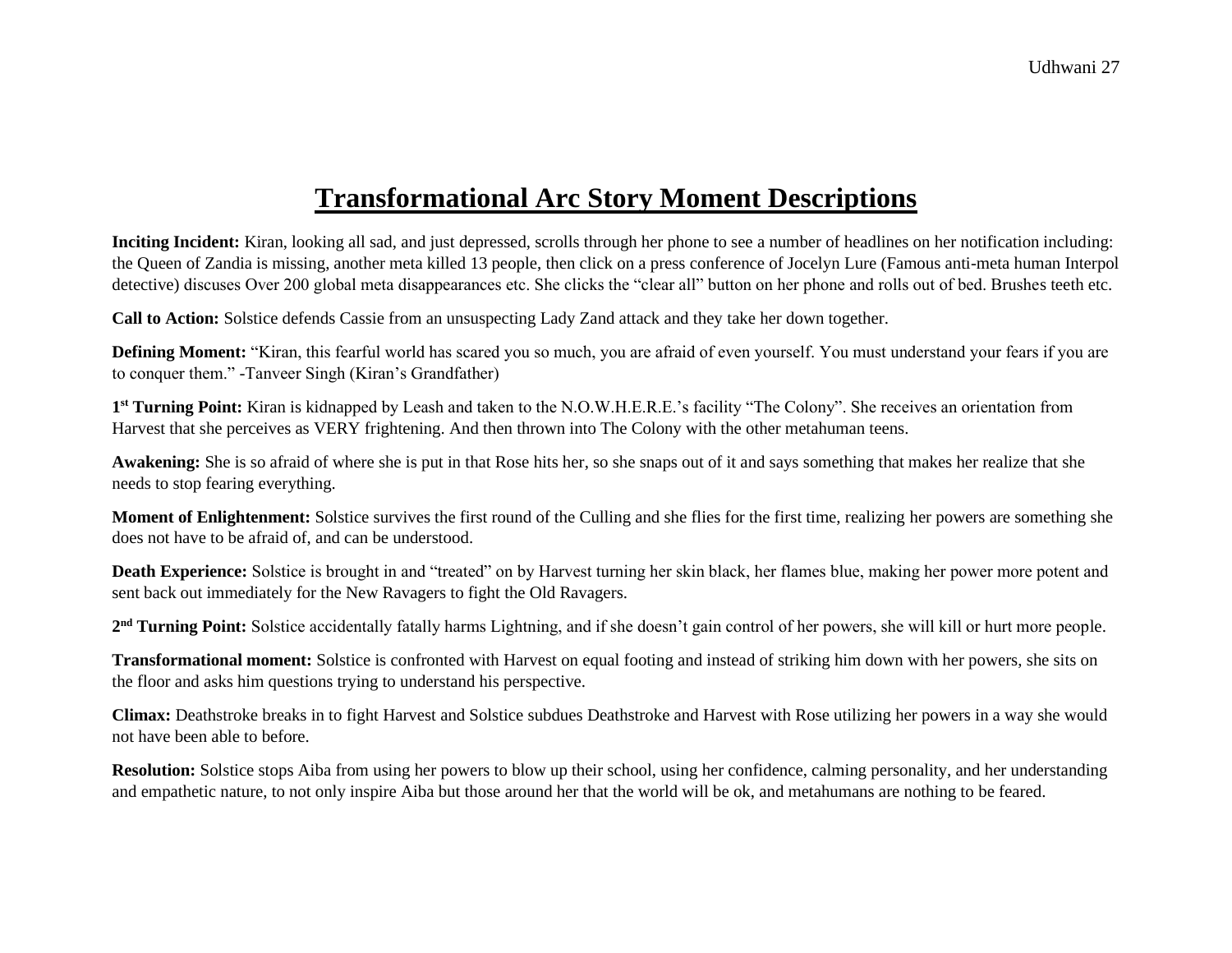## **Marks Transformation Arc**



## **Marks Derivative Transformation Arc**

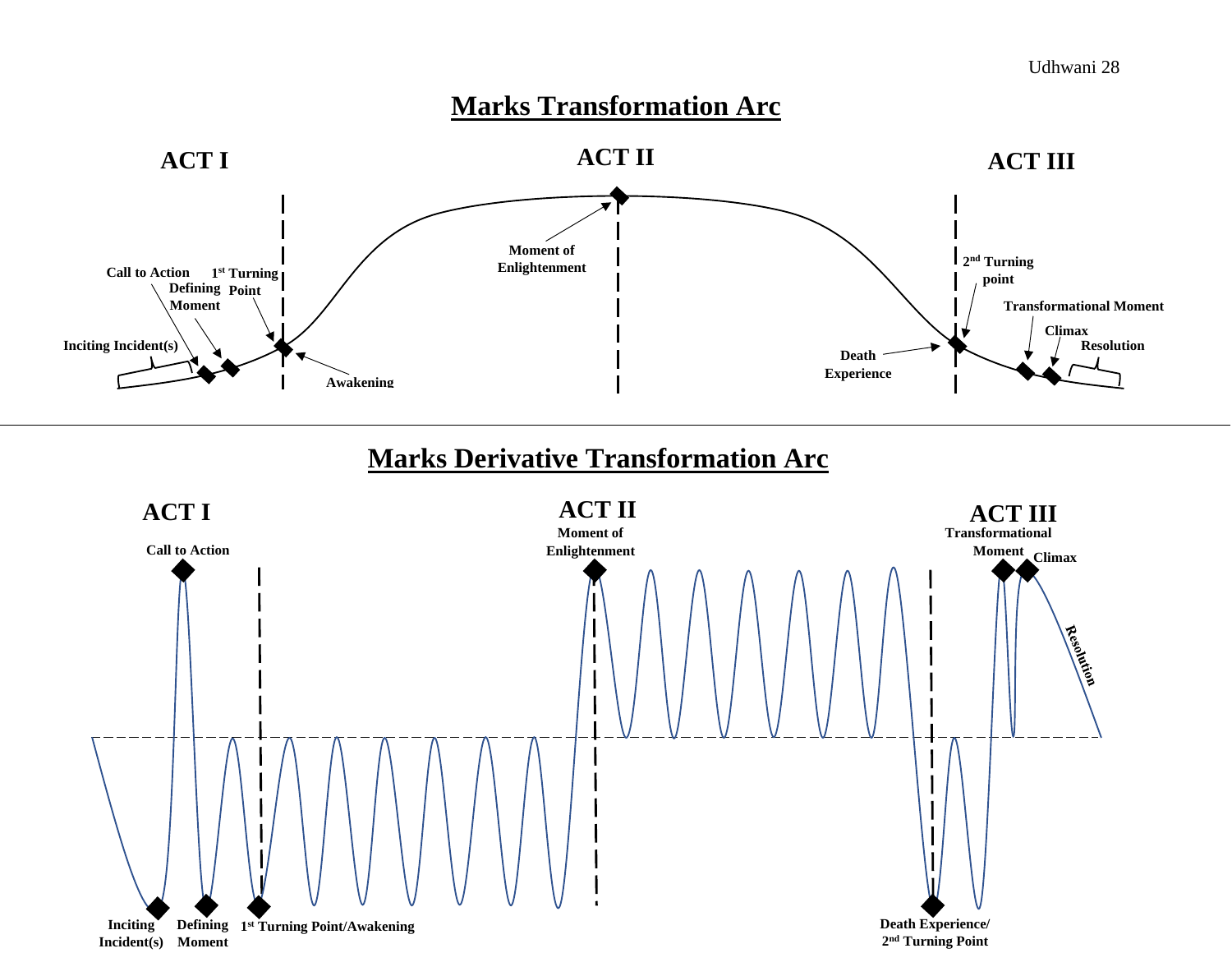## **Scenic Modeling**



| <b>Scene</b><br># | <b>Scene Title</b>          | <b>Description</b>                                                                                                                                                                                                                                                                                                                                                                                                                                                                                                                                                                                                                                                                                                           | Arc<br><b>Stage/Moments</b> | <b>Scene</b><br><b>Diagram</b> |
|-------------------|-----------------------------|------------------------------------------------------------------------------------------------------------------------------------------------------------------------------------------------------------------------------------------------------------------------------------------------------------------------------------------------------------------------------------------------------------------------------------------------------------------------------------------------------------------------------------------------------------------------------------------------------------------------------------------------------------------------------------------------------------------------------|-----------------------------|--------------------------------|
| 1                 | Setting the<br>Atmosphere   | The film opens with a sequence of news articles and news reporters expressing<br>how terrible the world is and how metahumans (metas) are a danger to<br>themselves and society. We see two ideologically polarizing parties discussing<br>how metas should be treated, one of which is led by Lex Luther. The flashing<br>video and audio sequences slowly merges and blends together turning into an<br>alarm clock sound waking up Kiran.                                                                                                                                                                                                                                                                                 | Exposition                  |                                |
| 2                 | <b>Setting Kiran</b>        | Kiran, looking all sad, and just depressed, scrolls through her phone to see a<br>number of headlines on her notification including: the Queen of Zandia is<br>missing, another meta killed 13 people, and a Jocelyn Lure Press Conference.<br>She clicks on the press conference link and Jocelyn Lure (Famous anti-meta)<br>human Interpol detective) discuses the over 200 global meta disappearances<br>etc. She clicks the "clear all" button on her phone and rolls out of bed. Brushes<br>teeth etc.                                                                                                                                                                                                                  | Exposition                  |                                |
| 3                 | Setting the Magic<br>System | Kiran is typing out a paper on the "History of Metas" that describes how in the<br>past 3000 years people of "great power" were worshipped as Gods and kings. It<br>then talks about the WWII nuclear bomb as activating a lot of dormant "meta-<br>powers" due to the radiation awakening the gene. An entire branch of science<br>has been created to study this "meta-gene". Over the last 100 years, Metas have<br>becoming more and more common especially with the recent mysterious<br>Hypertraxis Virus that has been plaguing some countries, as that seems to<br>activate dormant meta powers too. The paper concludes with how the media<br>and people view metas considering them not human and some considering | Exposition                  |                                |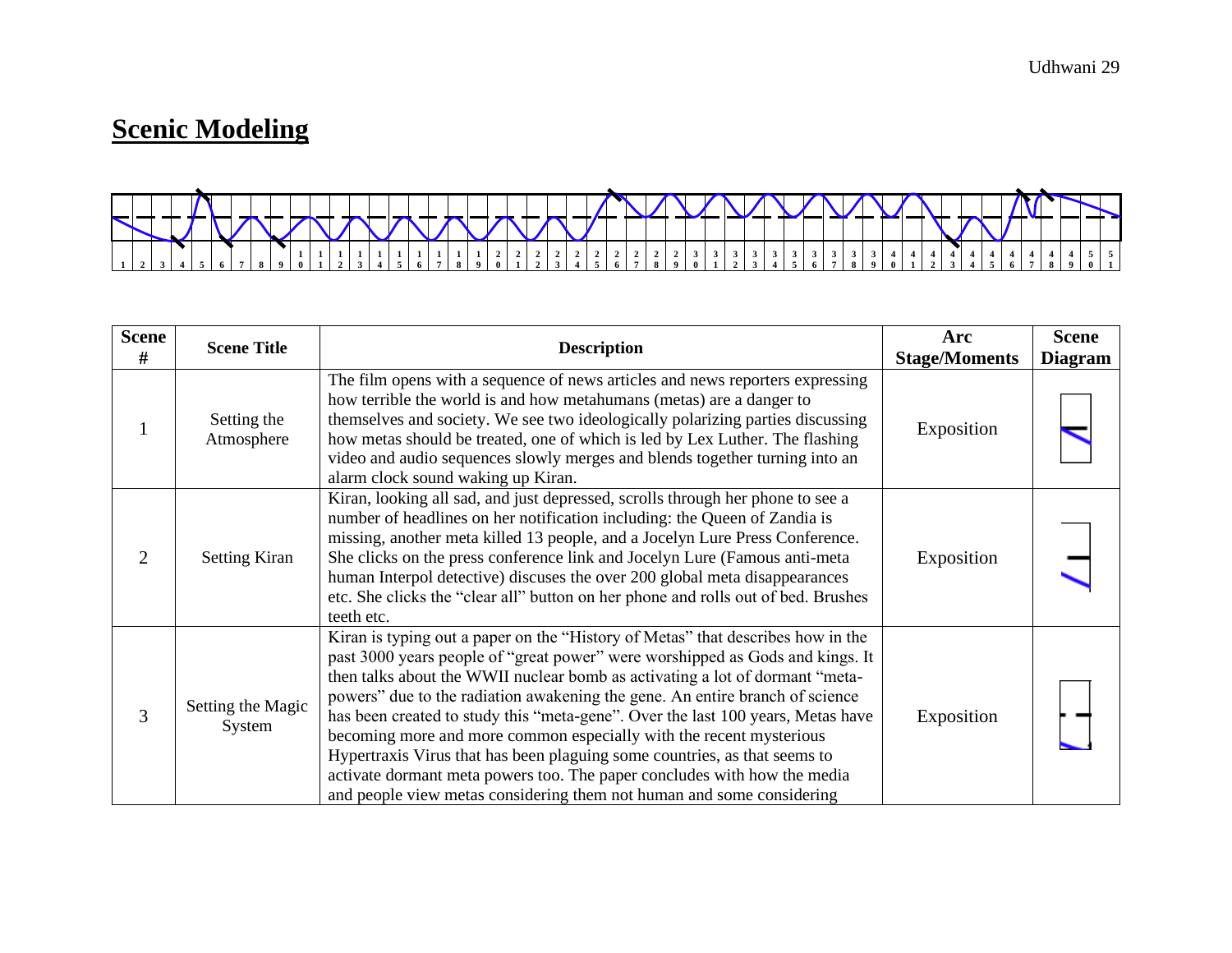|                |                              | them "the next step". Visually a sequence of books, online articles and her<br>typed paper is being shown. She emails the paper as her mom calls her down.                                                                                                                                                                                                                                                                                                                                                                                                                                                                                                                                                                                                                                                                                                                               |                                                 |  |
|----------------|------------------------------|------------------------------------------------------------------------------------------------------------------------------------------------------------------------------------------------------------------------------------------------------------------------------------------------------------------------------------------------------------------------------------------------------------------------------------------------------------------------------------------------------------------------------------------------------------------------------------------------------------------------------------------------------------------------------------------------------------------------------------------------------------------------------------------------------------------------------------------------------------------------------------------|-------------------------------------------------|--|
| $\overline{4}$ | The Inciting<br>Incident     | Kiran comes downstairs to her family watching the Jocelyn Lure's press<br>conference who says "metas are urged to stay home as they are danger to our<br>society and themselves" Rani Singh (Kiran's mom) reminds her no powers<br>today. They head out to the archeological conference.                                                                                                                                                                                                                                                                                                                                                                                                                                                                                                                                                                                                 | Exposition:<br><b>Inciting Incident</b>         |  |
| 5              | <b>First Contact</b>         | Kiran and her mom are about to walk into the conference room when her mom<br>is called behind her. They turn around and see Helena and Cassie. The two<br>moms exchange words and tell the kids to hang out while the moms attend the<br>conference. Solstice and Cassie talk and get to know each other. Then Lady<br>Zand (Queen of Zandia and metahuman) attacks claiming an artifact on display<br>is her people's. She summons earth elementals to wreck the hall, of which<br>Cassie fights off and is evacuating civilians. Solstice defends Cassie from an<br>unsuspecting Lady Zand attack when she is caught off guard and they take her<br>down together.                                                                                                                                                                                                                     | <b>Exposition: Call</b><br>to Action            |  |
| 6              | Kiran Exposed                | The media rushes in and accuses the two of them for the destruction. The<br>police break up the media. Rani is furious with Kiran and they walk home early<br>the conference being cancelled due to the attack. Kiran says "bye" to Cassie<br>quickly and they leave. Later that day, Kiran's Grandfather calls her and says<br>lets go for a walk. During the walk, he tells her. "Kiran, this fearful world has<br>scared you so much, you are afraid of even yourself. You must understand your<br>fears if you are to conquer them." -Tanveer Singh (Kiran's Grandfather). Just<br>then, They see a Muslim girl getting bullied and beaten up by two teenage<br>guys. Kiran is so torn whether to so something due to fear but the grandfather<br>rushes in scares the kids off. The girl (Aiba) thanks them, looks at Kiran all<br>gleamy eyed, and thanks them and runs back home. | Exposition:<br><b>Defining</b><br><b>Moment</b> |  |
| $\tau$         | Aiba's (Non)-<br>Affirmation | Kiran goes to school next day, and to say she is bullied is an understatement,<br>she is pushed around by the guys, and the girls are snickering at her and some<br>guys threaten to kill her before she kills them. Just then Aiba intervenes<br>screaming at them and the teachers come in and break it up. Aiba looks to<br>Kiran for affirmation and Kiran in just sheer anguish and dread, runs away.<br>Aiba took Kiran's glare the wrong way.                                                                                                                                                                                                                                                                                                                                                                                                                                     | Exposition                                      |  |
| 8              | A Confusing talk             | Kiran was leaving school when some kids again came to bully her but Cassie<br>sent them flying with a few choice words. Cassie offers to walk Kiran home of<br>which she agrees. As they are walking Kiran asks Cassie what she thinks about                                                                                                                                                                                                                                                                                                                                                                                                                                                                                                                                                                                                                                             | Exposition                                      |  |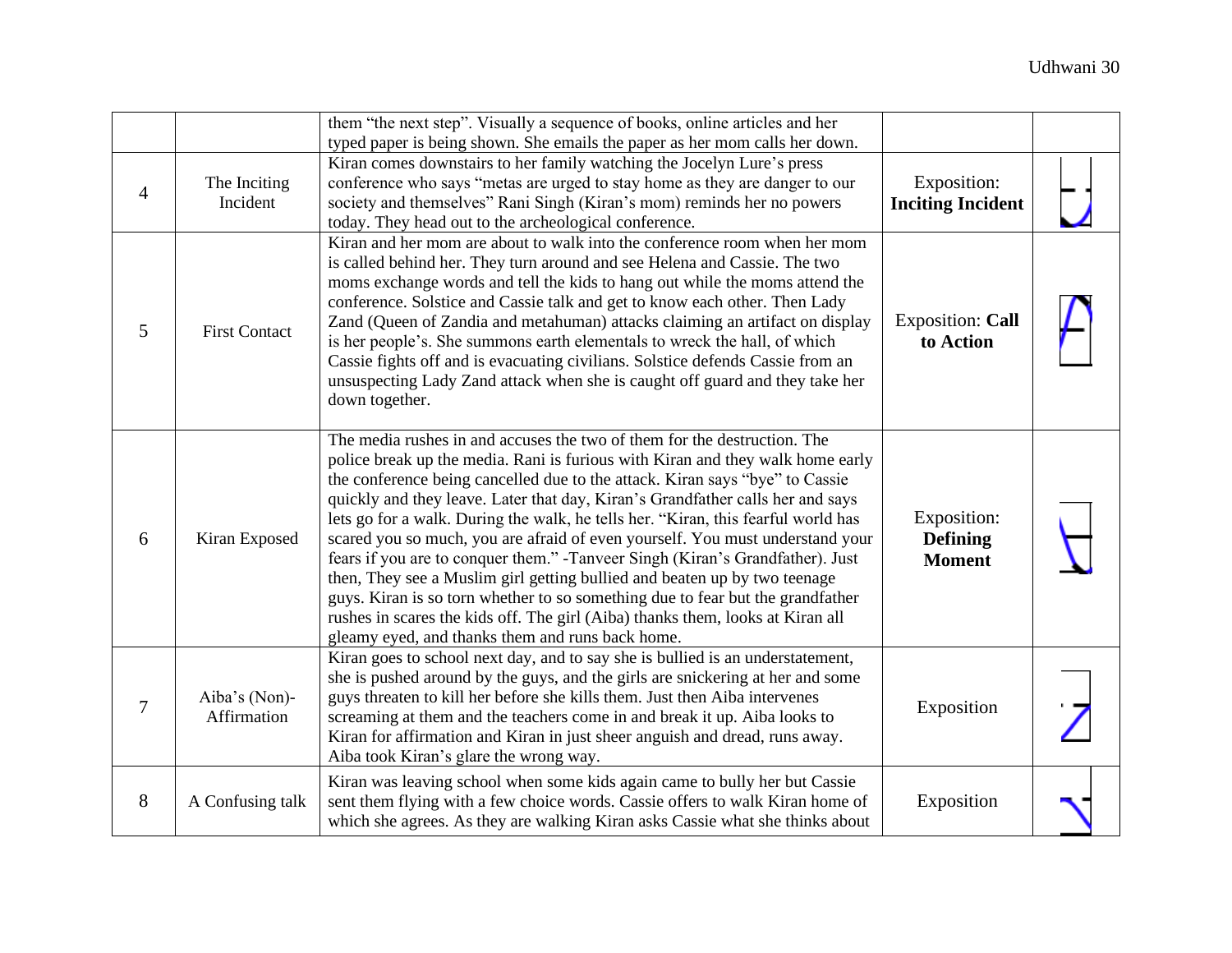|    |                                       | the state of the planet. Cassie says awful. Everyone is living in constant fear,<br>but the world needs this fear to become stronger. Kiran disagrees. They talk<br>more.                                                                                                                                                                                                                                                                                                                                                                                                                                                                                                                                                                                                                                                                                                                                                                       |                                                      |  |
|----|---------------------------------------|-------------------------------------------------------------------------------------------------------------------------------------------------------------------------------------------------------------------------------------------------------------------------------------------------------------------------------------------------------------------------------------------------------------------------------------------------------------------------------------------------------------------------------------------------------------------------------------------------------------------------------------------------------------------------------------------------------------------------------------------------------------------------------------------------------------------------------------------------------------------------------------------------------------------------------------------------|------------------------------------------------------|--|
| 9  | Get Pranked/No<br><b>Turning Back</b> | As they reach close to home, Kiran asks Cassie where she got her powers from,<br>and Cassie asks, how she knows. Kiran confused talks about the fight<br>yesterday, with Lady Zand, and Cassie exclaims in a different women's voice<br>"Lady Zand broke out?!?" Kiran backs away and asks who she is, and Cassie<br>regrettably smirks while Leash (another Ravager) sneaks up from behind and<br>puts a cloth over her over her mouth and nose and the screen cuts to black.<br>Kiran is kidnapped by Misbelief (Ravager working for Harvest, who has meta<br>powers to turn into other people) masquerading as Cassie and taken to the<br>N.O.W.H.E.R.E.'s facility "The Colony". She receives an orientation for what<br>N.O.W.H.E.R.E. is, What the Colony is and what The Culling is from Harvest<br>that she perceives as VERY frightening. And then thrown into The Colony<br>with the other metahuman teens. She is knocked out again. | Exposition:<br>Awakening/1st<br><b>Turning point</b> |  |
| 10 | Harvest's<br>Resistance               | Kiran wakes up on an operating table where a red head scientist (Dr. Caitlan<br>Fairchild) is running various tests on her. Solstice dazed wakes up and finds<br>she's wearing a white suit with yellow glowing stripes running down it. Dr.<br>Fairchild explains to Kiran that she will be ok for now, and Dr. Fairchild is<br>here to talk. Kiran asked why they are doing this, and Dr. Fairchild says to<br>make the metahumans stronger. When Kiran asks what for, Harvest enters<br>talking about an invasion coming in 20 years. The Metas and heroes were not<br>strong enough to stop it so humanity was enslaved. Harvest was a Colonel in<br>the rebel army and travelled back in time to make the metas stronger so he<br>could prevent the deaths prior to Earth's enslavement. He says he has high<br>hopes for Kiran, asks the Dr. if all her tests are done and then knocks her out<br>again.                                  | Exhaustion                                           |  |
| 11 | Student's<br>Resistance               | Kiran wakes up in an open orange glowing arena kind of place with multiple<br>platforms. She looks around and everyone seems miserable. She starts<br>hyperventilating. She hears another girl who is screaming towards her and she<br>instinctively put up a barrier. The girl (Artemis) keeps pounding on it while<br>tears stream down Kiran's face. Rose comes in and clocks Artemis to make her<br>stop. Rose taps on Kiran's shoulder saying, "you're okay now", but she is a<br>state of terror, so Rose clocks Kiran sends her flying, so she snaps out of her<br>episode. Kiran apologizes saying "I let my fear take control of me again". Rose<br>exclaims "That can't happen here or you'll die."                                                                                                                                                                                                                                   | Exhaustion                                           |  |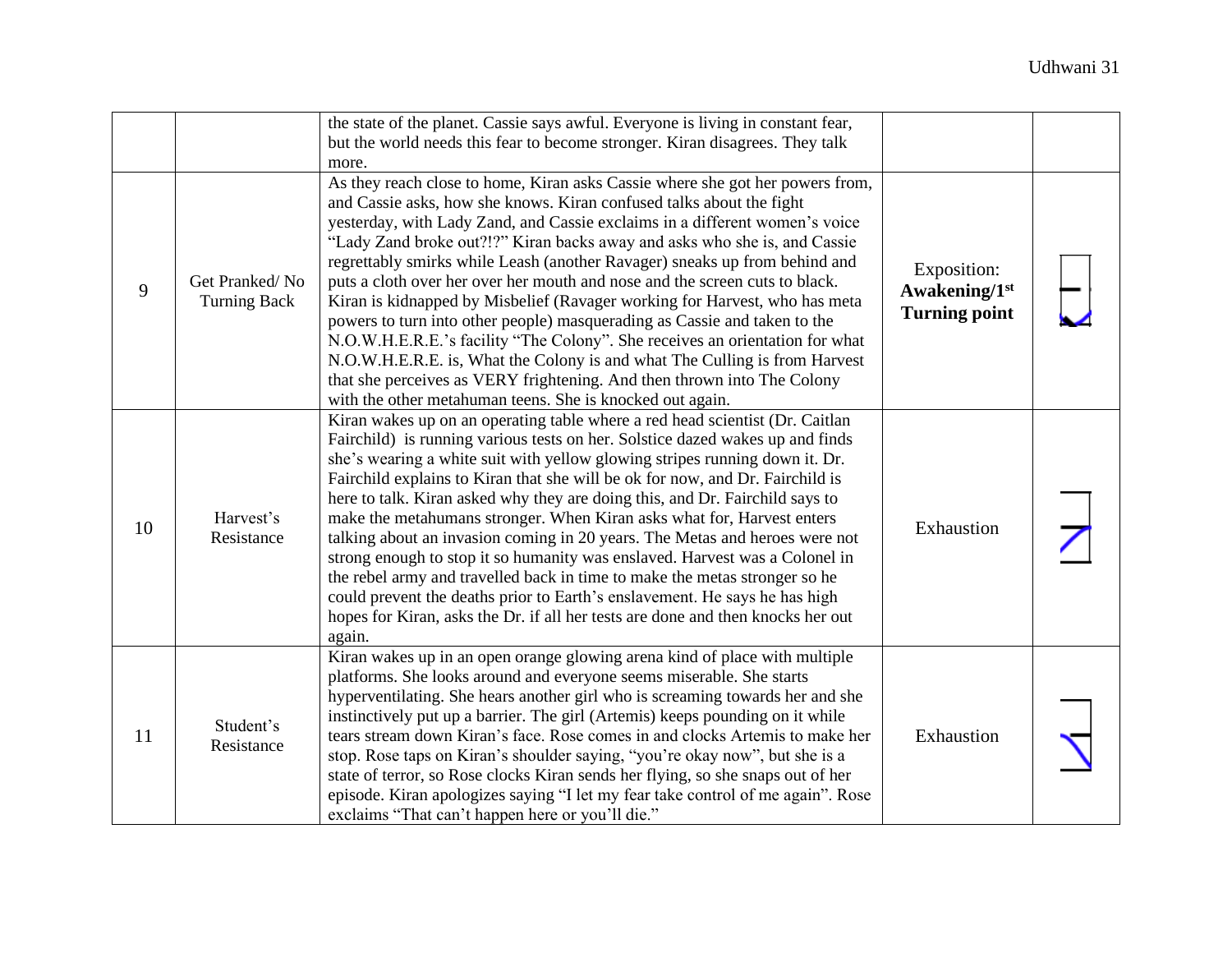| 12 | New Friends                    | Rose introduces herself to Kiran and introduces Miguel as well. Miguel (aka<br>Bunker) comes up to her and introduces himself. Artemis comes up and kind of<br>apologizes but says Kiran needs to toughen up. They tell Kiran that The<br>Culling is going to be happening soon so Kiran needs to prepare. They also talk<br>about their powers. Kiran compliment's Rose's ability to fight. Rose blushes<br>and asks why she is complimenting an enemy. Kiran says its hard to see<br>someone who wields the noble weapons of Katanas as enemy and they have a<br>geeky conversation about fighting theory. (there should be weapons books and<br>maybe Gatka medals in Kiran's room in the beginning). Rose tells Kiran that<br>she needs to get ready cause they are going to train her to survive the Culling. | Exhaustion |  |
|----|--------------------------------|--------------------------------------------------------------------------------------------------------------------------------------------------------------------------------------------------------------------------------------------------------------------------------------------------------------------------------------------------------------------------------------------------------------------------------------------------------------------------------------------------------------------------------------------------------------------------------------------------------------------------------------------------------------------------------------------------------------------------------------------------------------------------------------------------------------------|------------|--|
| 13 | <b>Enter Deathstroke</b>       | Deathstroke in the dead of night analyzes the scene where they took Kiran and<br>followed them, as he put a tracker on Misbelief. He finds the entrance to The<br>Colony but realizes that he cannot break in by himself. He calls up a friend<br>hoping he can help who says, "I'm in India on vacation but for you friend, I'll<br>make an exception". As the call ends a gun is put up to his head and he turns<br>around to fight off the assailants. It is N.O.W.H.E.R.E.'s Vanguard (security<br>soldiers). His earpiece part of the helmet gets damaged during the fight.                                                                                                                                                                                                                                   | Exhaustion |  |
| 14 | Rose's Dramatic<br>Perspective | Bunker and Rose are sparring as Solstice watches. It's a pretty cool fight and<br>she praises both of them. Bunker accepts it and Rose is embarrassed by the<br>kind words, putting herself down. Bunker calls for a break so Solstice and Rose<br>spar. Rose tries to get Kiran to use her powers offensively, but Kiran just keeps<br>running away. Eventually Rose goes for a critical hit and out of fear, Kiran<br>blasts Rose with a weak beam of light. Rose, impressed tells Kiran to suppress<br>her fear and just use her powers, that's how she will survive. Bunker makes a<br>goofy comment about letting God take care of her fears, of which Rose scoffs<br>at. Kiran contemplates and accepts hesitantly.                                                                                          | Exhaustion |  |
| 15 | Aiba's Repression              | We see Aiba really sad and depressed and angry and looking a little blue<br>(literally) as she is walking down the street towards her house. Kids are<br>constantly saying mean things to her and bullying her. She enters home and her<br>parents are yelling at her, telling her to fix the blue and make it "go away".<br>Aiba goes into the bathroom and starts crying and she turns back normal, and<br>once she wipes her tears, she says a trigger word and she makes a stone cold,<br>emotionless face and she becomes blue again and clenches her fist and an<br>explosion comes out of it.                                                                                                                                                                                                               | Exhaustion |  |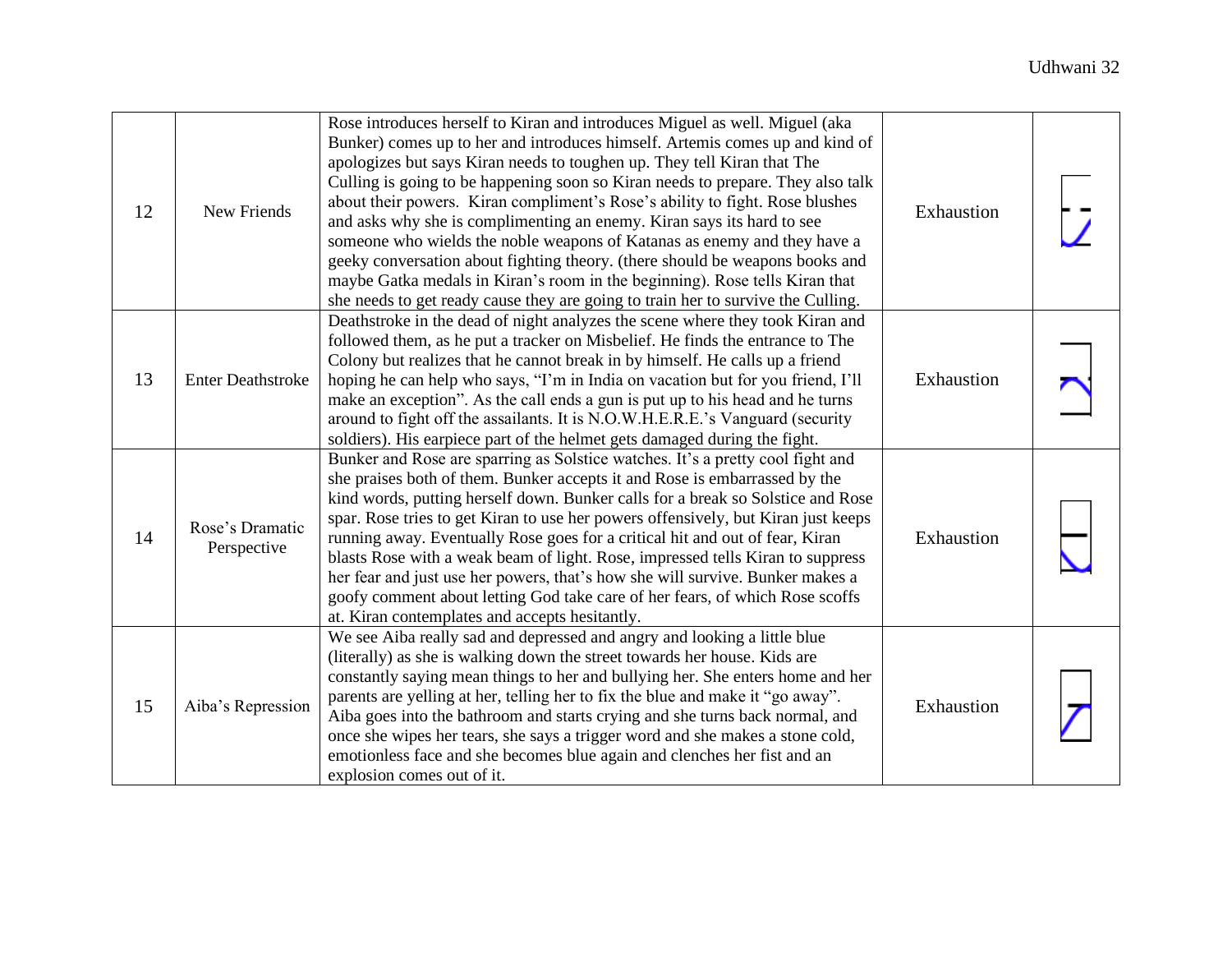| 16 | Bunker's<br>Relational<br>Perspective | Kiran wakes up abruptly in the middle of the night and hears Rose struggling,<br>she wakes up Bunker so they can come after Leash who is taking her. They<br>both run towards Leash and Leash is able to fend them off easily. Kiran still<br>timid and afraid is barely a threat. She fights very defensively, and Leash<br>overwhelms them both and tells them to go back to sleep. Warblade appears,<br>and threatens to kill Rose if they come attack again. And Kiran starts to<br>hyperventilate. Bunker taps her on the shoulder and tells her to calm down.<br>"This happens all the time". Kiran asks Bunker how he can remain so upbeat<br>and relaxed in this place of dread and he says he has faith that there is a higher<br>power that put them there for a reason. So he just stays calm for the most part.<br>Kiran accepts that and realizes that. His hands start shaking, and he says, just<br>because I leave my fears in Gods hands, doesn't mean they still aren't there. He<br>tells her there is still so much he doesn't know like how his powers work and<br>their full potential. Kiran says they are a lot alike in that way but they just gotta<br>have faith they will figure it out in time. | Exhaustion |  |
|----|---------------------------------------|------------------------------------------------------------------------------------------------------------------------------------------------------------------------------------------------------------------------------------------------------------------------------------------------------------------------------------------------------------------------------------------------------------------------------------------------------------------------------------------------------------------------------------------------------------------------------------------------------------------------------------------------------------------------------------------------------------------------------------------------------------------------------------------------------------------------------------------------------------------------------------------------------------------------------------------------------------------------------------------------------------------------------------------------------------------------------------------------------------------------------------------------------------------------------------------------------------------------------|------------|--|
| 17 | Rose's<br>Awakening                   | Bunker and Kiran wake up with a taunt from Warblade. As him and<br>Windstrom come down carrying Rose by the throat. As Warblade drops her the<br>two run to catch and they see that Rose is missing an eye to the distress of<br>Kiran and Miguel. Rose wakes up and remembers what happened to her. She<br>starts fighting both Ravagers albeit surprisingly well, and she almost beats<br>them but Windstrom knocks all three of them away with a giant gust of wind.<br>They throw Rose her swords back and leave. Kiran immediately apologize and<br>starts crying blaming herself, and Rose snaps at her, "Stop crying you idiot, It<br>was inevitable." Bunker asks what power surfaced for her and she said<br>precognition and explains that through her left eye, she can see movement<br>around her a few seconds in the futureand in the right eye, the world normally.<br>She told Kiran she is probably going to be next.                                                                                                                                                                                                                                                                                       | Exhaustion |  |
| 18 | New Friends,<br>New Perspectives      | Bunker is trying out some moves, Harvest makes an announcement, welcoming<br>two more "students" to The Colony. Lightning and Thunder land in. Kiran<br>Rose and Bunker go over to them, and they get acquainted, where are you from<br>who are you and all that good stuff. They are brother and sister from Russia.<br>Got taken by someone who looked like their father and morphed at the end.<br>The two are glad they are together, and just then, Point Fist (another student,<br>territorial) comes over and says he hasn't met the "newbs" yet. Since Artemis<br>didn't "greet" them yet, he would. Lightning envelopes herself in electricity<br>and discharges it at Point Fist. Some of Point Fists friends attack and Thunder                                                                                                                                                                                                                                                                                                                                                                                                                                                                                   | Exhaustion |  |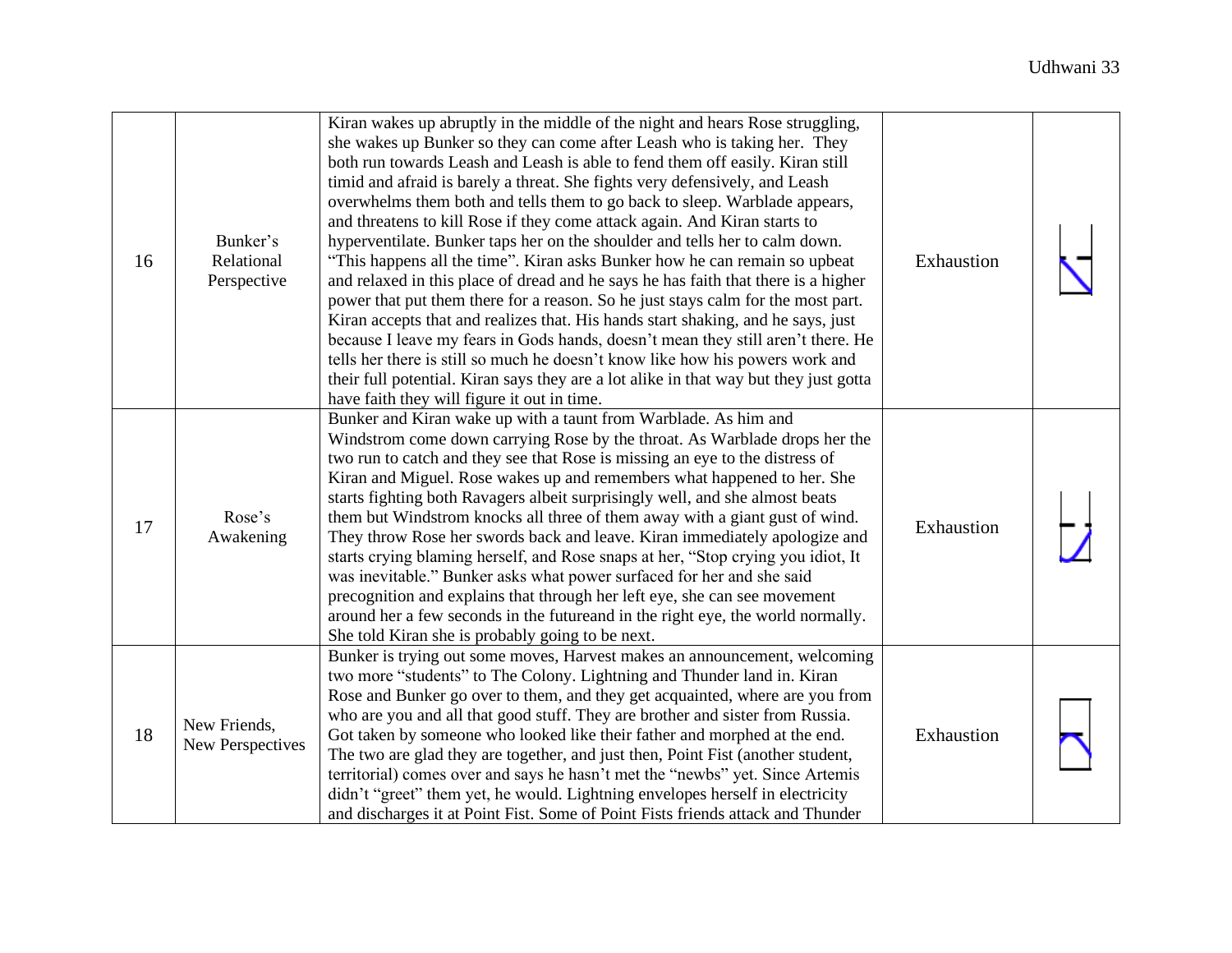|    |                                           | blasts them away with a giant sound wave, all the way back to the platform<br>they were on. Kiran comments on their teamwork, and they talk about how,<br>they can beat any foe as a team because when you fight with people you love,<br>you're unbeatable, Bunker agrees, Rose blushes, and Kiran nods.                                                                                                                                                                                                                                                                                                                                                                                                                                                                                                                                                                                                                                                                                                                                                                                                                         |            |  |
|----|-------------------------------------------|-----------------------------------------------------------------------------------------------------------------------------------------------------------------------------------------------------------------------------------------------------------------------------------------------------------------------------------------------------------------------------------------------------------------------------------------------------------------------------------------------------------------------------------------------------------------------------------------------------------------------------------------------------------------------------------------------------------------------------------------------------------------------------------------------------------------------------------------------------------------------------------------------------------------------------------------------------------------------------------------------------------------------------------------------------------------------------------------------------------------------------------|------------|--|
| 19 | Rose's Dramatic<br>Exaggeration           | In a dream sequence, Rose sees a mish mash, of the operating table, Dr.<br>Fairchild pleading to not inject the serum into her eye, but Harvest just does it<br>himself, and flashes to Deathstroke injecting his serum into her, then back to<br>Harvest claiming like father like daughter, content with himself, flashing back<br>to Deathstroke calling her an idiot and she is not good enough yet and him<br>reaching for her and she wakes up. Kiran asks Rose if she is okay, and Rose<br>shrugs it off. Kiran and Rose talk about their parents and talk about Rose<br>taking her new power well, and the fact she lost an eye. Rose admits it feels<br>like a crutch, handed by "Miguel's God" because she is not good enough for<br>her father. Kiran consoles her, citing her incredible bravery and strength, and<br>makes a comment about growth, and not to rush it. Kiran also asks Rose why<br>she is training her, and Rose says because she would have no one else to talk<br>about weapons that's not her dad. In reality, Kiran's kind personality touched<br>Rose, but she would never let Kiran know that. | Exhaustion |  |
| 20 | N.O.W.H.E.R.E.'s<br>talk #1               | Harvest is on a conference call with the Board of Directors of N.O.W.H.E.R.E.<br>All we see are shadowy figures. They discuss preparations to launch the<br>Hypertraxis Virus bombs, and the meta nuke missiles. They ask Harvest to<br>create a list of detonation coordinates per his personal criteria. Harvest agrees<br>and then requests a Motherbox Teleportation as soon as the missiles launch so<br>no heroes nor assassins can interfere. They concede.                                                                                                                                                                                                                                                                                                                                                                                                                                                                                                                                                                                                                                                                | Exhaustion |  |
| 21 | Deathstroke's<br>Dramatic<br>Exaggeration | Deathstroke talks to his best friend, Wintergreen on the comms while<br>investigating The Colony skyscraper. They talk about the business of<br>assassination, Deathstroke's retirement, and what Rose means to him. They<br>also talk about Deathstroke's brother Wade and if they should do something<br>about his underworld empire, stating how immoral they are. Deathstroke says<br>that would be a mess. He procures a floor plan of The Colony building and<br>says he has to head to see a "friend" of theirs.                                                                                                                                                                                                                                                                                                                                                                                                                                                                                                                                                                                                           | Exhaustion |  |
| 22 | Fairchild's Praise                        | We see a dream sequence of Harvest as a Colonel seeing soldiers dying from<br>shadowy beasts, seeing flying red lasers (that are Darkseid's) kill people left<br>and right. And his best friend and wife creating the suit for him and giving him<br>his implants. Their base goes under attack and as the friend is fighting off the<br>beasts and is dying, his wife gives him a kiss, pins their wedding ring on his                                                                                                                                                                                                                                                                                                                                                                                                                                                                                                                                                                                                                                                                                                           | Exhaustion |  |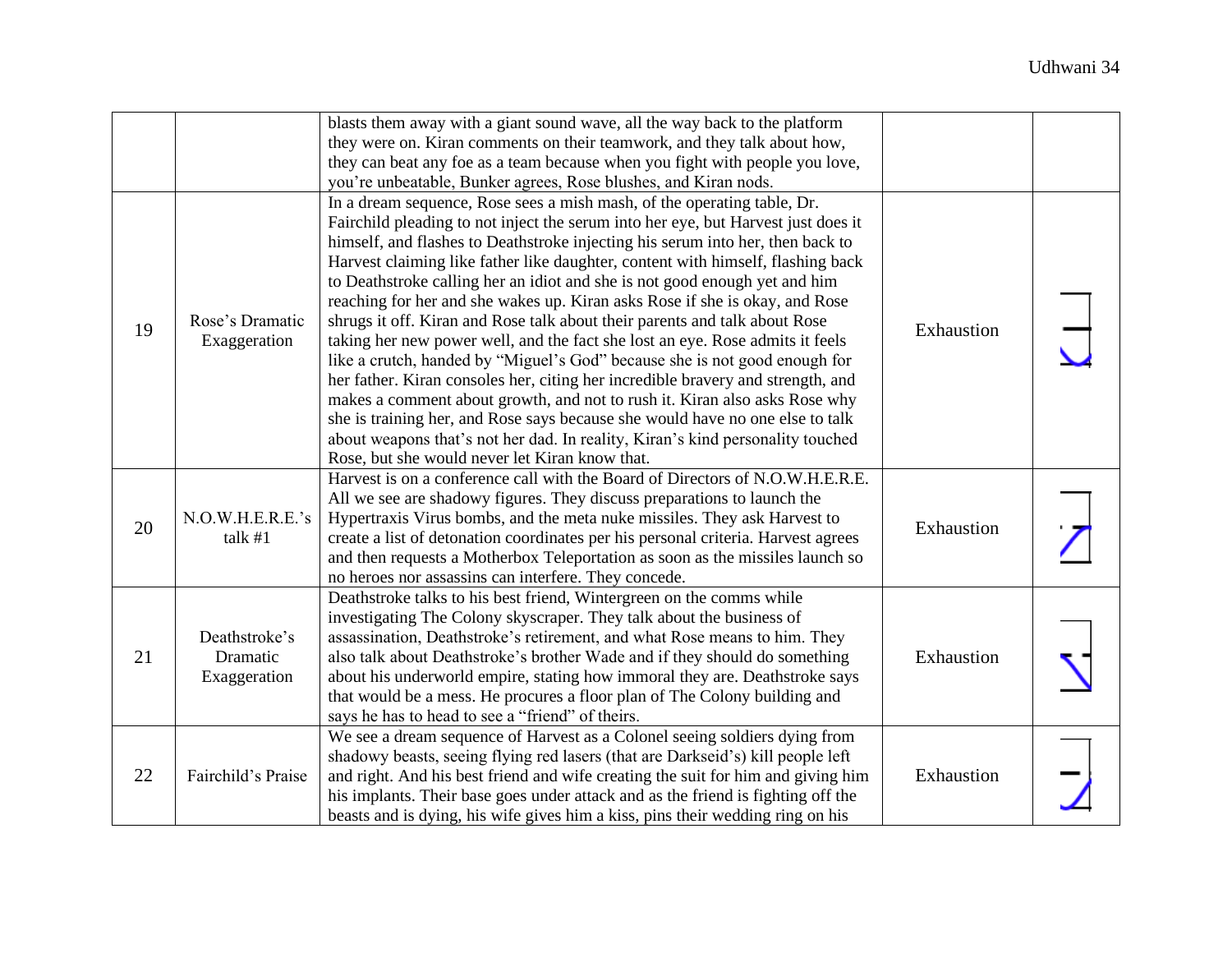|    |                                          | suit and pushes him through the portal as she gets stabbed by the red lasers. As<br>he lands on the ground in the dream, he wakes up. Him and Dr. Fairchild have<br>a brief exchange of dialogue about how Harvest truly values her presence as a<br>caretaker for the kids. He tells her she is the only one he could truly trust since<br>she is a human like he is, and not a meta. She makes sure he doesn't take things<br>too far. The Dr. thanks him and retires for the night. In her room, she prays<br>Harvest doesn't find out, for the kids' sake as she changes the mass of her                                                                                                                                                                      |            |  |
|----|------------------------------------------|-------------------------------------------------------------------------------------------------------------------------------------------------------------------------------------------------------------------------------------------------------------------------------------------------------------------------------------------------------------------------------------------------------------------------------------------------------------------------------------------------------------------------------------------------------------------------------------------------------------------------------------------------------------------------------------------------------------------------------------------------------------------|------------|--|
|    |                                          | entire arm, bulking it up, indicating she is a meta as well.                                                                                                                                                                                                                                                                                                                                                                                                                                                                                                                                                                                                                                                                                                      |            |  |
| 23 | Lightning's<br>Relational<br>Perspective | Rose and Solstice are sparring and Solstice is making great progress on<br>combat, and Rose is explaining and helping her with her powers, elaborating it<br>takes time for her powers to rev up, the more she uses them continuously, the<br>more powerful the attacks her. Rose tells her too fly and they Kiran says she<br>can't and Rose says that's B.S. Lightning chimes in and talk about how flight<br>with electricity works and Solstice compliments her on her knowledge of her<br>power and Lightning talks about perspective, just have to look at your power<br>from another point of view. Solstice learns to envelope herself in light to create<br>a battle armor for herself, allowing her to summon light tulwars and Chakras<br>more easily. | Exhaustion |  |
| 24 | <b>Stakes Rising</b>                     | Harvest comes on the comms and says, now that everyone has been "treated"<br>The Culling is nigh. Solstice starts hyperventilating again and feeling anguish,<br>but Rose snaps her out of it saying that this is it, you either live or die now.<br>You have to fight to protect yourself. Lightning, Thunder, Bunker, Rose and<br>Solstice all agree that they will form a truce and work together to protect each<br>other. Artemis asks to be in on that deal at the last moment as well. They see<br>Fist Point some of the other treated kids got "treated" and have beefed up<br>powers. There are two other groups of kids.                                                                                                                               | Exhaustion |  |
| 25 | I Understand Now                         | Harvest asks Leash to activate everyone and he sends his strings after everyone<br>to make them feral (one of his powers) 2/3 of the kids get caught by him, but<br>the crew does a good job evading. Solstice is playing a lot of defense, but<br>Lightning gets put in a tough situation and Solstice leaps in to cut the string.<br>She flew, she saved her friend, she forgot all about her fear, her anguish, her<br>terror, her dread of the world around her for a moment, and she flew for the<br>first time ever. And finally, Kiran understood                                                                                                                                                                                                          | Exhaustion |  |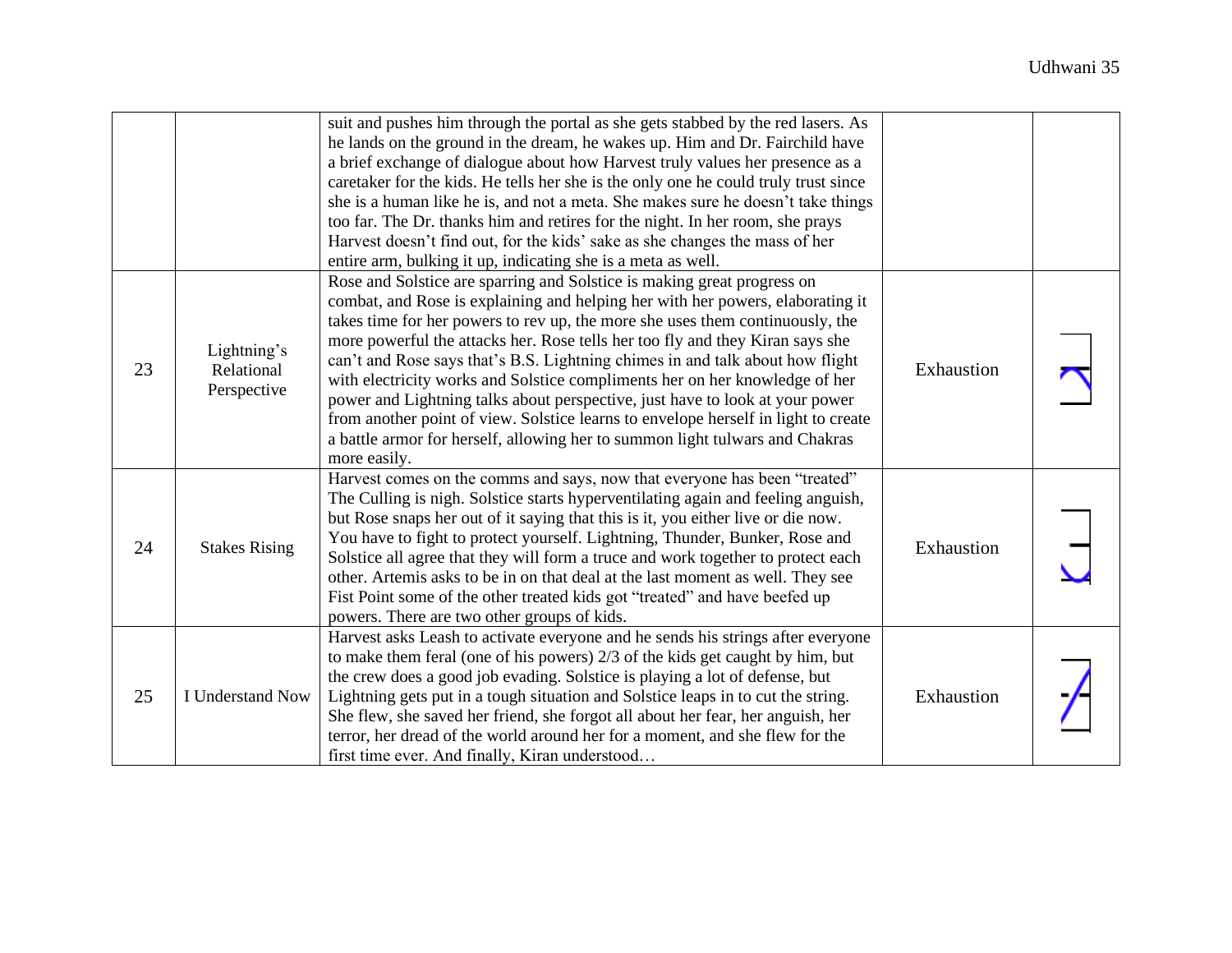| 26 | The Culling                   | Kiran understood that her power is by nature a power that must be used<br>offensively and must be continuously used in order to rev up. She learns that<br>by using all the knowledge she has learnt from her family and new friends she<br>doesn't have to run away from her power, and she can maybe not have to tun<br>away from the world anymore. As long as she embraces the unknown<br>continuously with persistence, she will overcome it. Everything clicked! An<br>epic battle ensues, with very minimal casualties, Kiran survives The Culling<br>and she flies for the first time, realizing her powers are something she does not<br>have to be afraid of as she can use it to save people.                                                                                                                                                                                                                                                                           | <b>Grace: Moment</b><br><b>of</b><br>Enlightenment |  |
|----|-------------------------------|------------------------------------------------------------------------------------------------------------------------------------------------------------------------------------------------------------------------------------------------------------------------------------------------------------------------------------------------------------------------------------------------------------------------------------------------------------------------------------------------------------------------------------------------------------------------------------------------------------------------------------------------------------------------------------------------------------------------------------------------------------------------------------------------------------------------------------------------------------------------------------------------------------------------------------------------------------------------------------|----------------------------------------------------|--|
| 27 | The New<br>Ravagers           | Harvest calls up Lightning, Thunder, Kiran, Bunker, Rose and Artemis. He<br>declares they will be his "New" Ravagers, whether they like it or not. Rose<br>declares she will never do that, draws her weapons and starts trying to fight<br>Harvest but he shuts all of them down immediately. He talks about how proud<br>he is of each of them and how much they have grown, and none of them<br>believe him that he cares. Kiran asks, what will happen to the other kids, and<br>Harvest says to not worry as they will, go back to the lower levels for more<br>training. He then sends them away.                                                                                                                                                                                                                                                                                                                                                                            | Grace                                              |  |
| 28 | Leash's Praise                | Leash walks up to Harvest and asks him how The Culling went. Harvest is<br>surprised he didn't watch, and he said that he can't bare to watch the effects of<br>his powers on others. Harvest points out the hypocrisy of using it but not<br>observing its consequences and Leash says he bares that so the future will be<br>less painful for others. He is given up on his own life. Harvest genuinely thanks<br>Leash for his service to The Culling project for being a loyal Ravager, as<br>without Leash, this Culling would not be as effective.                                                                                                                                                                                                                                                                                                                                                                                                                           | Grace                                              |  |
| 29 | <b>Enter Music</b><br>Meister | Deathstroke walks into a flamboyant and gaudy hotel room, and the Music<br>Meister is sitting there in a saffron bathrobe, complimenting the exotic nature<br>of India. Deathstroke says he needs the Music Meister's help getting into an<br>inverted skyscraper and explains the mission. He'll pay the non-discounted<br>price for "members". Music Meister ponders it and says he's not sure, and he<br>has to think about it. MM then breaks into song with "alright". Deathstroke's<br>helmet circuit sparks, and he hears a ringing, the world goes blurry for a sec<br>and then it shifts back to normal. (this indicates that Deathstroke was taken<br>control over by Music Meister, this is meant to be subtle but can be the premise<br>for a standalone Deathstroke movie if execs desire that) Music Meister<br>continues "I've made up my mind", Deathstroke, impatient, rushes him, and he<br>says he will help for no payment as he says he owes Deathstroke one. | Grace                                              |  |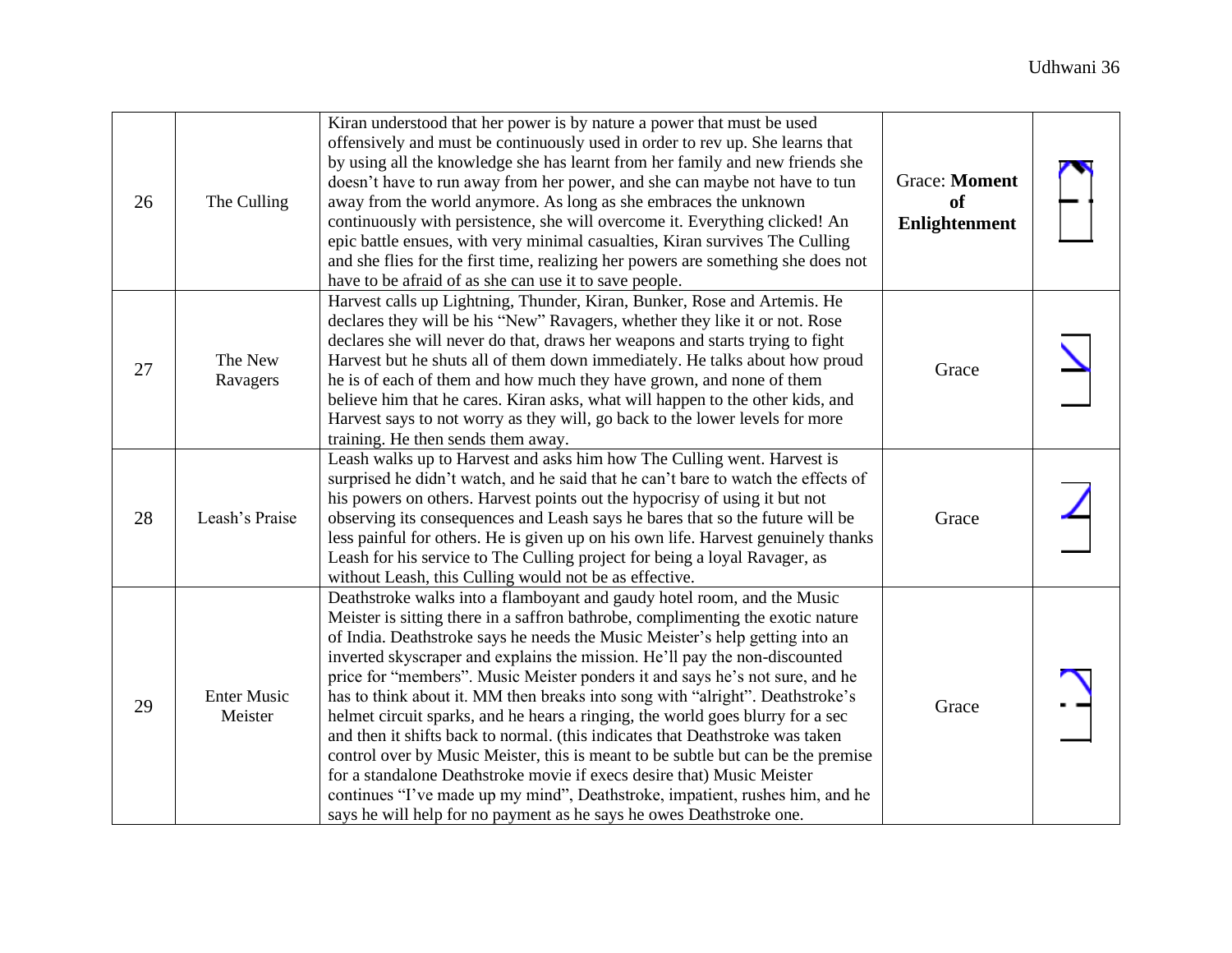|    |                           | Deathstroke says "Ok". Tomorrow Night? And the Music Meister agrees.<br>Deathstroke leaves.                                                                                                                                                                                                                                                                                                                                                                                                                                                                                                                                                                                                                                                                                                                                                                                                       |       |  |
|----|---------------------------|---------------------------------------------------------------------------------------------------------------------------------------------------------------------------------------------------------------------------------------------------------------------------------------------------------------------------------------------------------------------------------------------------------------------------------------------------------------------------------------------------------------------------------------------------------------------------------------------------------------------------------------------------------------------------------------------------------------------------------------------------------------------------------------------------------------------------------------------------------------------------------------------------|-------|--|
| 30 | Let's Plan a<br>Breakout! | The 6 of them are escorted back to the Colony area and once the Old Ravagers<br>leave, Rose claims that Harvest is just using them and will not let them go or<br>let them live for much longer. Everyone agrees and Rose proposes a breakout.<br>She explains that she has been watching the Old Ravagers that there is a time at<br>night when Leash gets off his shift and Warblade takes his time getting to his<br>shift and that's when they spring into action. If they all encounter Warblade,<br>then they 6 will just overwhelm him and keep running. By the time Harvest<br>reacts they'll be gone. Positive energy is abound in this scene but it almost<br>feels to good to be true.                                                                                                                                                                                                 | Grace |  |
| 31 | Understanding<br>Leash    | The New Ravagers are doing a bit of sparring or napping in preparation for the<br>breakout. Solstice and Rose her sparring and Kiran almost overpower her.<br>Rose gets a little testy (mostly because she is frustrated at her own lack of<br>ability) but Solstice keeps complimenting her. Leash tells them to quiet down<br>and Kiran poses a rhetorical question of why Leash works for the Harvest, he<br>seems more considerate than the others. Rose says it doesn't matter and<br>Solstice says that we should understand our enemy, then maybe they won't be<br>our enemy. Rose dares her to go up and talk to Leash, so she does. Kiran flies<br>over to Leash and while Leash is being a bit of a jerk, answers all her questions<br>openly. We learn of his relational perspective and dramatic exaggeration<br>through the conversation. Kiran also learns how Leash's power works. | Grace |  |
| 32 | N.O.W.H.E.R.E.<br>Talk #2 | Harvest updates the board of directors on The Culling calling it a huge success.<br>The Board is pleased. Harvest sends them plans for where they should detonate<br>the bombs to avoid as many casualties as possible while still achieving<br>maximum meta-gene activation. The board also confirms the Motherbox<br>teleportation.                                                                                                                                                                                                                                                                                                                                                                                                                                                                                                                                                             | Grace |  |
| 33 | Fairchild at Risk         | Dr. Fairchild is prepping the treatment for Solstice as Harvest walks in. They<br>engage in some high-level science talk that resulted in Harvest's surprise that<br>she was able to synthesize the drug so quickly as it would have taken an<br>extremely strong person to do it and she said that she asked for Warblade's<br>help. Harvest says he understands and re-affirms his appreciation for her<br>contribution.                                                                                                                                                                                                                                                                                                                                                                                                                                                                        | Grace |  |
| 34 | Operation Go!             | At night, when everyone is asleep, and Leash walks away from his post, the 6<br>of them spring into action and they head through the doors, they head for the<br>elevator and they start to ascend, taking out any and all guards. Leash tells                                                                                                                                                                                                                                                                                                                                                                                                                                                                                                                                                                                                                                                    | Fall  |  |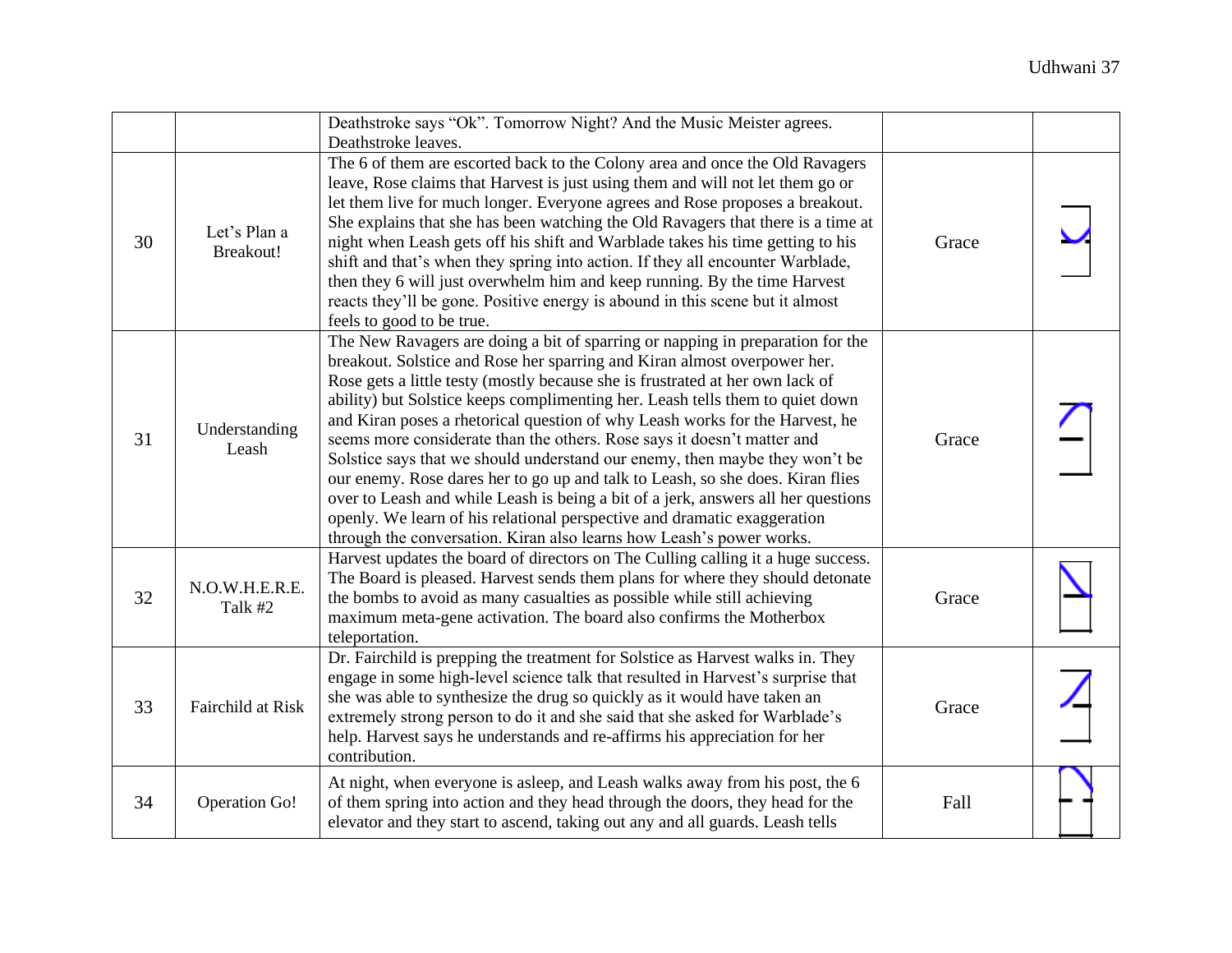|    |                                          | Harvest that they are doing exactly as he predicted, when he predicted:<br>initiating a breakout at night after his post. Harvest is glad as they are<br>becoming more tactful and growing as a team. He asks Leash if the others are<br>in place and he says yes. Harvest tells Leash to take his place. The elevator<br>stops so they bust it open and head towards the stairs, again taking out all<br>Vanguard soldiers. Solstice turns the corner ahead of everyone, Bunker, who is<br>a little behind, sees Solstice in another corner injured and he goes over too her<br>confused. Its actually Misbelief. As the 5 enter the stairway Windstrom sets a<br>gust of wind to open a door and pull Thunder and Lightning end. Rose and<br>Kiran try to go after them, but they realize Bunker isn't behind them. They<br>froze in the stairwell Leash's sting comes out and snatches Kiran at one of the<br>highest floor's close to the surface. As Rose heads up to get her Warblade pops<br>out and snags Rose. |      |  |
|----|------------------------------------------|-------------------------------------------------------------------------------------------------------------------------------------------------------------------------------------------------------------------------------------------------------------------------------------------------------------------------------------------------------------------------------------------------------------------------------------------------------------------------------------------------------------------------------------------------------------------------------------------------------------------------------------------------------------------------------------------------------------------------------------------------------------------------------------------------------------------------------------------------------------------------------------------------------------------------------------------------------------------------------------------------------------------------|------|--|
| 35 | Rose vs Warblade                         | Harvest creates a telepathic link to all of them saying that this is his challenge,<br>if they can be the Ravagers individually, they can escape. Scenes 35-38 kind of<br>blend together visually. Harvest is making jeering taunts, pointing out these<br>character's flaws throughout their fight. Rose and Warblade start fighting and<br>it's a pretty awesome grounded, hand to hand combat fight scene. However,<br>Rose struggles and refuses to use her precognition to help her and is torn<br>whether she can beat this enemy or not, as the fight nears its climax, Harvest<br>tells her that one who refuses to even acknowledge all of who she is, what she<br>has been given and is unconfident in what she does accept, can never beat<br>someone as self-assured as Warblade. Warblade knocks out Rose, Harvest asks<br>him if Dr. Fairchild asked for his help telepathically and Warblade said no.                                                                                                    | Fall |  |
| 36 | <b>Bunker</b> vs<br>Misbelief            | Bunker and Misbelief are having an intense battle. Misbelief is an incredible,<br>agile hand to hand combatant and is easily evading Bunker's psionic abilities.<br>Bunker starts to go on the defensive and get agitated (opposite of his calm<br>demeanor), hiding behind his walls as Misbelief either breaks through them or<br>goes around them. Harvest voice cuts telling Bunker that one who refuses to<br>instead walk alongside their high power of choice and understand its creation<br>and decision and instead hides behind, has no chance of beating Misbelief, who<br>has a complete mastery of her power. Misbelief knocks out Bunker.                                                                                                                                                                                                                                                                                                                                                                 | Fall |  |
| 37 | Thunder and<br>Lightning vs<br>Windstrom | Meta power battle between Thunder, Lightning and Windstrom erupts. Both<br>Lightning and Thunder immediately use as much power as they have been<br>using and as Windstrom challenges them, they try to amp up their power but<br>Thunder tries to keep his sister from going overboard by exerting himself more                                                                                                                                                                                                                                                                                                                                                                                                                                                                                                                                                                                                                                                                                                        | Fall |  |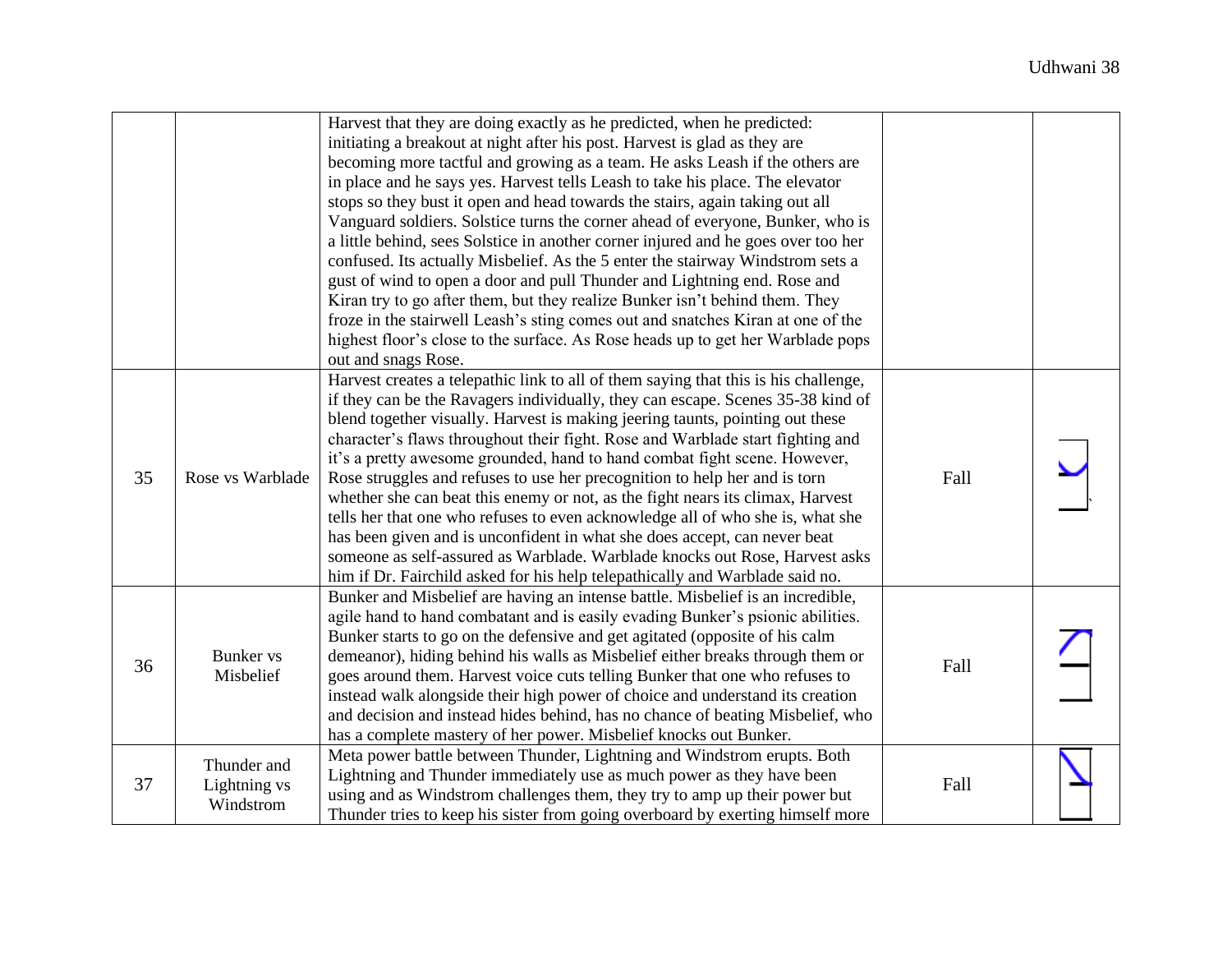|    |                        | since he understands her fear, and she tries to support him. Windstrom finds<br>this teamwork pathetic and is overpowering them easily. Harvest chimes in: A<br>brother who is afraid of hurting his sister and a sister who afraid of her own<br>power controlling her. And as a result, your teamwork, guided by fear cannot<br>beat Windstrom who understand your elements all to well. They lose.                                                                                                                                                                                                                                                                                                                                                                                                                                                                                                              |      |  |
|----|------------------------|--------------------------------------------------------------------------------------------------------------------------------------------------------------------------------------------------------------------------------------------------------------------------------------------------------------------------------------------------------------------------------------------------------------------------------------------------------------------------------------------------------------------------------------------------------------------------------------------------------------------------------------------------------------------------------------------------------------------------------------------------------------------------------------------------------------------------------------------------------------------------------------------------------------------|------|--|
| 38 | Solstice vs Leash      | Solstice cuts free of Leash's string and he sends an attack she has never seen<br>before; she starts to back down out of instinct but remembers he knows how his<br>powers work and cuts right through the attack and beats him rather easily.<br>Harvest chimes in applauding her aggressive attack but reprimands her for<br>running away from leash instead of defeating him. Solstice flies toward the<br>surface.                                                                                                                                                                                                                                                                                                                                                                                                                                                                                             | Fall |  |
| 39 | Fairchild Exposed      | Dr. Fairchild finished the treatment for Solstice and Harvest walks in, asking<br>her if it is done. She said yes, and it must be given to her in three stage<br>increments in order for it to work healthily, otherwise, it might have unforeseen<br>consequences, physically on Kiran. Harvest just stand there in silence and says<br>that Warblade says he didn't help; he then lunges at her with an attack of which<br>she bulks up to block and he says that he is heart broken that he misplaced his<br>trust in her. He says he doesn't not blame her, but she has no right to stand<br>beside him while she has not proven herself in The Culling. She fights back<br>and the have a short fist fight but Harvest bests her last words before passing<br>out are "remember, three doses, don't do it all at once". He tosses her into The<br>Colony pit, grabs his scythe and flies toward the surface.  | Fall |  |
| 40 | Solstice vs<br>Harvest | Solstice's power is incredible as she is getting faster and faster (the longer she<br>uses it the more potent it is). As she is flying she is thinking she can call for<br>help and save the others since she beat her opponent. As she reaches the first<br>floor of The Colony building, Harvest arrives and grounds her. He talks about<br>how proud he is that she was able to defeat Leash, but she has to defeat him<br>now in order to escape. Harvest fights her using his full strength and instead of<br>embracing the fight like she should be doing (she learnt this during her moment<br>of enlightenment), she starts running away playing defense, Harvest tells her<br>that one who fears, fear itself can never understand who they really are and<br>what their strengths are. He pummels her, now that she lost her potency by<br>going defensive instead of continuing her offensive momentum. | Fall |  |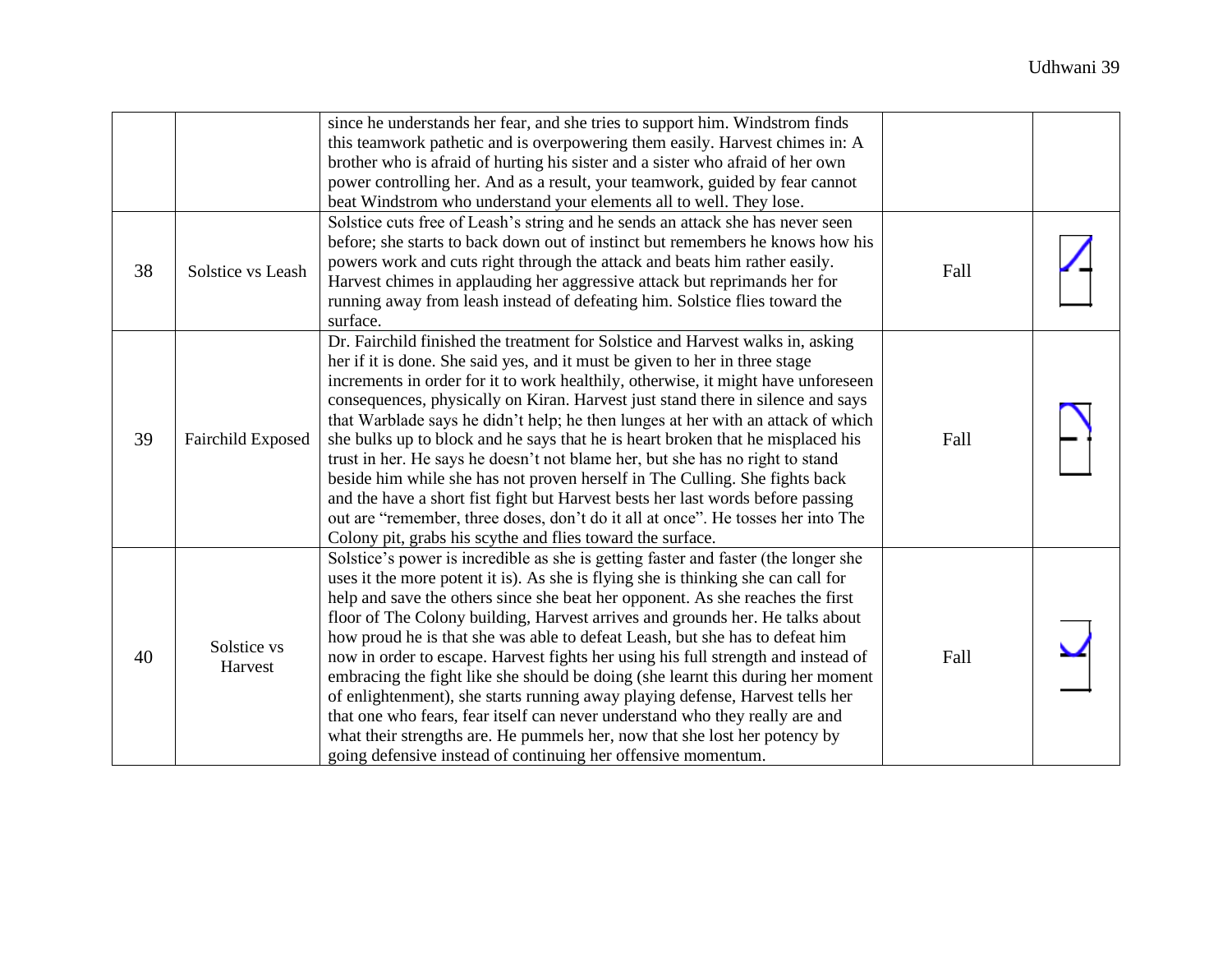| 41 | Failure and<br>Fortune    | The Old Ravagers and Harvest drag the New Ravagers back into the Colony<br>and throw them in. Dr. Fairchild scolds Harvest and the others for being so<br>rough with them and she starts tending to their wounds. Harvest congratulates<br>them on their growth and exclaims they will get a chance for redemption soon.<br>Music Meister and Deathstroke walk towards The Colony building and they go<br>over the plan again, Deathstroke emphasizes no killing the kids, Music Meister<br>says he can't pick and choose, of which Deathstroke claims he can since Music<br>Meister can. Music Meister says since he is in India, he will sing a song in<br>Bollywood style in honor of the country they are in. Its an eerie but epic song<br>and Deathstroke and Music Mistier make their way through the wreckage of<br>the Colony building with ease due to the lack of resistance due to Music<br>Meister's powers.                                                                                                                                                                                                                                      | Fall                                                     |  |
|----|---------------------------|----------------------------------------------------------------------------------------------------------------------------------------------------------------------------------------------------------------------------------------------------------------------------------------------------------------------------------------------------------------------------------------------------------------------------------------------------------------------------------------------------------------------------------------------------------------------------------------------------------------------------------------------------------------------------------------------------------------------------------------------------------------------------------------------------------------------------------------------------------------------------------------------------------------------------------------------------------------------------------------------------------------------------------------------------------------------------------------------------------------------------------------------------------------|----------------------------------------------------------|--|
| 42 | Rush                      | Harvest is receiving reports of chaos and betrayal on the upper levels and<br>Deathstroke is being accompanied with a "singing man" who is mind<br>controlling some of the students. Harvest expresses discontent, and regrets<br>rushing the Final Culling, but summons Solstice to be given her "treatment".<br>He also activates the pre-launch sequence for the Hypertraxis Virus and meta-<br>nuke bombs. As the 5 are waking up, glad they are all live, but they reflect on<br>their failure, as they do that, Harvest flies down, snatches Solstice and flies<br>away, as Vanguard troops power into The Colony living area.                                                                                                                                                                                                                                                                                                                                                                                                                                                                                                                           | Fall                                                     |  |
| 43 | You Understand<br>Nothing | Solstice is brought to be given a treatment by Harvest. Harvest ignores<br>Fairchild's warning and injects Solstice with the full treatment, and it turns her<br>skin jet black, her flames blue but making her meta power way more potent. As<br>the treatment is happening Harvest orders the slaughter of all The Colony<br>students to test them for the Final Culling. Visually, scenes of the New<br>Ravagers defending themselves, students being slaughtered, and Solstice's<br>treatment are flashing back and forth. taunts Solstice into experiencing the fear<br>of losing her friends. She tries to break free, but he verbally manipulates her<br>into finishing the treatment out of even more fear. In the midst of an anxiety<br>attack from these changes, fearing her new form, the fate of her friends, what<br>her family will think of her now etc., she is thrown back into the Colony area<br>immediately as Harvest announces the "Final Culling" where the New<br>Ravagers to fight the Old Ravagers, and those who survive, win and get set<br>Harvest's Colonel's for the upcoming invasion. Absolute Terror washes over<br>Kiran. | Descent: Death<br>Experience/2nd<br><b>Turning Point</b> |  |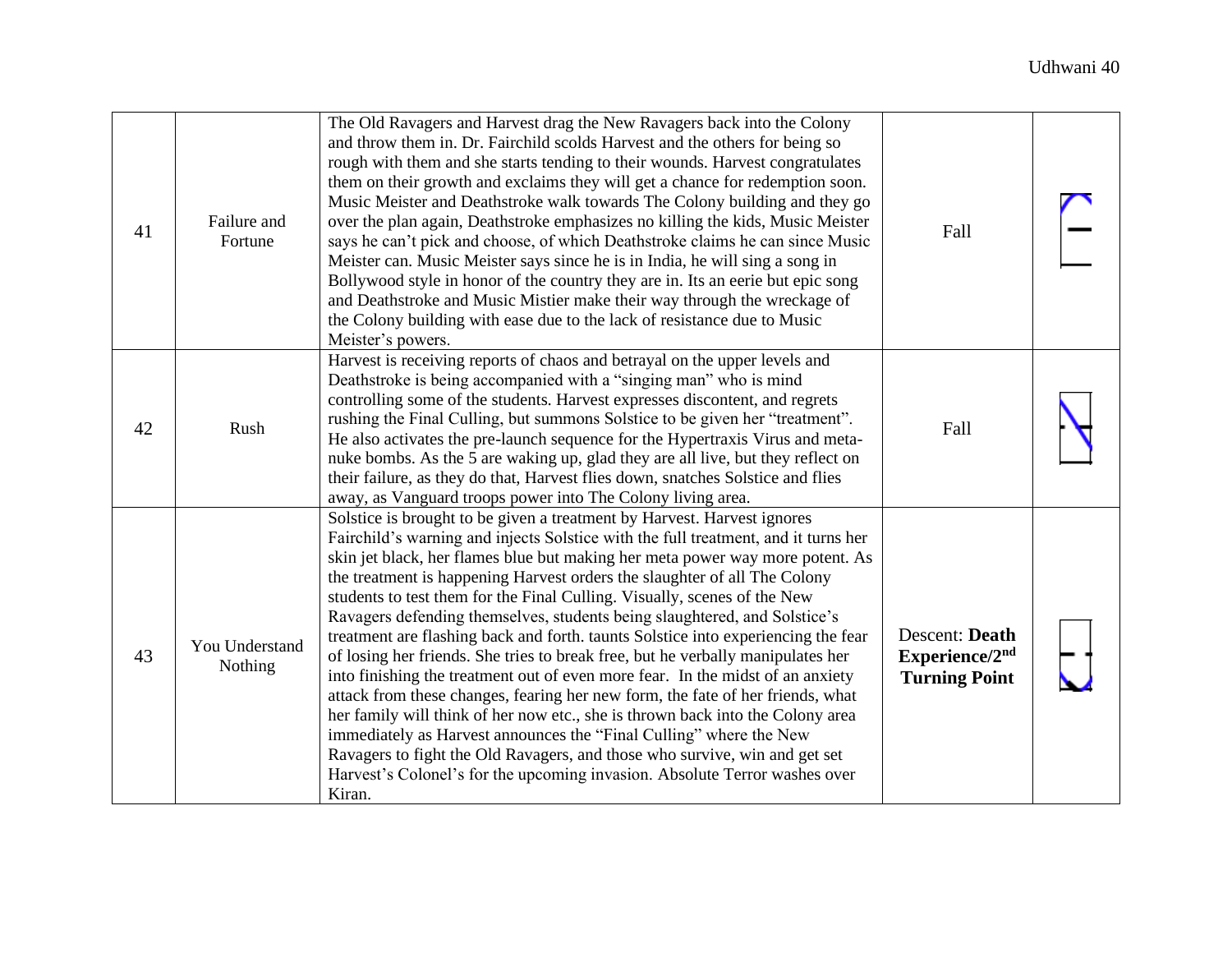| 44 | Kiran's Requiem            | Solstice is dropped into The Culling arena, now soaked in bodies of former<br>students, all people she wanted to save, and her friends rush to her side. The<br>Old Ravagers comment on how pitiful she looks, and Harvest says he is<br>eagerly awaiting the outcome. As the battle starts, Solstice runs away as she<br>doesn't know or want to use her powers. Lightning is again put at risk and<br>Solstice tries to defend her instinctually but accidentally fatally harms<br>Lightning and knocks out Thunder. She realizes if she doesn't understand her<br>new powers, she will kill or hurt more people.                                                                                                                                                                                                                                                                                                                        | Descent                            |  |
|----|----------------------------|--------------------------------------------------------------------------------------------------------------------------------------------------------------------------------------------------------------------------------------------------------------------------------------------------------------------------------------------------------------------------------------------------------------------------------------------------------------------------------------------------------------------------------------------------------------------------------------------------------------------------------------------------------------------------------------------------------------------------------------------------------------------------------------------------------------------------------------------------------------------------------------------------------------------------------------------|------------------------------------|--|
| 45 | Inner<br>Transformation    | Dr. Fairchild instructs Rose to use her precognition powers to guide her in<br>closing the wound, but she says she can only see her future when she is in<br>direct interaction with someone else. Dr. Fairchild then says Rose must close<br>the wound. Rose claims she can't due since her powers were only used to kill<br>and she isn't a hero, but this is where she can prove that wrong. Dr. Fairchild<br>also demands Solstice sear the wound at the end (which requires control).<br>Solstice remembers the words of her grandfather among all the lessons she has<br>learnt from her friends and in the chaos, calms herself, and she reverts back to<br>normal. Bunker, Thunder and Dr. Fairchild are fighting off the Ravagers barely<br>but Solstice and Rose together, build up the confidence to save Lightning.                                                                                                            | Descent                            |  |
| 46 | Outer<br>Transformation    | Solstice, having complete understanding of her powers and therefore control,<br>launches into combat against the Ravagers and an epic fight breaks out. The<br>New Ravagers fight through their fears and in conquering the, they conquer the<br>enemy they lost to earlier. They encourage Solstice to go after Harvest. Solstice<br>then engages in an epic battle with Harvest with the others coming to help as<br>they can while fighting off the other Ravagers. Kiran realizes that the black and<br>blue emerge when she is facing an unknown threat or something she doesn't<br>understand, making her powers more potent, but as long as she tackles her<br>fears head on and tries to understand them, she can control her new form. She<br>uses all she has learnt from Roses training, Lightning's ideas and the<br>framework for figuring out an opponent's weakness and gains the upper hand<br>in her battle with Harvest. | Descent                            |  |
| 47 | Understanding the<br>Enemy | Solstice is confronted with an opportunity to slay Harvest on equal footing and<br>instead of striking him down with her powers, she misses on purpose, quelling<br>the conflict, sits on the floor and asks him questions trying to understand where<br>he is coming from. They have tense talk and she begins to understand his point<br>of view. The talks is on generation differences and not trusting the youth to                                                                                                                                                                                                                                                                                                                                                                                                                                                                                                                   | <b>Transformation</b><br>al Moment |  |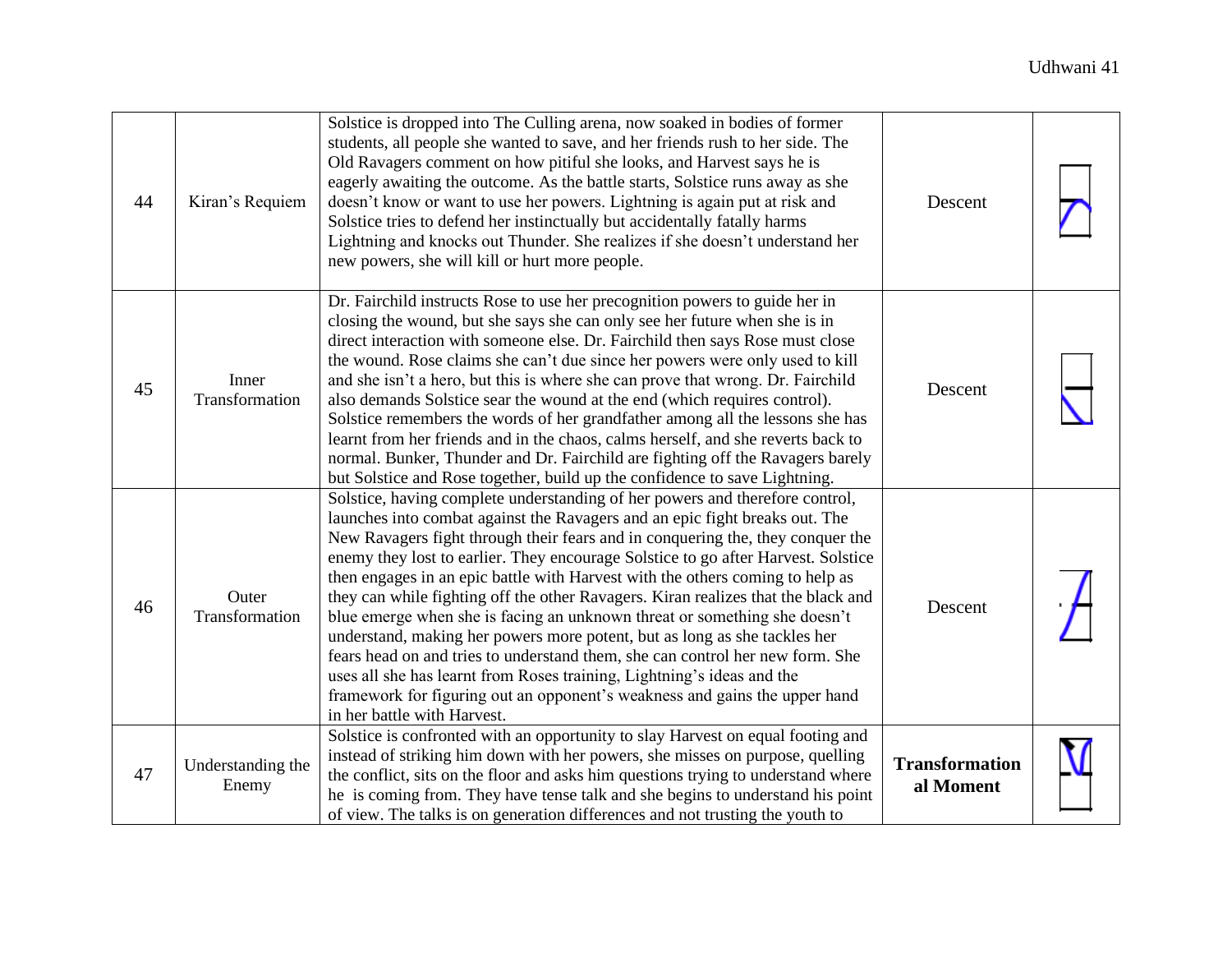|    |                                     | grow themselves so he must do it for them. Kiran states Harvest should play<br>the role of supporter instead of enforcer. It's an intense conversation as Harvest<br>demands they fight.                                                                                                                                                                                                                                                                                                                                                                                                                                                                                                                                                 |               |     |
|----|-------------------------------------|------------------------------------------------------------------------------------------------------------------------------------------------------------------------------------------------------------------------------------------------------------------------------------------------------------------------------------------------------------------------------------------------------------------------------------------------------------------------------------------------------------------------------------------------------------------------------------------------------------------------------------------------------------------------------------------------------------------------------------------|---------------|-----|
| 48 | Solstice is Born                    | Deathstroke and Music Meister near The Colony floors and he says he is<br>dipping out, saying Deathstroke can handle it from here. Deathstroke thanks<br>them and the two part. Just as a truce was beginning to emerge between<br>Solstice and Harvest, Deathstroke breaks in to fight Harvest and Solstice<br>subdues Deathstroke and Harvest with Rose utilizing her powers in a way she<br>would not have been able to. Harvest distracts Solstice, breaks free, and<br>launches the Hypertraxis Virus, and nuclear meta bombs. Before the base<br>teleports away, he has one last quote of inspiration for Kiran, giving her<br>superhero name and heaves her in the air as The Colony base teleports away<br>and changes location. | <b>Climax</b> |     |
| 49 | The Inevitable<br>Shift             | Solstice flies as fast she can to catch up to the bombs to stop them, but she<br>loses oxygen and passes out, the bombs are seen flying every and detonating all<br>over the planet's atmosphere. Solstice is falling through the air, is caught by<br>Cassie and is brought to the Titans ship. She is flown home.                                                                                                                                                                                                                                                                                                                                                                                                                      | Resolution    |     |
| 50 | Meet the Titans                     | Solstice wakes up, meets the Titans including Red Robin, Kid Flash, and<br>Artemis who was able to escape and call in the Titans. She informs them that<br>The Colony teleported, and they will track it and call her in when they find it.<br>We then enter a sequence where she bursts in home, her family embraces her,<br>and she is getting back to mundane life. We then see a sequence of news<br>articles, news reports and another press conference by Jocelyn Lure on the<br>effects of the bombs. The world is changing away from its fear mongering                                                                                                                                                                          | Resolution    |     |
| 51 | Aiba's<br>Redemption                | Solstice stops Aiba from using her powers to blow up their school, using her<br>confidence, calming personality, and her understanding and empathetic nature<br>She gives a speech to not only inspire Aiba but those around her that the world<br>will be ok, and metahumans are nothing to be feared.                                                                                                                                                                                                                                                                                                                                                                                                                                  | Resolution    |     |
| 52 | Set up to a<br>Deathstroke<br>Movie | Adeline Kane and Wintergreen (Ex-wife and best friend of Deathstroke) are<br>hiking in what seems like a jungle. Adeline questions her being on the mission<br>and pondering what she will do when she sees Slade. Wintergreen says, he will<br>punch him for putting them through all this trouble. The scene ends with them<br>overlooking a temple in Zandia, Africa.                                                                                                                                                                                                                                                                                                                                                                 | Epilogue      | N/A |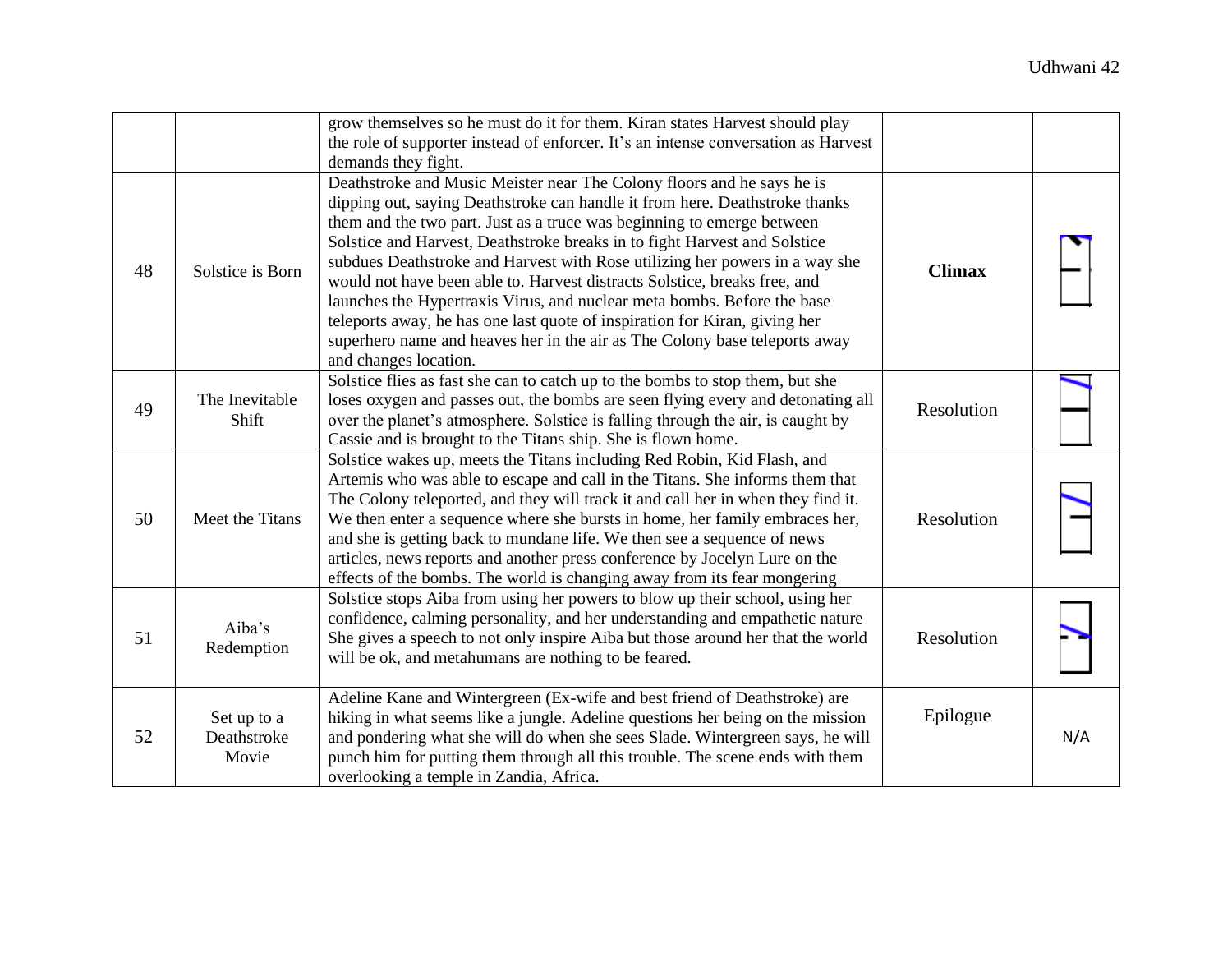| 53 | Setup to a<br>"Continuitous"<br><b>DCEU</b> | Various scenes from Batman v Superman, and Justice League films are playing<br>in a holographic like texture. We then see Darkseid looking to Steppenwolf<br>asking if he is glad that they ran a Mother Box simulation before leaving, even<br>if some of their data on Batman and Superman was inaccurate. Darkseid says<br>he will postpone his invasion of Earth in favor of searching for the Anti-Matter<br>equation first. This scene is meant to retcon any movies the DCEU wants to<br>remove from their Universe. (This is only a suggestion for Time Warner to<br>consider as they build out the DCEU) | Epilogue | N/A |
|----|---------------------------------------------|-------------------------------------------------------------------------------------------------------------------------------------------------------------------------------------------------------------------------------------------------------------------------------------------------------------------------------------------------------------------------------------------------------------------------------------------------------------------------------------------------------------------------------------------------------------------------------------------------------------------|----------|-----|
|----|---------------------------------------------|-------------------------------------------------------------------------------------------------------------------------------------------------------------------------------------------------------------------------------------------------------------------------------------------------------------------------------------------------------------------------------------------------------------------------------------------------------------------------------------------------------------------------------------------------------------------------------------------------------------------|----------|-----|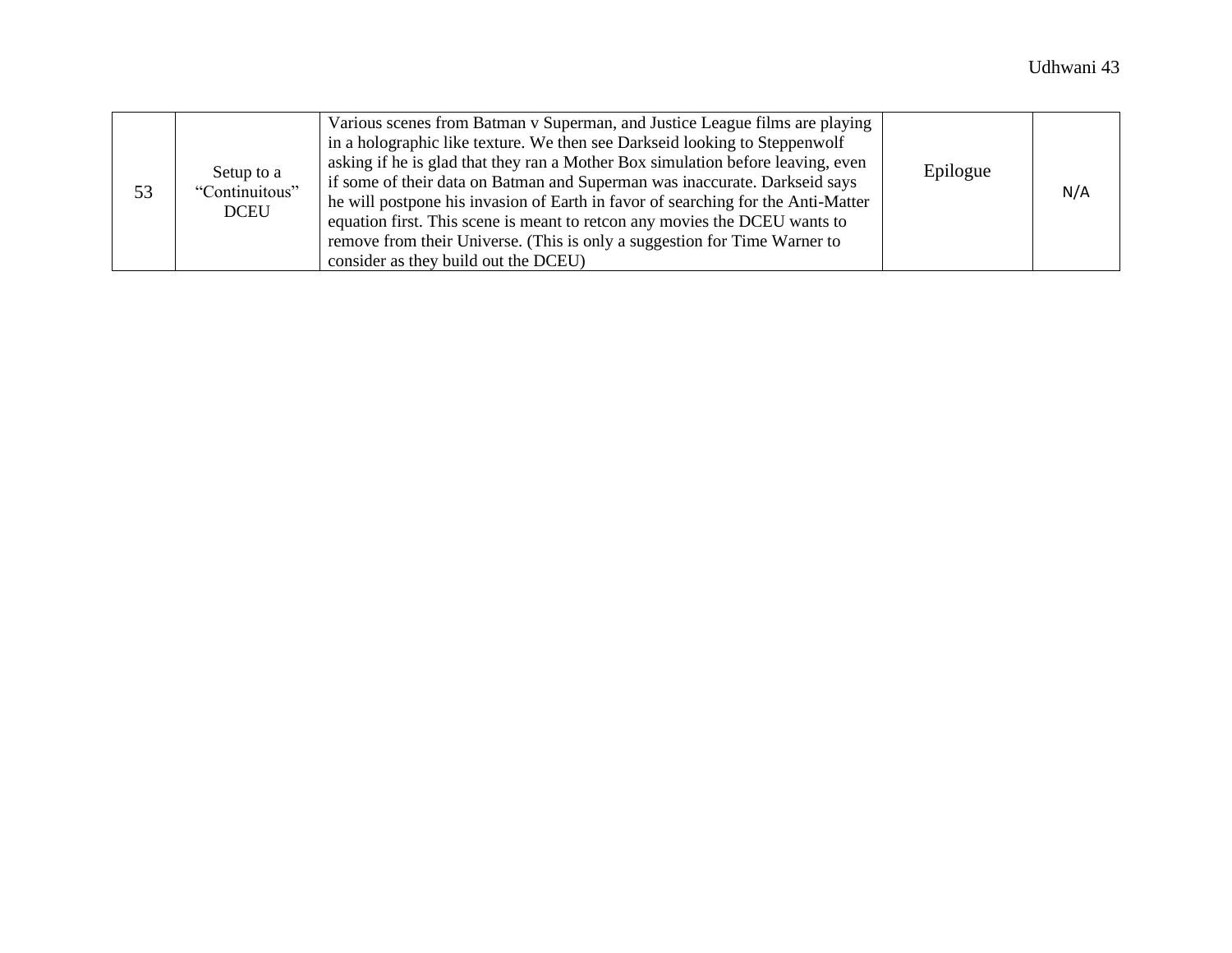Developing The Screenwriter's Notebook and its Implementation of the Adapted Comic Book Origin Story of Solstice

> By: Mohansingh Udhwani Jr. Artist Studio Honors Thesis Reflection Paper Belmont University Honors Program

Faculty Committee: Stephen Hauser, Thesis Director Dr. Devon Boan, Committee Member Dr. Joe Byrne, Committee Member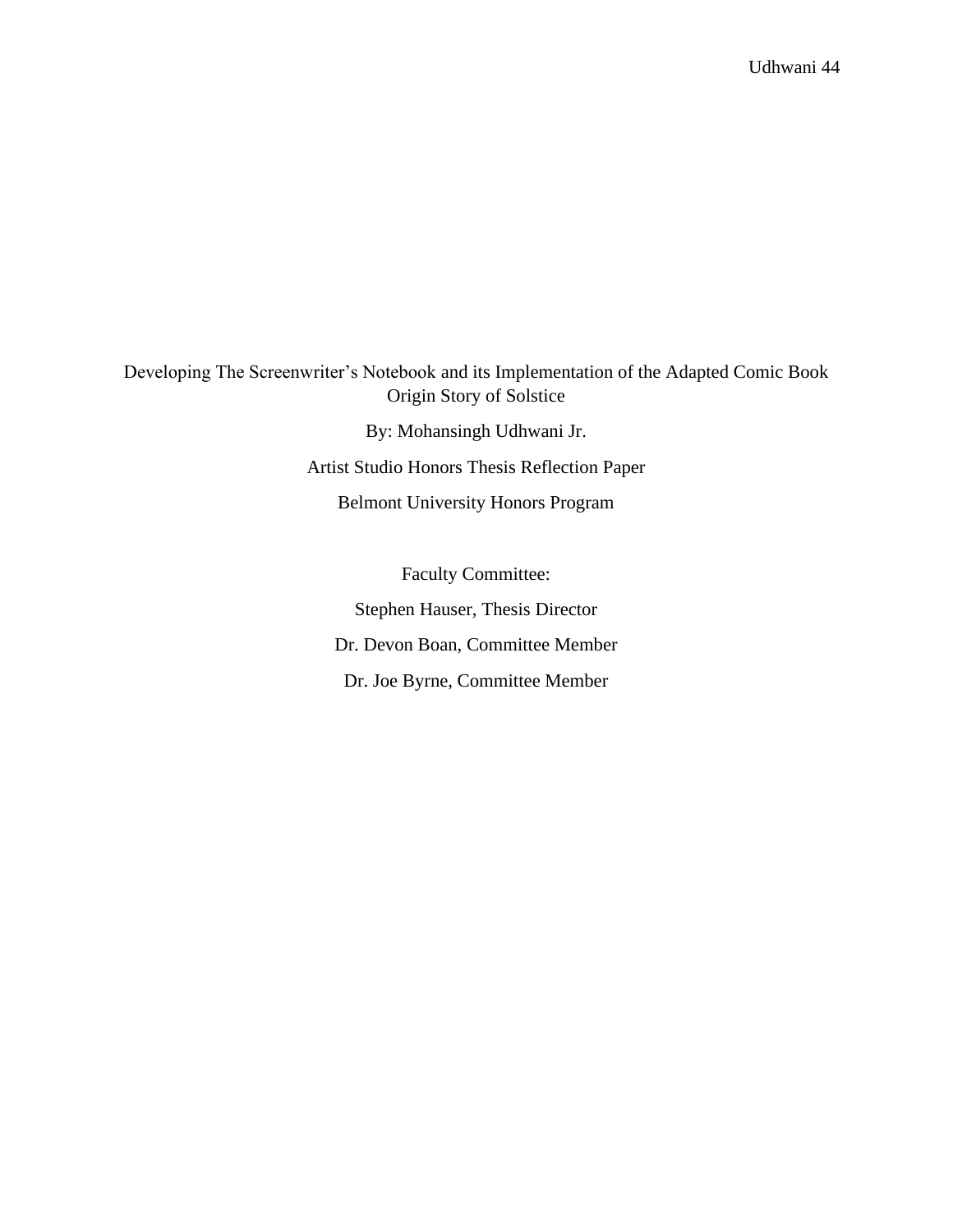Note to the Reader

This Reflection Paper assumes the reader has read both "The Screenwriter's Notebook

Template" and "The Screenwriter's Notebook: Solstice" documents before reading this paper.

Enjoy!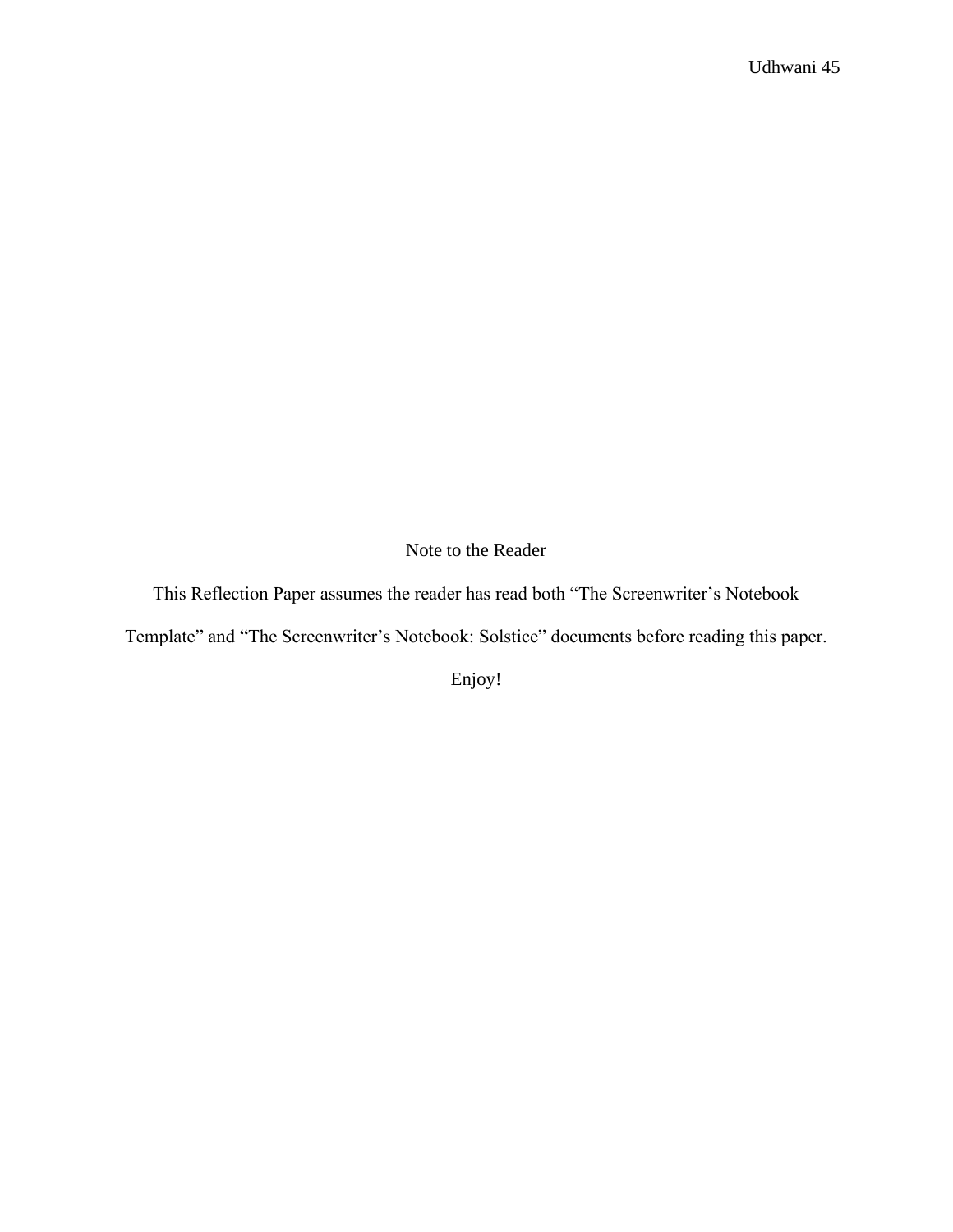#### Introduction

This paper is a reflection of my experience creating the Screenwriter's Notebook Template, and then creating the Solstice Screenwriter's Notebook. The mission of this honors thesis is twofold: One is creating a planning tool for screenwriters, whereby filling out this template will give them a quality, easy to access, and concise reference point when writing their screenplay, whether it is 12 pages or 120. The second part of this honors thesis is creating a Screenwriter's Notebook for an adapted comic book screenplay idea of mine. The idea is based on Solstice aka Kiran Singh, a minor DC comic book character who I wanted to write as the first Sikh superhero. There were many hurdles related and unrelated to the production of this thesis. Still, in the end, I believe two quality documents came out of it, that will not only inspire myself, but hopefully other aspiring storytellers as well, to share their stories with the word. The following is the tale of this Belmont University honors thesis coming to fruition.

#### Creating The Screenwriter's Notebook Template

#### *Story*

*Story* by Robert McKee is an absolute powerhouse in narrative theory as McKee lays out his take on the structure that makes up storiesfrom beats to acts. The main idea that permeated his whole book is the extra dimension of story values: binary story qualities that get flipped multiple times throughout the story of a screenplay, to incite action and conflict, as well as provide a benchmark for assessing the value of any scene.

While McKee has a bunch of great ideas, unfortunately, a lot of them are independent of each other and it would have proven difficult to connect a lot of them in a way that would be simple to understand for the average screenwriter. His concepts are just too high level. However,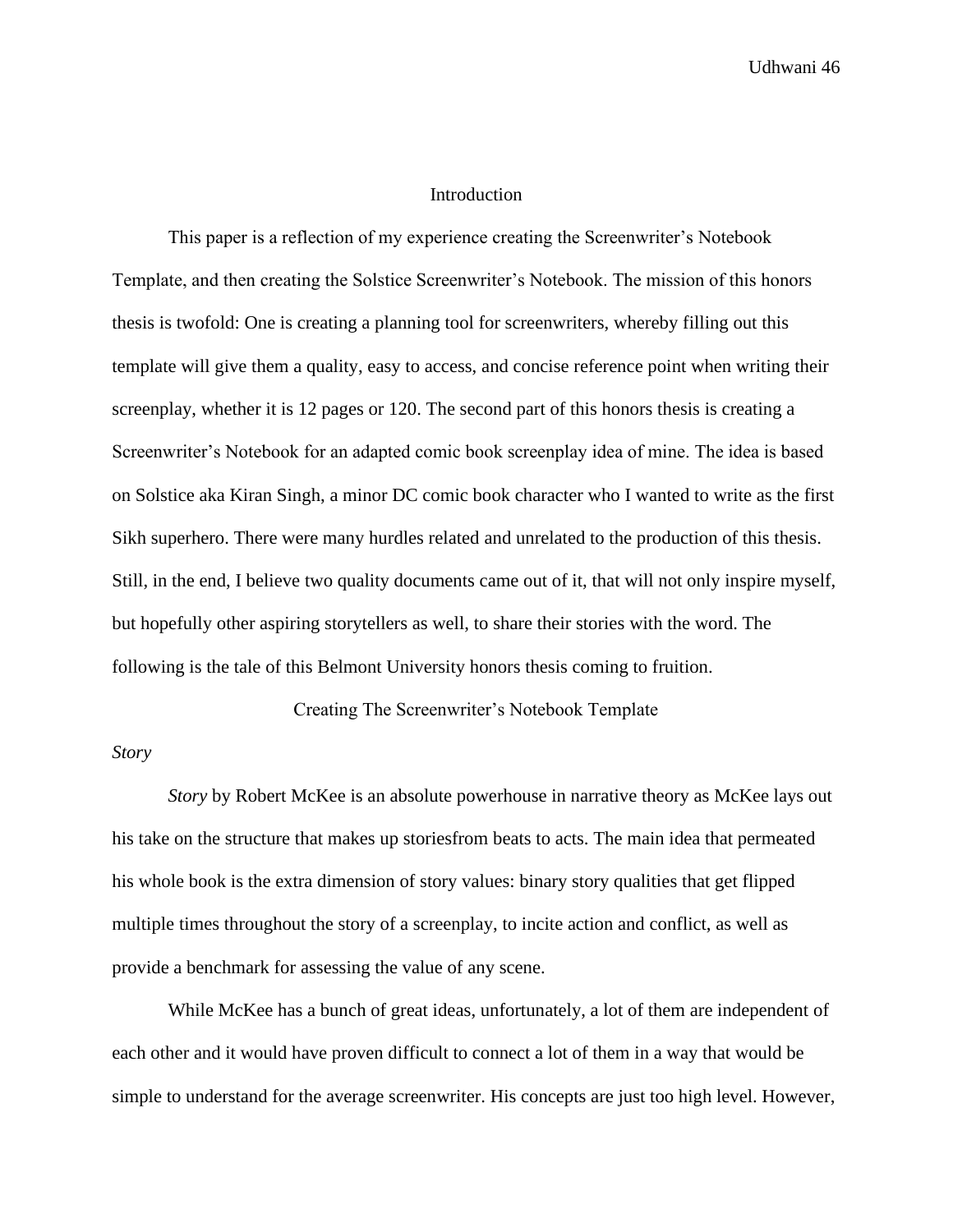I was able to adapt his concept of "antagonisms" to the template. The antagonism diagram is an exercise to brainstorm what the antagonistic side of one's story would look like in terms of story values. I was also able to weave some of McKee's lingo into the template to give its explanations a richer context.

Robert McKee's *Story*, while high level, and hard to understand at times, provides a rich and multi-dimensional deconstruction of the storytelling artform. I'm glad I was able to incorporate some his lingo and expand on the concept of antagonisms for the template. I hope after re-reading *Story* and exposing myself to other perspectives on storytelling, I will procure the knowledge to implement story values and McKee's other concepts at a more practical level. *The Comic Toolbox*

John Vorhaus' *The Comic Toolbox* was an interesting choice as it is not really a narrative theory book as it does not contain as much theory compared to the other two. This book is a practical manual for telling comedy. I chose this book based on reviews and a desire for diversity in my readings. This is a fantastic book for talking about the "laws" of comedy and "tools" one can use to elicit comedy, but it didn't provide as much universally applicable content as I thought it would.

The book did however provide an interesting model to create comic characters. The model delves into the "comic perspective" of how the character sees the world, what flaws they have, what is their humanity that makes them likable and what do they exaggerate for comedic effect. While Vorhaus intended this to be used for both oral and written comedy, I found this model to be a great starting point for character modeling for The Screenwriter's Notebook.

While I was hoping for a more big picture tool for storytelling based on reviews for *The Comic Toolbox*, I instead found something even more crucial in Vorhaus' model for creating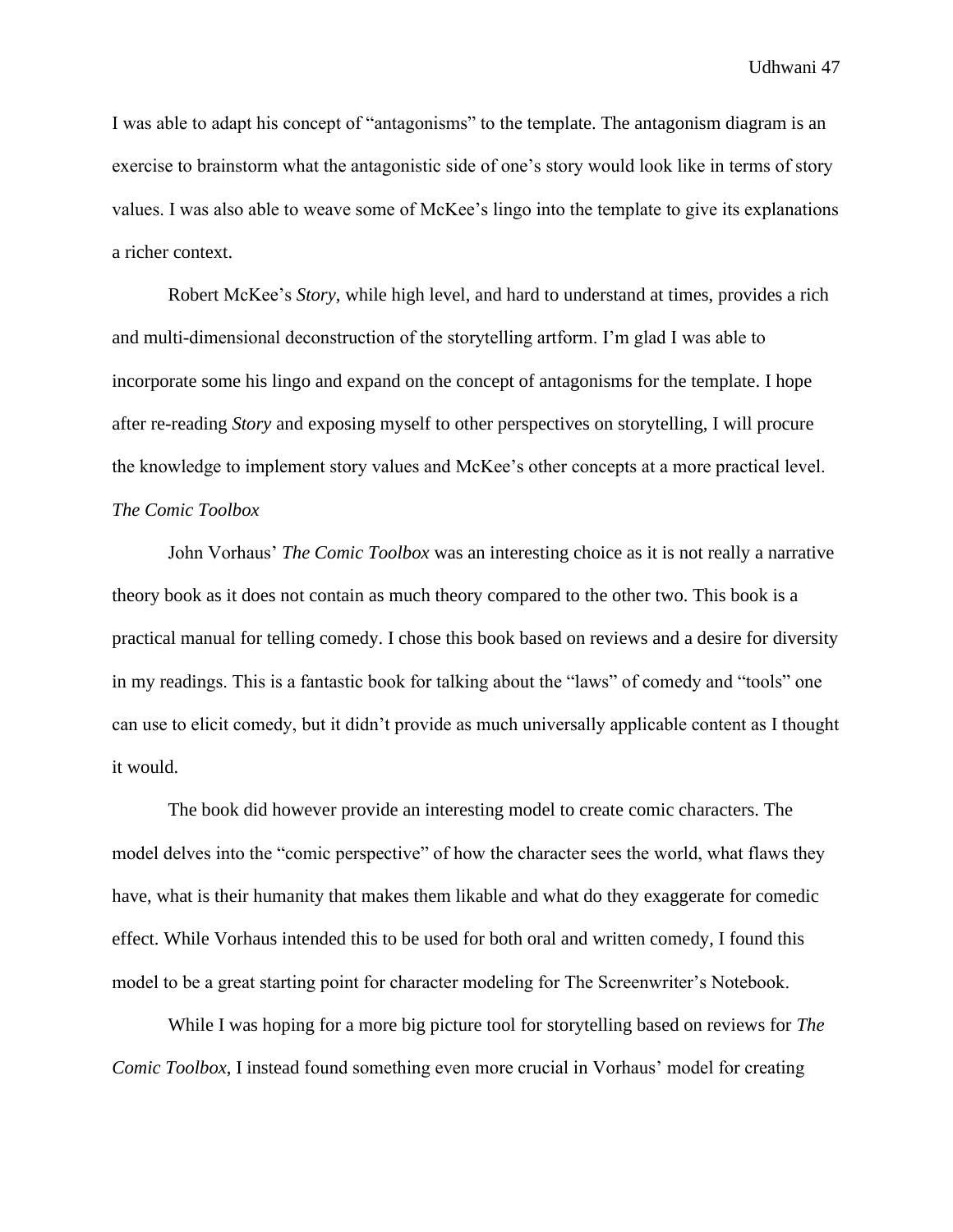comic characters, as this allowed me to expand my template into one area I didn't even think about. It might true that I would have procured more comprehensive narrative theory by choosing another book instead, but John Vorhaus' *The Comic Toolbox*, shared another perspective of storytelling that most don't bother delving into, and I believe that alternate perspective is incredibly valuable.

#### *Inside Story*

I was introduced to *Inside Story* by Dara Marks, from the Artist Studio Track in the Belmont Honors Program. Our final class "HON 3088: Thesis Writing Workshop", among many things, had a section on developing good stories and Dr. Boan used this book to teach us a narrative form. I am glad I was exposed to it then, as I found this book to be absolutely instrumental. The center of Dara's work is the Transformational Arc, of which her entire book is built on. The basic premise is the storyteller selects a subject, develops a point of view on that subject, then develops a plot and two subplots based on this point of view that represents the story's theme. Based on these plots and subplots, the storyteller can create a compelling sequence of events and an internal struggle for the main character to overcome that will guarantee permanent growth in the protagonist and a dynamic story. A fascinating notion to say the least!

*Inside Story* has the most compatibility amongst its tools not to mention an overarching big picture tool. So, from Dara's work, I adopted her thematic "bone" structure, as well as the Transformational Arc itself to guide narrative flow. This by nature included her emphasis on defining the certain moments that take place along the Transformational Arc.

Through learning and analyzing the flow of the Transformational Arc I realized that there was a "derivative" Transformational Arc invisibly hidden behind her Transformational Arc. She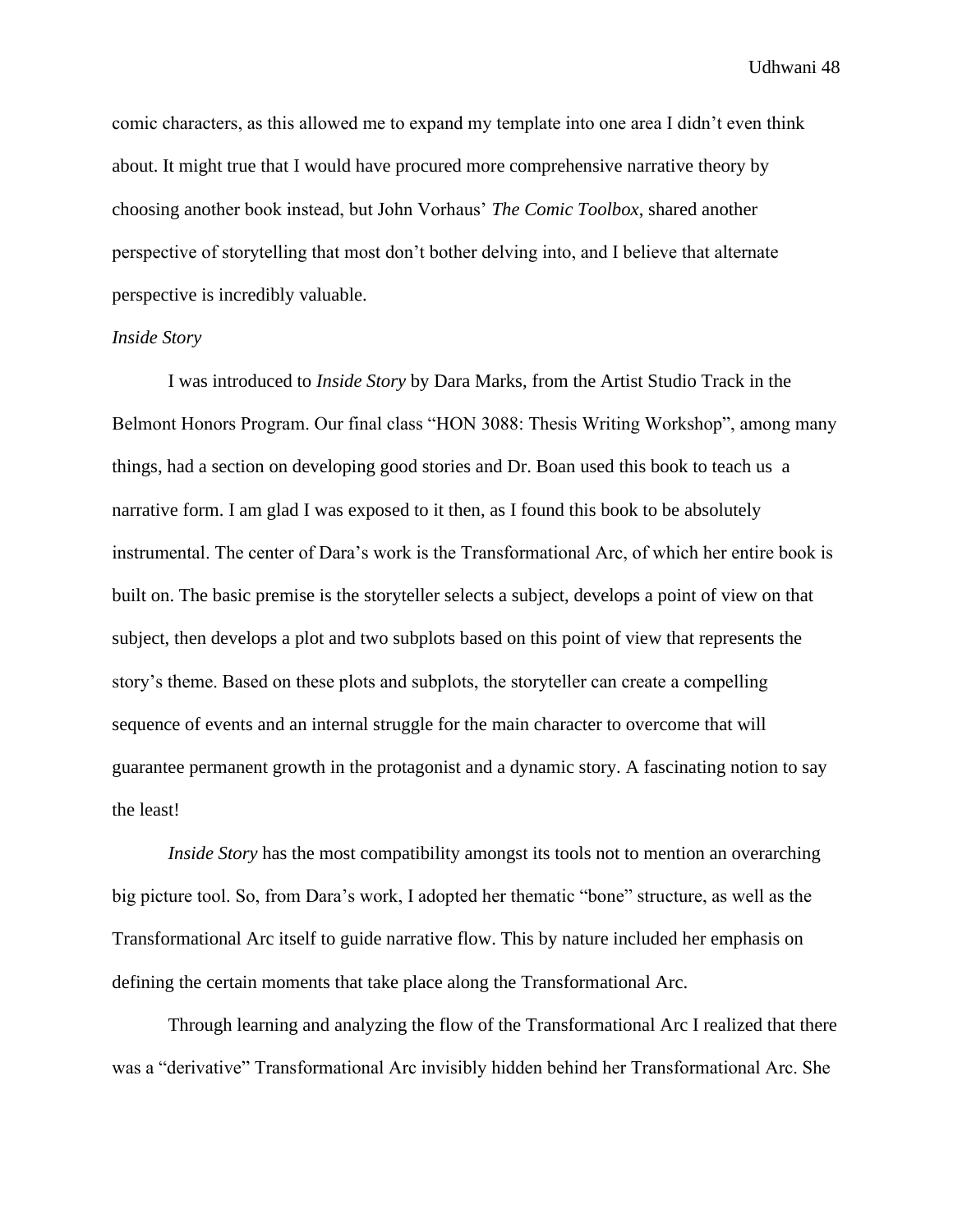defined there being four "regional stages" along the arc, dictating, for example that in the first half of the second act, the protagonist experiences increasing exhaustion to their Fatal Flaw. There were three other regions like this and I discovered this interesting wave-like pattern when I expressed the four regional stages graphically. This derivative arc helped a lot when I was working on the end of the template.

Dara Marks' *Inside Story* was an absolute crucial piece of literature acting as the core for the template, as the tools from Robert McKee and Johnathon Vorhaus were adapted to fit her overall skeleton. Her book also provided context through which it was necessary to modify the other two tools, so they all fit the greater purpose of the template.

#### Putting it all Together

After reading All three pieces of narrative theory literature, I had a basic flow set for the template. First, the template would open with Marks' Thematic "Bone" Structure. I like the idea of theme being an important part of the template, as generally theme is considered this ephemeral thing, so being able to make it a practical starting point for the template was really cool! One change I did make to Marks' structure was while she does have one plot and two subplots, the subplots are put under the same branch in Marks' book. I didn't like this idea as it confused me to have two things that she conveyed as different, stack on top of each other visually, so I split them. Dr. Boan also did this in his worksheets as well, so that was reassuring. I had come up with descriptions for the third branch as she didn't really have those but that presented a fun challenge to overcome.

The next tool is the "Antagonism Matrix". Originally Robert McKee had only three branches going off of the original word (Positive). Still, I had envisioned a "matrix" of antagonism diagrams spilling into the positive side as well as enhancing the antagonistic. The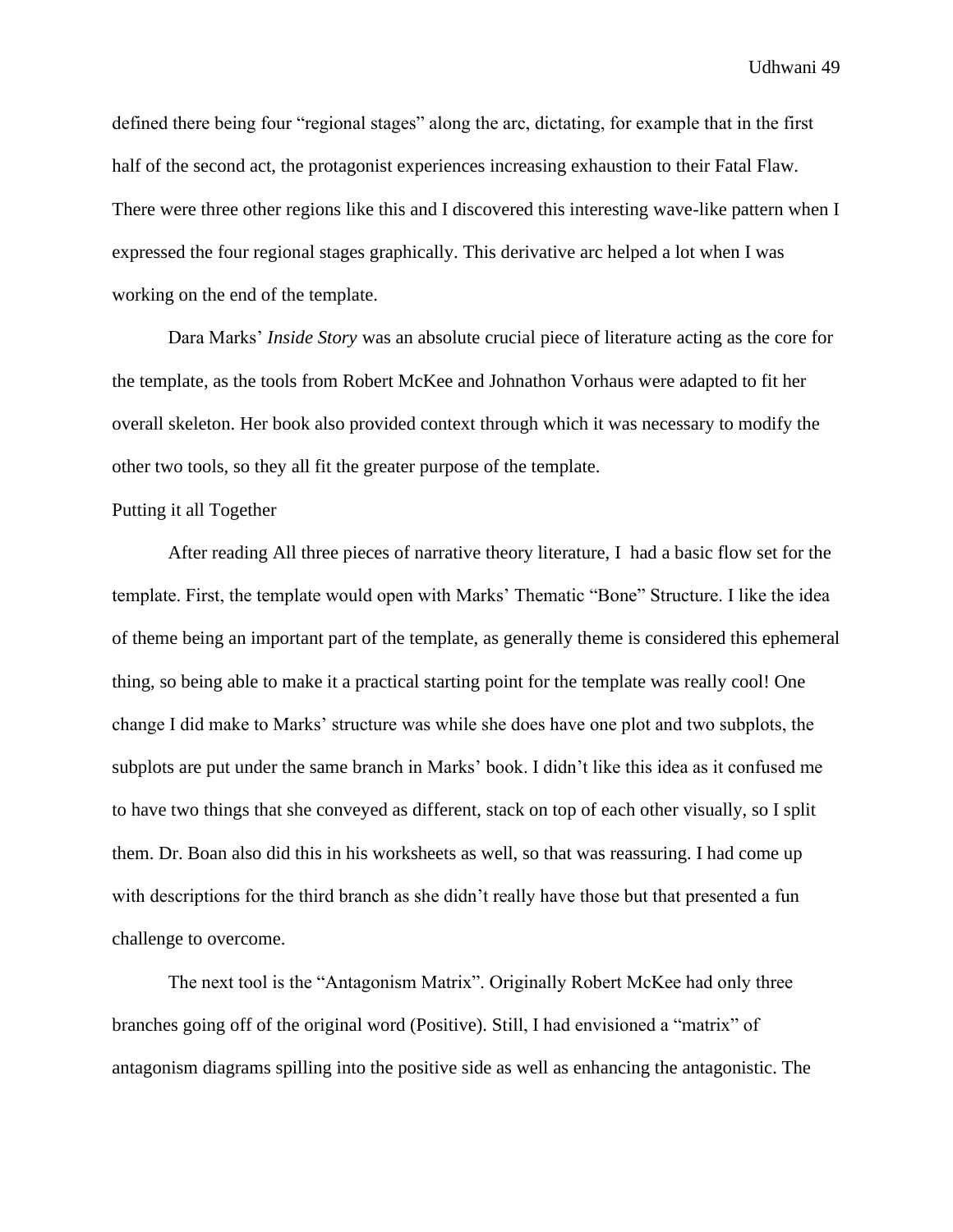final "layer" of the thematic bone structure for all three plotlines are adjectives describing the layer above. So, I implemented the Antagonism Matrix as a means to more accurately develop those terms, along with it serve as a brainstorming exercise to understand the atmosphere at the beginning of the story and the end of the story.

I have to admit, I did "cheat" a little bit when building out the Antagonism Matrix. My rule to myself was that I would develop the template and then funnel my story through it, but I knew that I wanted to add an extra three rows to the diagram, two going positive, and one going negative. In order to do that, I used "understanding" as my test antagonism to build out the relationships between all the new additional antagonisms. "Understanding" was the Positive for my story. I think it worked out, because I did come up with a solid relational structure between the base diagram antagonisms and the expanded ones, and I was able to apply the additional layer that certain antagonisms were related to Context, Character Traits, etc. This was a useful tool for me to develop words that were accurate to the story I wanted to tell, but I am interested to see if this will hold true for other users as well!

Next we move on to the Modified Character Modeling based on Vorhaus' diagram. His model initially had four sections to fill in. I changed it by making all the comedic pieces "dramatic" and adding two more sections to allow the model to embody the character's growth as well! I re-tooled almost all the definitions for each section, so they linked back up to both the Antagonism Matrix and Thematic "Bone" Structure.

The Transformational Arc Story Moments stayed the same, for the most part. I simplified some of the descriptions to keep within the knowledge pool of the template but beyond that no major changes. As far as the Transformational Arc, I recreated it in Microsoft Word from scratch, taking out a few regional labels for simplicities sake. I also created the Derivative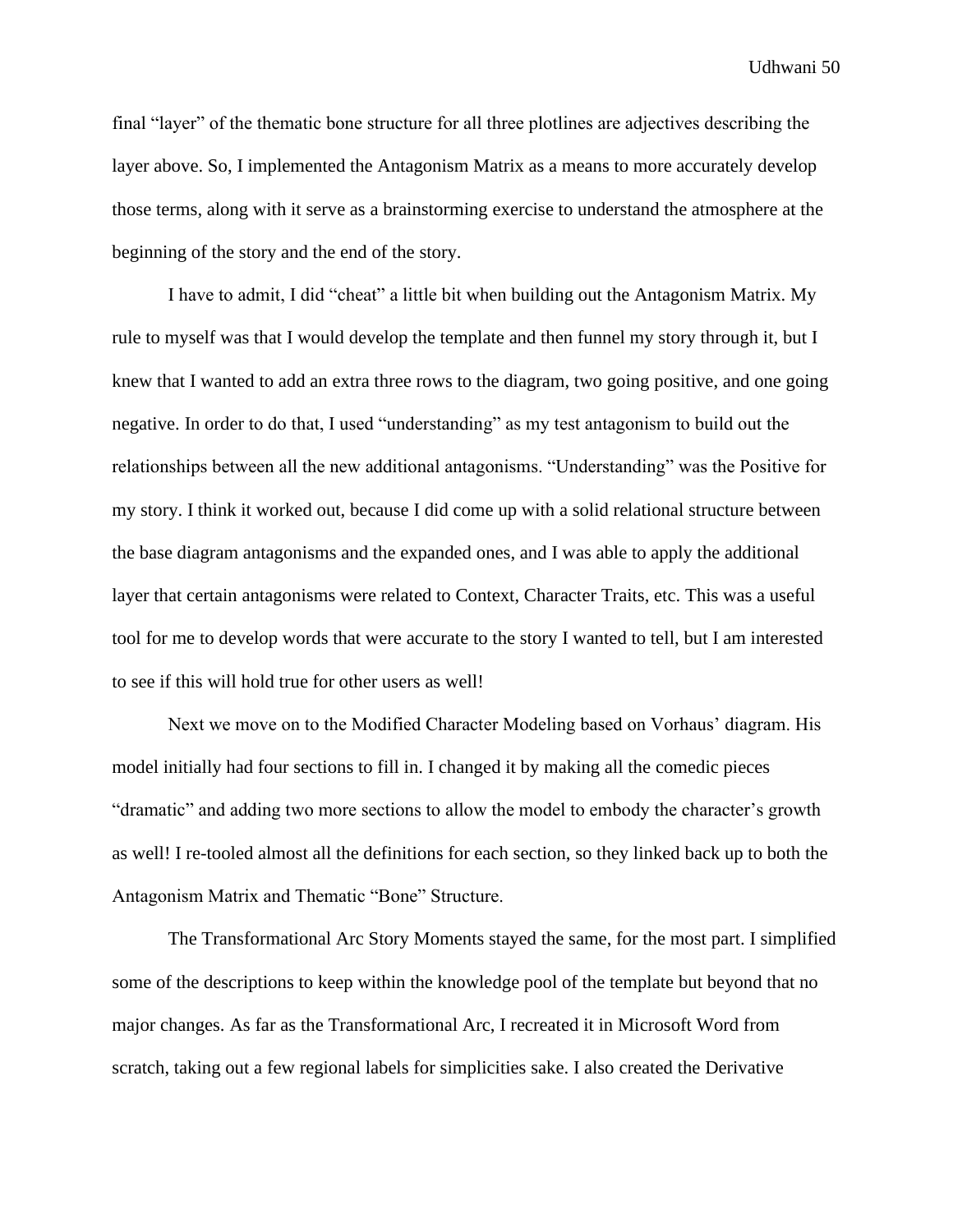Transformational Arc based on Marks' arc as another visual aid for the user, as well as maybe conveying some of the regional concepts graphically without having to explain them.

When I came to the end, I felt like the model was missing something. I went back and referenced the original mission for the template. I realized that in order for this template to truly be a planning tool, it needs something that would allow the screenwriter to jump seamlessly into writing the actual screenplay. A blueprint of sorts. This is where the idea of the Scenic Modeling diagram came from. While I didn't base this off of anyone's diagram specifically, I'm sure I am not the first one to come up with the idea of throwing descriptions of scenes into a row/column table with a couple of extra goodies on the side.

Probably the thing that excites me the most in the whole template is the "Scene Diagram". The Derivative Transformational Arc represents the emotional experience scene to scene. Even amongst the first half of Act II, while yes the protagonist is supposed to experiences exhaustion of using their Fatal Flaw, the raising of the stakes to confront the Obstacle etc., the story has to have some peak and trough moments, so it is not exhausting to watch the movie. That's what the Derivative Transformational Arc shows. So I took the curve of the derivative arc, and overlayed it in a 1x51 table. Each column represented the scene of a screenplay and the piece of the curve inside that particular column showed the emotional arc that scene should embody. Some get more negative, some hit a trough point and then pick up, and some are mostly positive then end on a negative note. The Scene Diagram isn't a hard and fast rule as much as it is just a visual recommendation on how to design each scene. I chose 51 as that was the average McKee's statement that most screenplays have between 40-60 scenes. While it is cumbersome to add a individual scene diagram for each scene row in the Scenic Model, and if a user decides to have a film with 41 scenes instead, those individual scene diagrams are pointless, but that is easy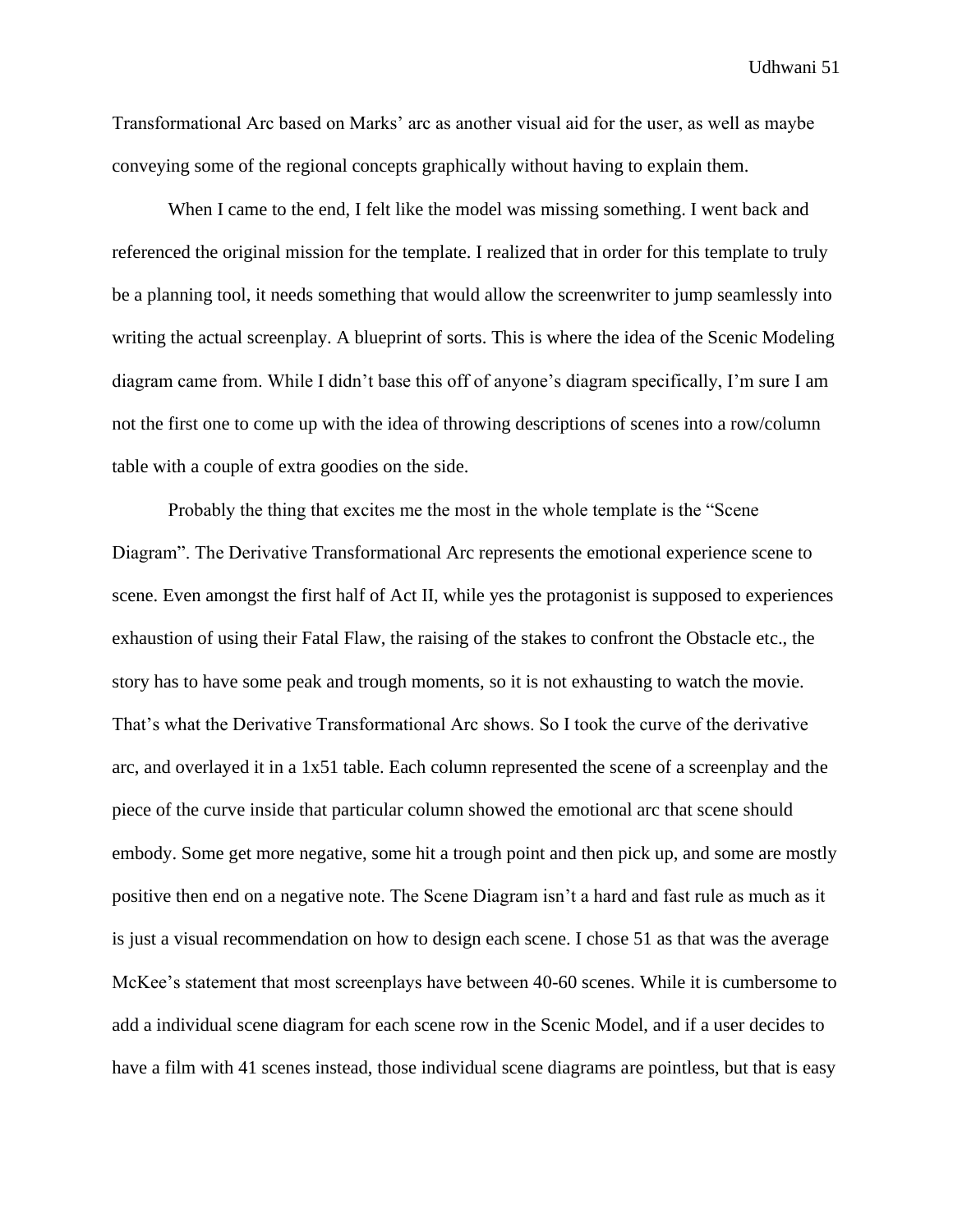to adjust on the full Scene Diagram. I thought that was a pretty cool visual interpretation of narrative modeling.

The Search for Simplicity

It is worth mentioning in this section that I am also in a class called "ETP 4500: Venture Planning". This is the "capstone" entrepreneurship class in which we have a semester-long project that is a company idea of our own choosing and run through all the theoretical documentation needed to establish concept validation, develop a launch plan and create a scalable model for that idea. I switched from a company idea that was not going anywhere to monetizing the Screenwriter's Notebook template. So, I am creating the product as my honors thesis and going through process of figuring out how to monetize it in my entrepreneurship class. It has been fascinating looking at this project through a holistic perspective.

If I was developing this template just for myself, simplifying it, might have not been necessary. Although, I realized if I intend to sell this template in some form or fashion, my target market will be a wide variety of screenwriters some of which might not have read any narrative theory. So with this in mind, I realized I HAD to simplify the model and implement some systems to make sure anyone could follow the template from beginning to end.

Some of the practical and low-level changes I made were, adding steps, explaining what each tool does and indicate an order. I added numbers and order arrows to the Antagonism Matrix. I added an introduction and "epilogue" note to the user and added a glossary for terms that I didn't explain elsewhere. The biggest high-level change I made was at the Thematic "Bone" Structure. I don't think Marks ever made any claims that "all good screenplays start with one word" as that was not the way her book was laid out. Since my template started with the Thematic Subject in the Thematic "Bone" Structure, I embraced the idea that "anyone with some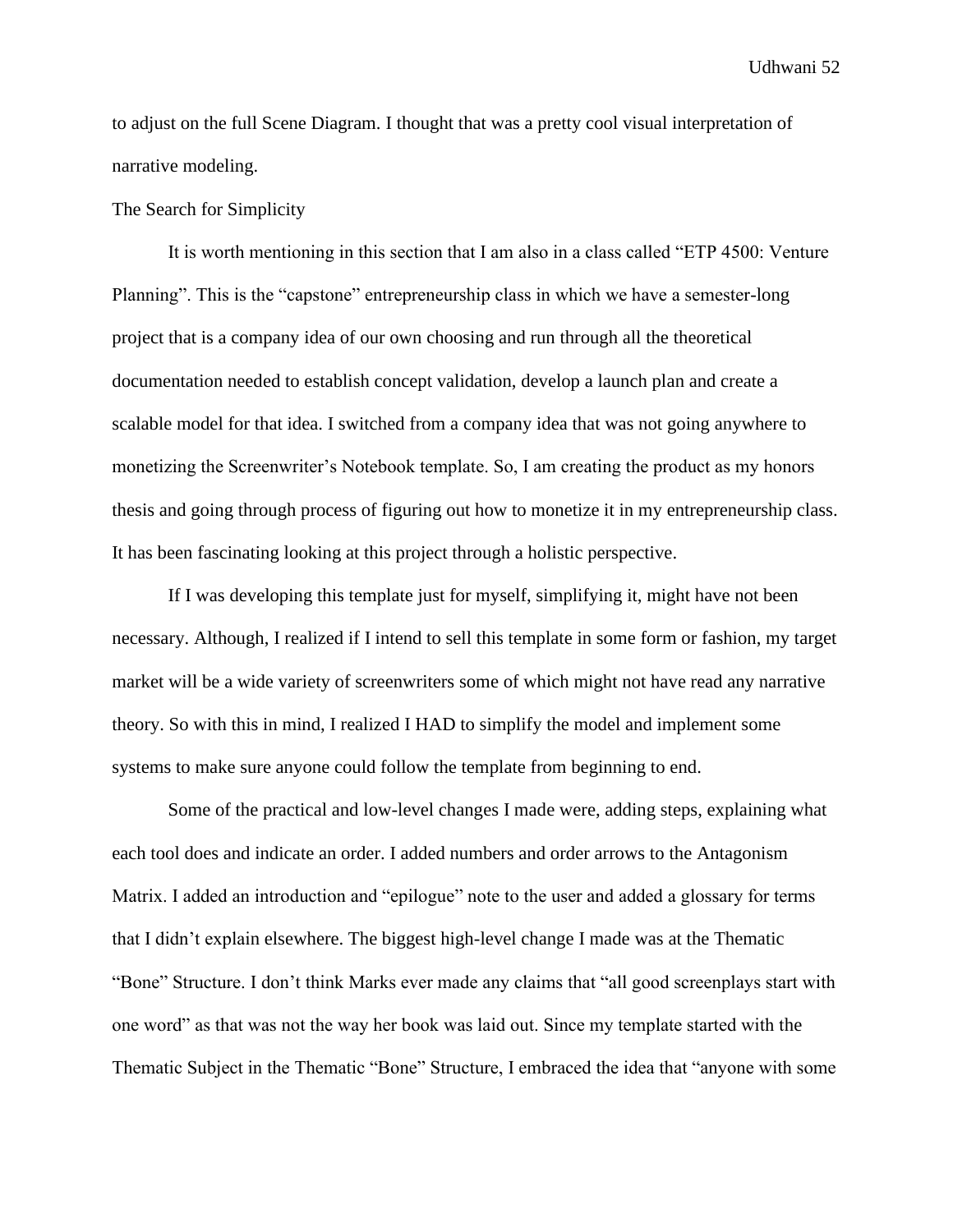creativity, can generate a good quality story from one word, if they work through The Screenwriter's Notebook". Which sounds like a pretty crazy claim to make, yet, I figured that was a great guiding principle to filter the entire flow of the template through. Does the templateflow so linearly that they could trace their whole story back to that one word in the Thematic Subject, and does every tool in the template build off of each other, utilizing that one word? This is what I wanted to accomplish!

This led me to retool and rephrase almost all the descriptions of the Thematic "Bone" Structure. Marks introduced this structure in Chapter 6 of her book, so she had145 pages of content to build off of, to explain these concepts. Since this was my starting point, I had to simplify the language and change the wording. While the wording for a lot of it is very different, I do believe it incorporates the zeitgeist of her original thematic structure. Marks had a triangle where she put the A, B and C plot lines on to make sure they all work together. I created the "Broken Bridge" and the "Aesthetics" descriptions to embody the completion of that triangle as introducing another diagram and the concept of "external thematic goal vs external conflict" would be too complicated and warrant another page of tool and explanation. I don't believe at this time, that tool has enough value to justify it's presence in the template. I hope to incorporate this concept as I continue to evolve the template in the future.

After the changes above, it was just a matter of adjusting the description of everything else to make sure it relates back to the language I used so the user wouldn't require any outside knowledge beyond what is in the template. And with those final adjustments, the template is finally complete!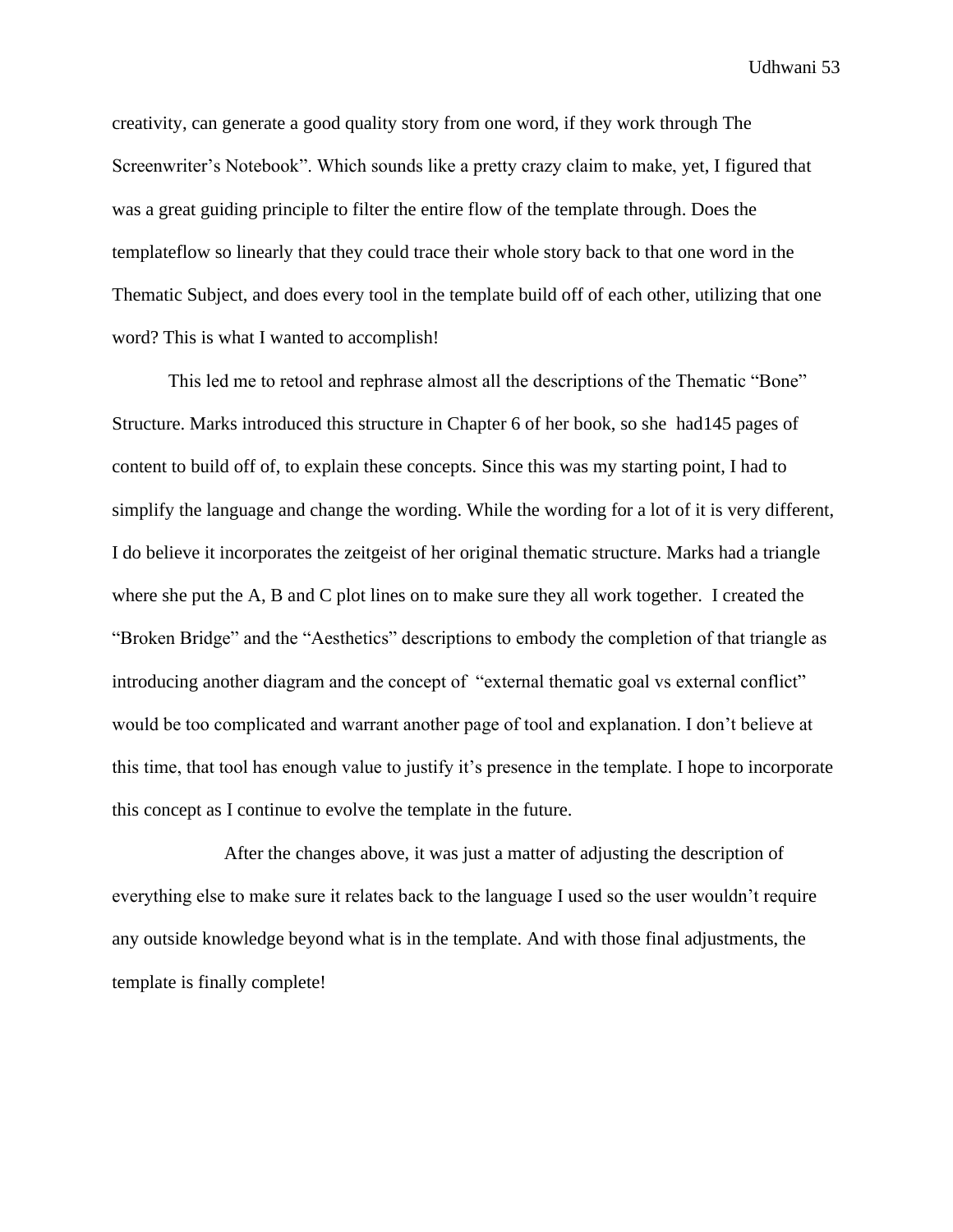#### Creating The *Solstice* Screenwriter's Notebook

#### The Comic Book Medium

I had not really read comic books before taking on this project. I was always enraptured with the TV shows, movies and stories but I never really immersed myself in the original material. The closest I ever got to reading comic books before this project was that I would go on various wikis and fan-made sites and read about the comic book stories and various character's histories. I was often amazed with the sheer complexity and depth of the stories. Little did I know that complexity came with a cost.

The main protagonist of my story is Solstice aka Kiran Singh. She had ties to Hindu mythology in the comics, but I wrote her to be of Punjabi heritage and grow up in a Sikh family (she did originally have the Sikh surname of "Singh" after all). I wanted to adopt "The Culling" arc for many reasons. For one, it's the only story arc Solstice is in and she has an emotional stake in, in terms of the source material. This arc also occurred in the "New 52" era, a relative "dark age" for DC Comics, so not many would know this story. Also I thought the basic premise of kidnapping teenagers, experimenting on them, and making them fight each other to become strong enough to fight off an alien invasion in the future held a certain tragic foundation to it and could serve as a great breeding ground for even more drama and tragedy.

This arc was primarily related to the Teen Titans comic so when I went to a comic book store, and when I saw "Teen Titans", "The Culling" and "collection" all on the front and back cover, I thought, I had everything I needed. Little did I realize that this was a "crossover" story, so I needed to procure comic books from the "Superboy and "Legion Lost" titles as well. I also needed an "Annual" from the Teen Titan series which is separate from normal comic books apparently. After this frustrating discovery I turned to the digital medium to absorb my source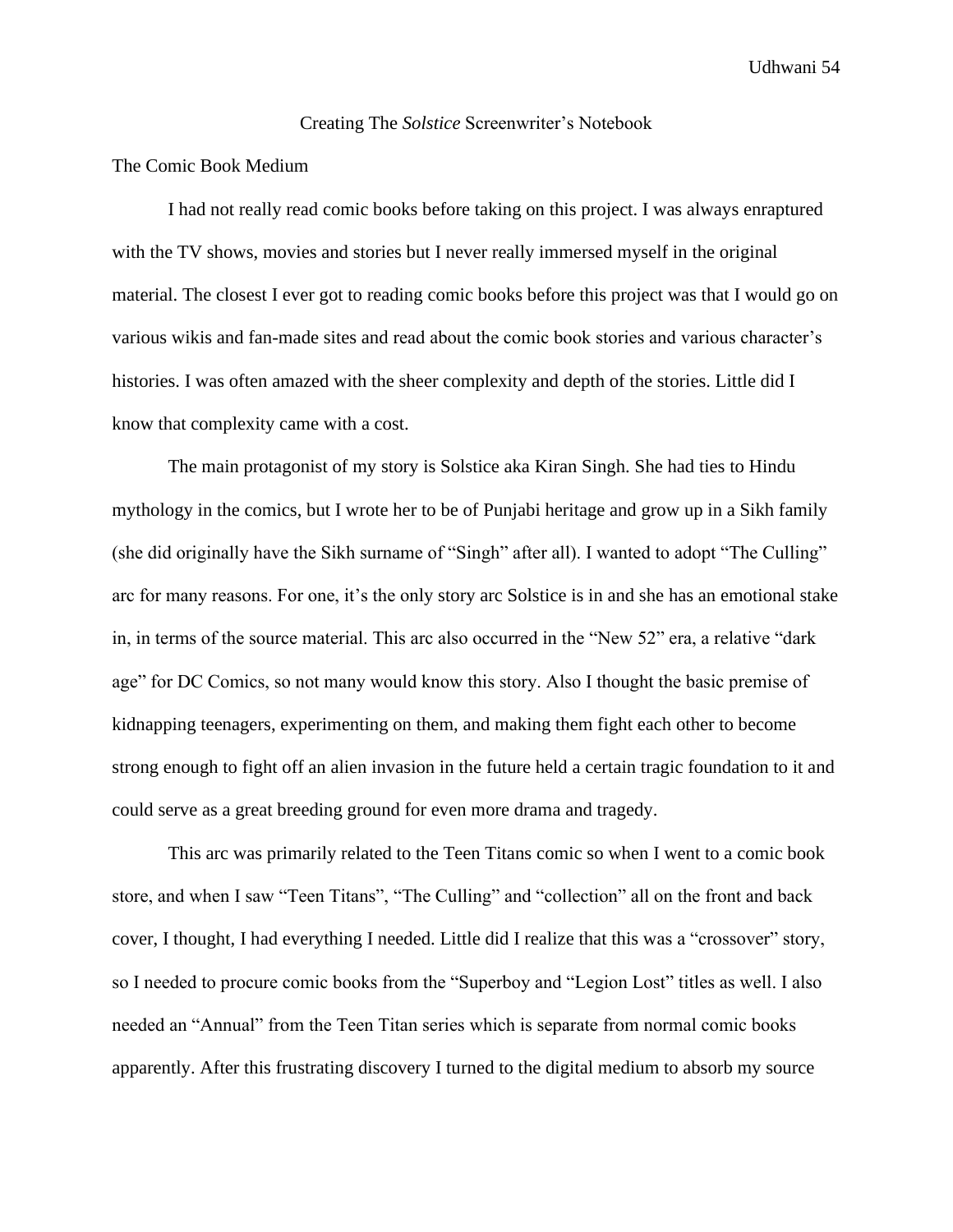material. In the end, I combed through about 500 pages of comic books before I got a good framework for the story I wanted to adapt. Some of those pages were very useful, and some were completely irrelevant. Suffice it to say that my escapade through the world of comic books was interesting to say the least.

#### The Creative Process of Adaption

Going through this process of adaption really opened my eyes to the challenges the executives at Marvel and Time Warner face. I have a lot more respect for individuals like Kevin Feige who is the Creative Lead over all these Marvel projects, making sure they all connect but still retain their own identity while staying true to the zeitgeist of the original comic book story. It is a unique challenge. While I took the spirit of "The Culling" arc in the comics, I had to change a lot.

For one, the comic book version of the story, was not character-focused. It was more ensemble-based and was a nice action and world-building piece. So I had to center my story around Solstice to fit the Transformational Arc. This also meant that a lot of characters that played pivotal roles in the comic book arc either weren't present in my rendition or played vastly reduced roles. Character relationships are also very different in mine such as Rose Wilson being a supporting character here vs being an impeding character in the comic book story. The outcome of the story was very different as well. In the comic book story the goal is to rescue all the kidnapped kids. In my story the goal really is survive then escape.

I was honestly surprised by how much was similarity there was though. My overall process was to not read the source material until I develop the template, because I didn't want to subconsciously conform the structure of the template to the story that I would be reading. So as I was putting the template together I was thinking that based on what little I know about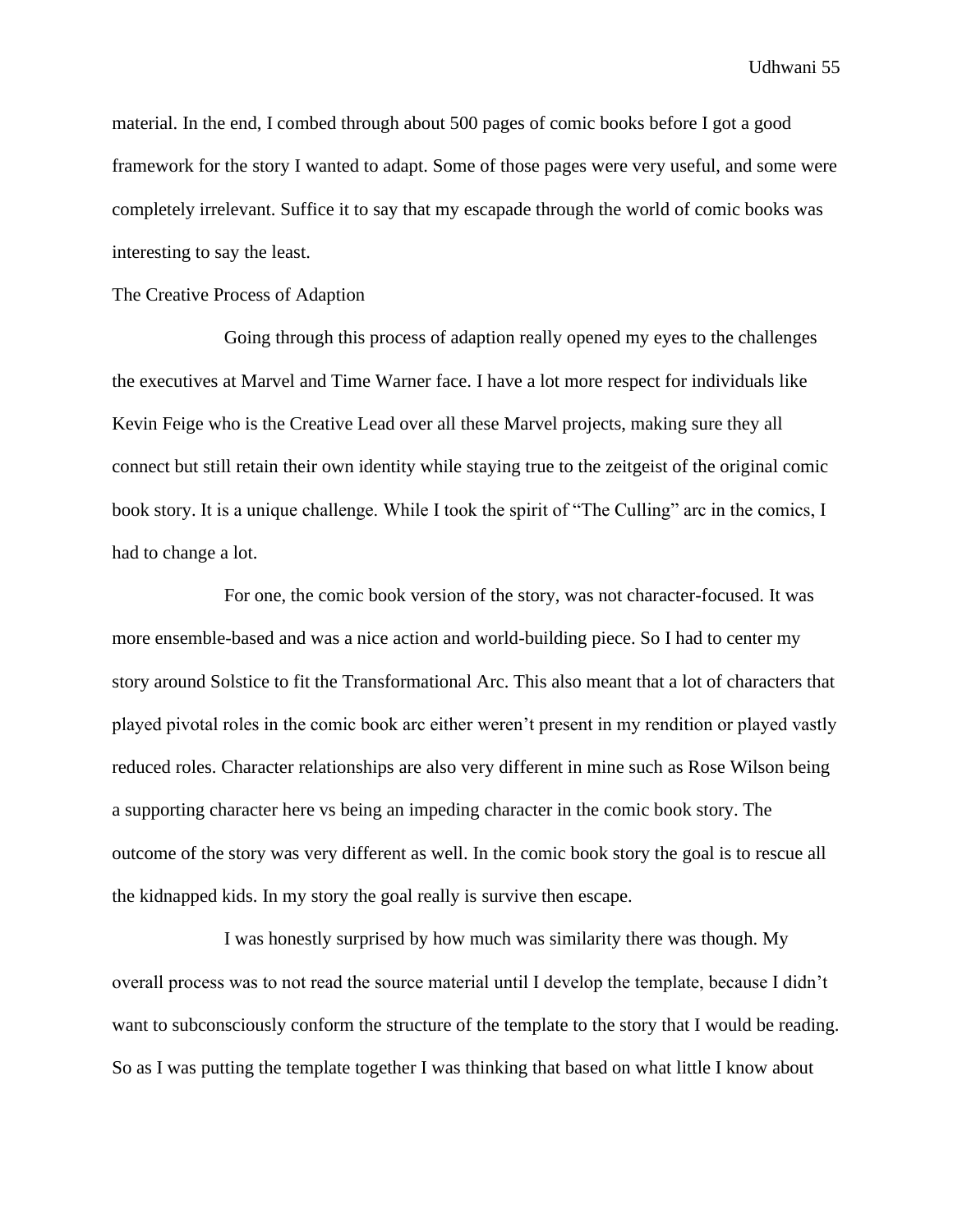the story, I would want my rendition to be about fear, therefore ideas of what the world at large would be like and the atmosphere etc. started popping up in my head, as well as motivations for Harvest. I was pleasantly surprised to find that the New 52 world of fearing meta humans was similar to the world I wanted to create, and the origin story I came up for with Harvest to make him tragic and relatable, was VERY similar to the comic book version. This reassured me that I was on the right track at least.

All in all, adopting the comic book story was interesting as I took the basic structure of the story, some of the story elements and pre-existing story values and added my own thematic point of view to it. It definitely helped that I had a basic mold to work with when shaping my first story, as I didn't need to create literally everything. I was able to focus more on the narrative architecture since elements like the magic system (meta powers) and character backstories were already laid out for me. And I got to keep what I liked and toss what I didn't like. Through and through the creative process was fascinating in hindsight.

#### Thematic "Bone" Structure

The Thematic Subject I chose was "fear" and my Thematic Point of View is "fear must be embraced, to be conquered." I chose fear because I knew by the end, I wanted Solstice to be a confident, empathetic, understanding character. Just, a source of good for the world. So according to Marks' model, all those need to be flipped at the beginning, and fear was a good allencompassing word to start with. Personally, I know I have been struggling with the idea of fear lately in a lot of areas of my life, like when it just comes to meeting deadlines, the immediate future after graduation, and the anxiety and guilt of inaction that comes from that fear. I tell myself that I have to understand why I am afraid to act before can remedy that fear. Still, it is a conscious choice that we often forget to act on, and if this movie could be something of a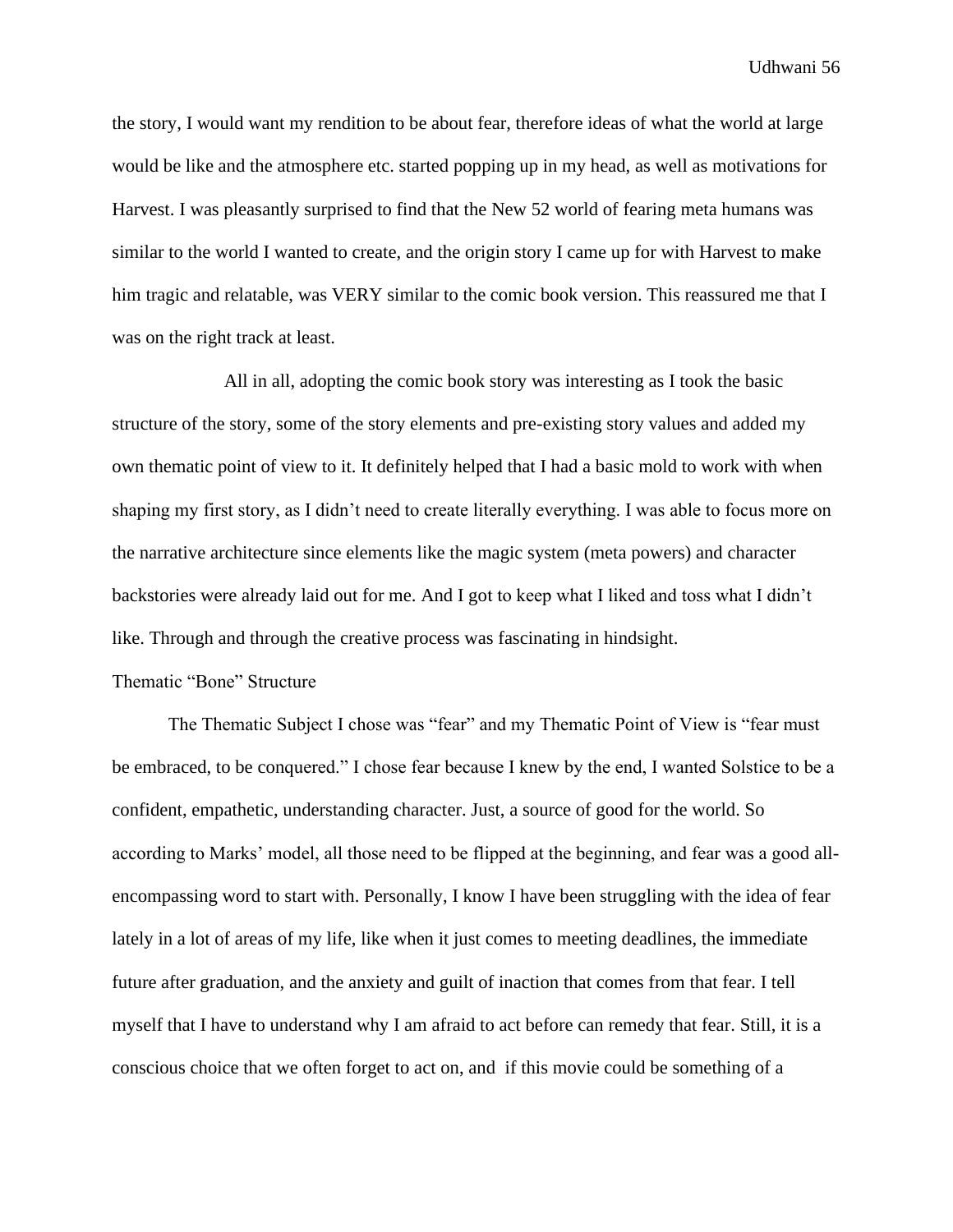manual for how to navigate fear, I feel like that is something that could be universally beneficial while also working through that myself.

After that, everything else really fell into place. The Internal Thematic Goal is sometimes hard to pin down because it is so abstract, but no one ever said thematic modeling would be easy. I adjusted the wording towards the end of completing the template to reflect a slight language shift I made in the middle of Scenic Modeling. I was really happy with the Broken Bridge statement as that is a cool relationship to tackle in a story.

#### Antagonism Matrix

The Antagonism Matrix was pretty easy to develop since I had already been thinking about the atmosphere beforehand a bit, so I just made sure the words fit the description for each antagonism. Then I used those to fill out, the last layer of the Thematic "Bone" Structure. I also had my perception of what Harvest would be like, and the comic book's take on Harvest as the main antagonist to draw some inspiration from as well.

#### Modified Character Modeling

So, I learned going through this exercise that I don't like character modeling. I am not sure why. I am not sure if it is a template problem or if it is a "me" problem. I think, it felt like it was going into too much detail in the wrong place. I say this, but it did help me A LOT, when I was going through the Scenic Modelling process, so whether I enjoyed the experience or not, it was helpful. It will be interesting talking to other people who use this template and get their thoughts on it too.

I was struggling to hit my groove when I was modeling the other New Ravagers, and some of the other impeding characters as I thought they would get so little screen time anyways, would it even matter. Still, I think my story evolved a bit, after modeling the supporting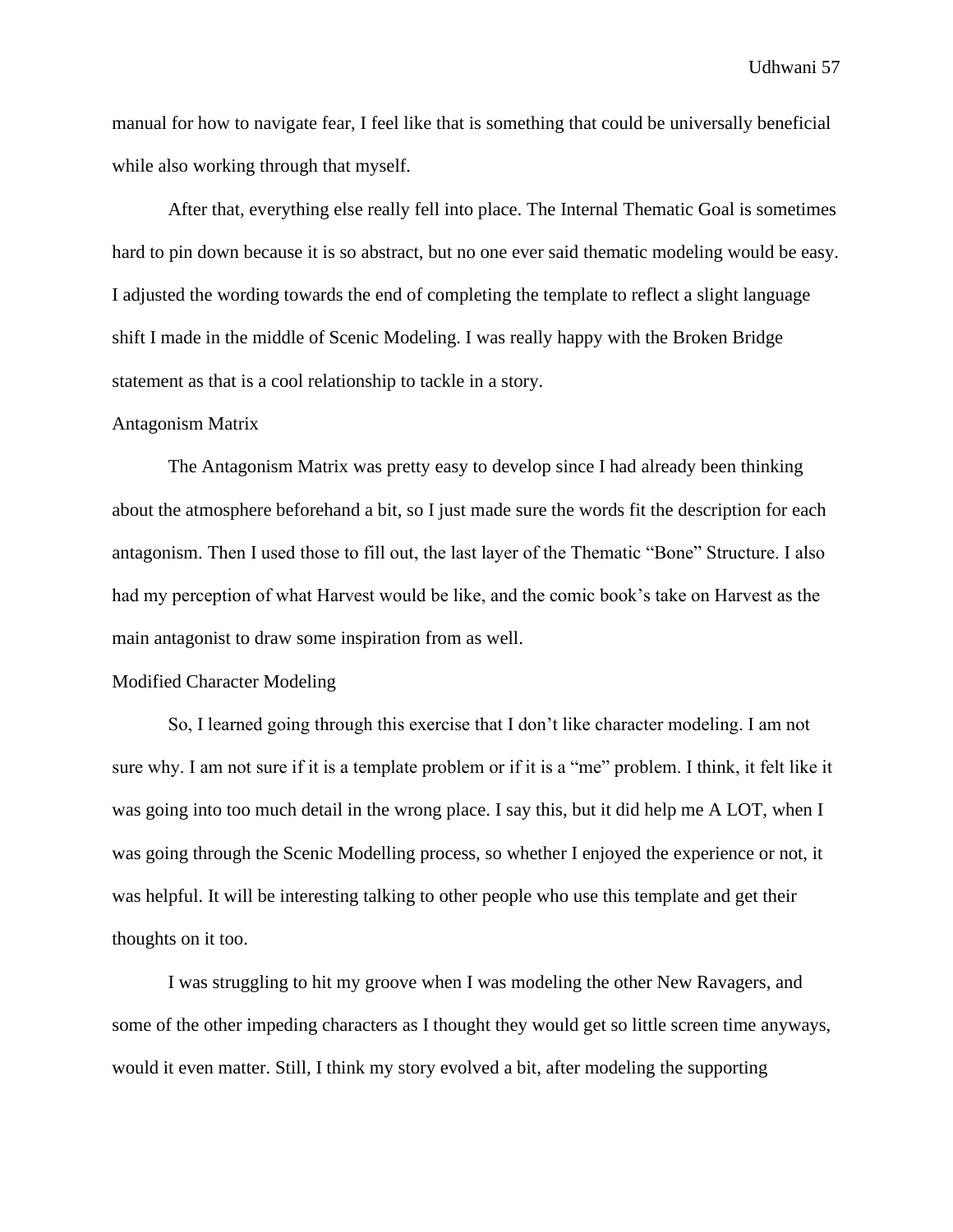characters as it gave me another level of depth to work with. When the other characters resolve their relational perspective, the protagonist does so as well. So, if we attach the protagonist's Triumphs, to a different supporting character's Relational Perspective that can be their reason for existing in the story. Marks believes that all other characters serve the purpose of supporting or impeding the protagonist, so I wonder what she will think about going into that much detail with Modified Character Modeling.

#### Transformational Arc Story Moments

The Transformational Arc Story Moments were somewhat easy for me as well, since I knew the high point of the story from the comic book version and that, combined with my own thoughts about where the story should go, made it easy to select and write out those moments. It surprised me, how much Solstice's understanding how her own power works, became an important part of these moments. It makes sense considering that I always wanted her death experience to be her gaining her black and blue form, but it was just interesting to see that layer of the story get rippled out naturally when placed at pivotal moments in the story. Scenic Modeling

## I learned a lot from Scenic Modelling. It was easy filling out the pivotal moments in the story with the section above but filling out the space in between then was way harder than I thought it was going to be. I also think that making most of the movie take place inside The Colony complex made it hard, but I kind of had to do that by nature of the overall story.

When I first envisioned how much text would be in the "Description" column I didn't imagine any more than three lines of text. But in reality, it ended up being a lot more than that for almost every description box. I am not sure if that is due to a lack of conciseness on my part, or maybe that I just had a lot of ideas for each scene that I wanted to get down, or maybe that is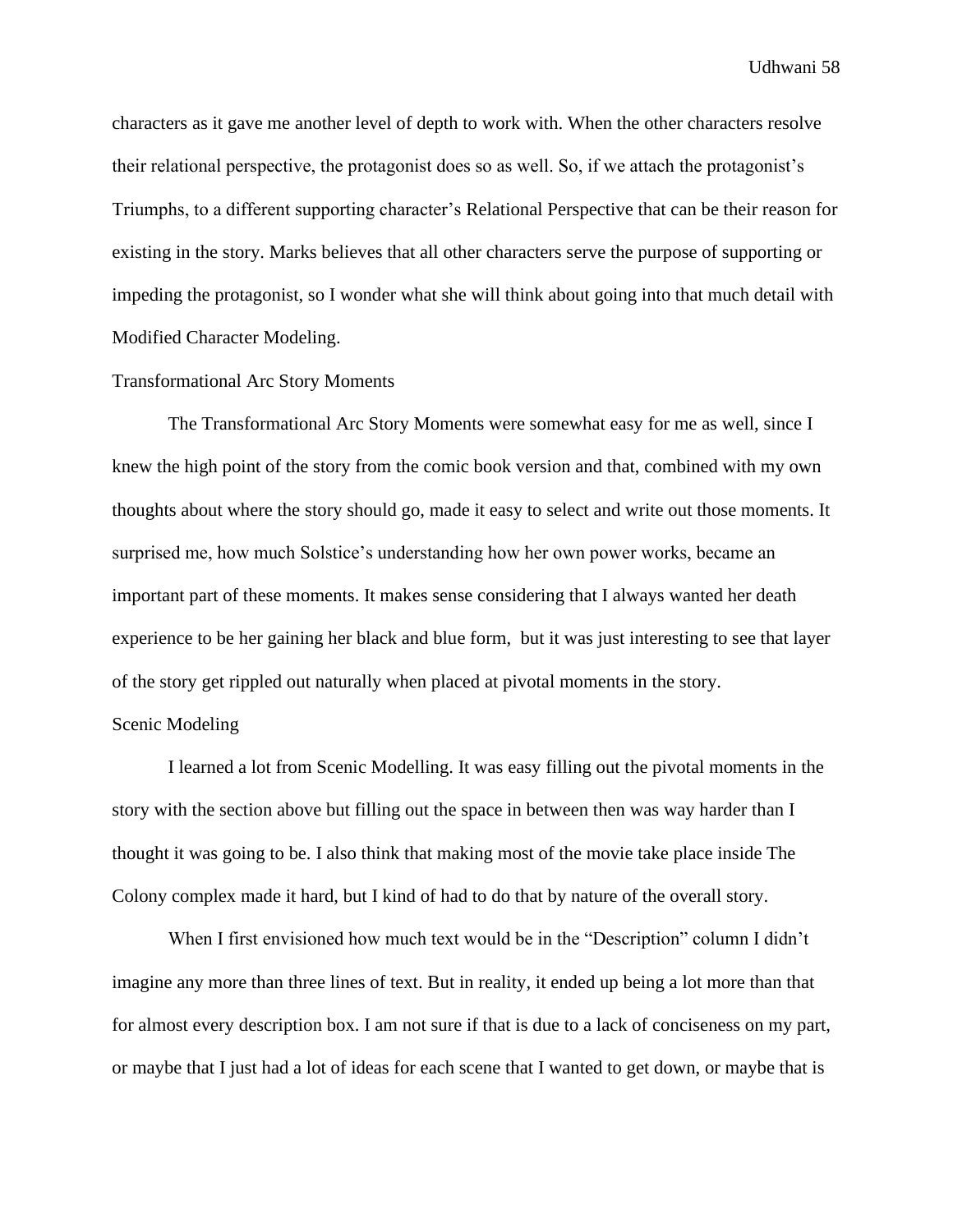just the nature of Scenic Modelling. I'll be interested to see what others do, when they use the template as well.

I think it is a niche circumstance but, I created a "Reference Notes" page in response to how much lore I was just casually mentioning without explaining in my Scenic Model. while this would not benefit me, as I already know all of this, if I were to show this to industry executives who might not be as familiar with the DC world, they might get confused quickly. Maybe this is something that would be a necessary addendum for fantasy or adventure screenplays that have a complex and diverse magic system, and that is why I didn't add it into the template. It was an unexpected addendum for sure though.

A big thing story-wise I struggled with is filling the "Grace" and "Fall" scenes. Because really the film could go straight from the Moment of Enlightenment, to the Death Experience, and it kind of did in its own way in the original material. That's when I came up with the idea of the escape plan and the true "narrative" battle royal took place here, not at the "first" Culling. This is also where the Relational and Dramatic Perspectives from the Modified Character Modeling came in handy, because I was able to use those supporting characters as devices for Solstice to flip a lot of her flawed values, by exploring how they are dealing with their flaws. I think this worked, But I also think this was a side effect of having a lot of complex characters. Many screenplays, especially good ones, have a lot less characters. *Spiderman into the Spiderverse* is an excellent example of this. The Protagonist, two main supporting characters and the rest just push the plot forward. Mine is double or triple that at least. Again, I would be interested to see how others, with smaller cast sizes in their stories, deal with scenes in their scenic models. I also could have just reduced the number of scenes, but for the sake of the